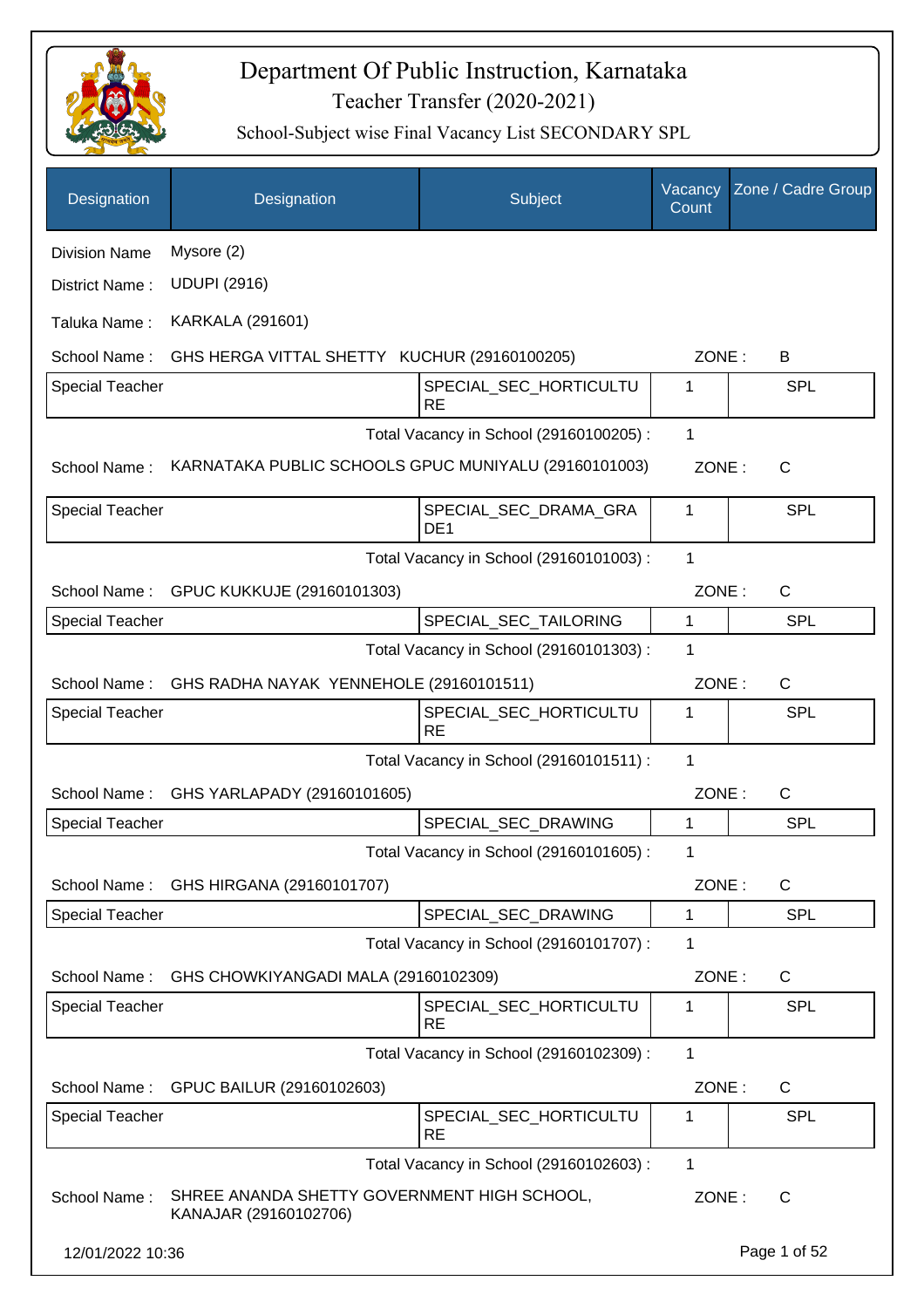

| Designation            | Designation                                       | Subject                                  | Vacancy<br>Count | Zone / Cadre Group |
|------------------------|---------------------------------------------------|------------------------------------------|------------------|--------------------|
| <b>Special Teacher</b> |                                                   | SPECIAL_SEC_DRAWING                      | 1                | <b>SPL</b>         |
|                        |                                                   | Total Vacancy in School (29160102706) :  | 1                |                    |
| School Name:           | GHS KALLYA (29160103006)                          |                                          | ZONE:            | C                  |
| <b>Special Teacher</b> |                                                   | SPECIAL_SEC_HORTICULTU<br><b>RE</b>      | 1                | SPL                |
|                        |                                                   | Total Vacancy in School (29160103006) :  | 1                |                    |
| School Name:           | GHS SOODA (29160103405)                           |                                          | ZONE:            | $\mathsf{C}$       |
| Special Teacher        |                                                   | SPECIAL_SEC_DRAWING                      | 1                | <b>SPL</b>         |
|                        |                                                   | Total Vacancy in School (29160103405) :  | 1                |                    |
| School Name:           | GPUC SANOOR (29160104208)                         |                                          | ZONE:            | В                  |
| <b>Special Teacher</b> |                                                   | SPECIAL_SEC_MUSIC_GRAD<br>E1             | 1                | <b>SPL</b>         |
|                        |                                                   | Total Vacancy in School (29160104208) :  | 1                |                    |
| School Name:           | GPUC BAJAGOLI (29160104508)                       |                                          | ZONE:            | $\mathsf{C}$       |
| <b>Special Teacher</b> |                                                   | SPECIAL_SEC_TAILORING                    | 1                | <b>SPL</b>         |
|                        |                                                   | Total Vacancy in School (29160104508) :  | 1                |                    |
| School Name:           | KARNATAKA PUBLIC SCHOOLS GHS HOSMAR (29160104706) |                                          | ZONE:            | $\mathsf{C}$       |
| Special Teacher        |                                                   | SPECIAL_SEC_DRAWING                      | $\mathbf 1$      | <b>SPL</b>         |
|                        |                                                   | Total Vacancy in School (29160104706) :  | 1                |                    |
| School Name:           | GHS RENJALA (29160104904)                         |                                          | ZONE:            | C                  |
| Special Teacher        |                                                   | SPECIAL_SEC_DRAWING                      | 1                | SPL                |
|                        |                                                   | Total Vacancy in School (29160104904) :  |                  |                    |
| School Name:           | GHS KABETTU (29160105505)                         |                                          | ZONE:            | A                  |
| <b>Special Teacher</b> |                                                   | SPECIAL_SEC_DRAWING                      | 1                | <b>SPL</b>         |
|                        |                                                   | Total Vacancy in School (29160105505) :  | 1                |                    |
|                        |                                                   | Total Vacancy in Taluka (291601) :       | 16               |                    |
| Taluka Name:           | KUNDAPURA (291603)                                |                                          |                  |                    |
| School Name:           | GHS KANDLUR (29160305410)                         |                                          | ZONE:            | C                  |
| Special Teacher        |                                                   | SPECIAL_SEC_TAILORING                    | 1                | <b>SPL</b>         |
|                        |                                                   | Total Vacancy in School (29160305410) :  | 1                |                    |
| School Name:           | GPUC HS SECTION SHANKARANARAYANA (29160305708)    |                                          | ZONE:            | C                  |
| Special Teacher        |                                                   | SPECIAL_SEC_MUSIC_GRAD<br>E <sub>2</sub> | 1                | <b>SPL</b>         |
| 12/01/2022 10:36       |                                                   |                                          |                  | Page 2 of 52       |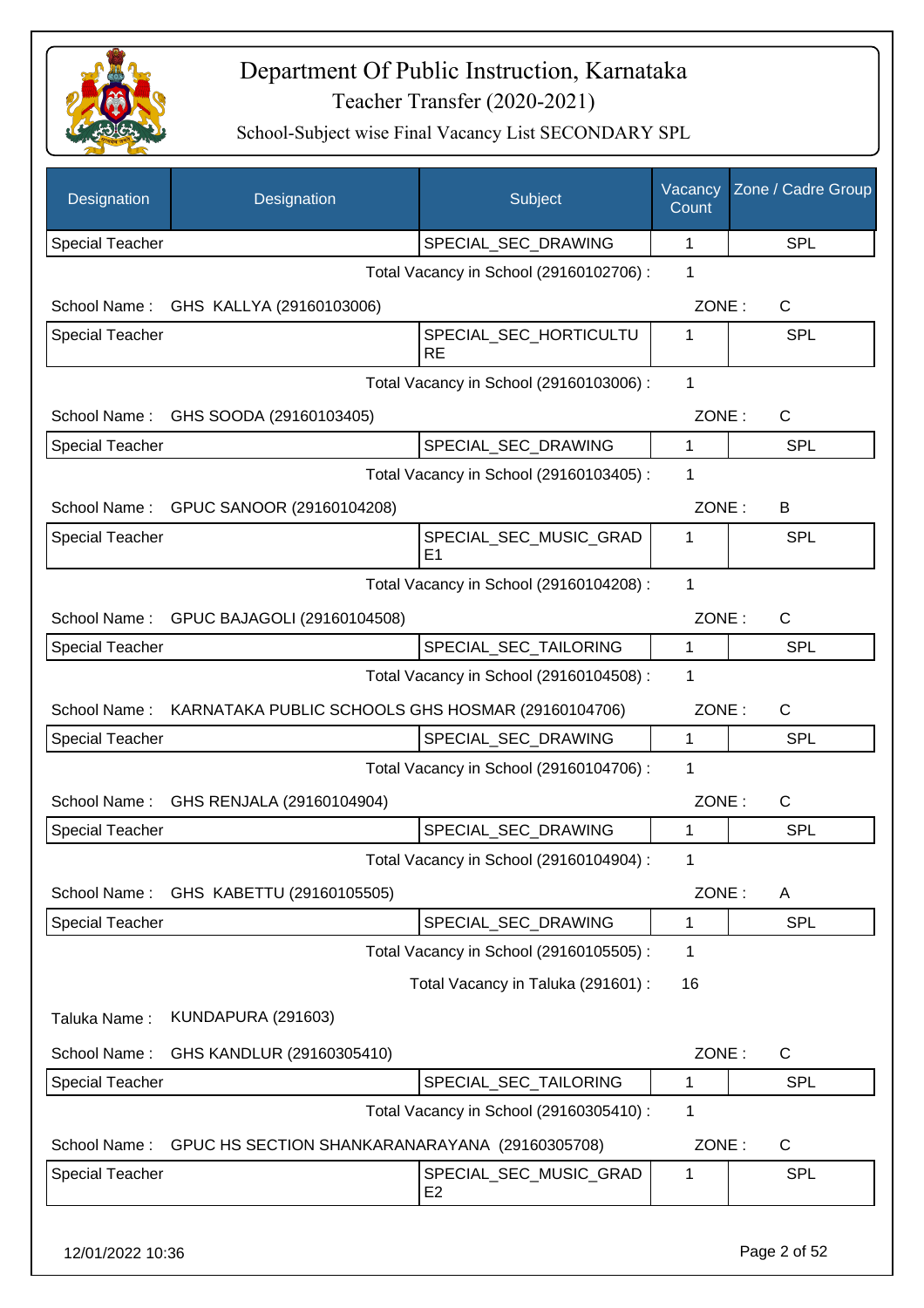

| Designation            | Designation                                                | Subject                                 | Vacancy<br>Count | Zone / Cadre Group |
|------------------------|------------------------------------------------------------|-----------------------------------------|------------------|--------------------|
|                        |                                                            | Total Vacancy in School (29160305708) : | 1                |                    |
|                        | School Name: GHS KALAVARA (29160307802)                    |                                         | ZONE:            | $\mathsf{C}$       |
| Special Teacher        |                                                            | SPECIAL_SEC_TAILORING                   | $\mathbf{1}$     | <b>SPL</b>         |
|                        |                                                            | Total Vacancy in School (29160307802) : | 1                |                    |
|                        | School Name: GHS BASRUR (29160308106)                      |                                         | ZONE:            | $\mathsf{C}$       |
| <b>Special Teacher</b> |                                                            | SPECIAL_SEC_HORTICULTU<br><b>RE</b>     | 1                | <b>SPL</b>         |
|                        |                                                            | Total Vacancy in School (29160308106) : | 1                |                    |
|                        | School Name: GHS HESKUTHUR (29160308602)                   |                                         | ZONE:            | $\mathsf{C}$       |
| <b>Special Teacher</b> |                                                            | SPECIAL_SEC_DRAWING                     | 1                | <b>SPL</b>         |
|                        |                                                            | Total Vacancy in School (29160308602) : | 1                |                    |
| School Name:           | KARNATAKA PUBLIC SCHOOLS GPUC BIDKALKATTE<br>(29160308906) |                                         | ZONE:            | C                  |
| <b>Special Teacher</b> |                                                            | SPECIAL_SEC_HORTICULTU<br><b>RE</b>     | 1                | <b>SPL</b>         |
|                        |                                                            | Total Vacancy in School (29160308906) : | 1                |                    |
| School Name:           | CNSMGHS ALBADY-ARDI (29160309507)                          |                                         | ZONE:            | $\mathsf{C}$       |
| <b>Special Teacher</b> |                                                            | SPECIAL_SEC_DRAWING                     | $\mathbf{1}$     | <b>SPL</b>         |
|                        |                                                            | Total Vacancy in School (29160309507) : | 1                |                    |
|                        | School Name: GPUC KUNDAPURA (29160311003)                  |                                         | ZONE:            | A                  |
| <b>Special Teacher</b> |                                                            | SPECIAL_SEC_HORTICULTU<br><b>RE</b>     | 1                | SPL                |
|                        |                                                            | Total Vacancy in School (29160311003) : | 1                |                    |
| School Name:           | GHS SIDDAPURA (29160311210)                                |                                         | ZONE:            | C                  |
| <b>Special Teacher</b> |                                                            | SPECIAL_SEC_HORTICULTU<br><b>RE</b>     | 1                | SPL                |
|                        |                                                            | Total Vacancy in School (29160311210) : | 1                |                    |
|                        |                                                            | Total Vacancy in Taluka (291603) :      | 9                |                    |
| Taluka Name:           | <b>BYNDOOR (291604)</b>                                    |                                         |                  |                    |
| School Name:           | GHS KIRIMANJESHWARA (29160404107)                          |                                         | ZONE:            | C                  |
| Special Teacher        |                                                            | SPECIAL_SEC_TAILORING                   | $\mathbf 1$      | <b>SPL</b>         |
|                        |                                                            | Total Vacancy in School (29160404107) : | 1                |                    |
| School Name:           | GPUC UPPUNDA (29160404807)                                 |                                         | ZONE:            | C                  |
| <b>Special Teacher</b> |                                                            | SPECIAL_SEC_HORTICULTU<br>R             | $\overline{2}$   | SPL                |
| 12/01/2022 10:36       |                                                            |                                         |                  | Page 3 of 52       |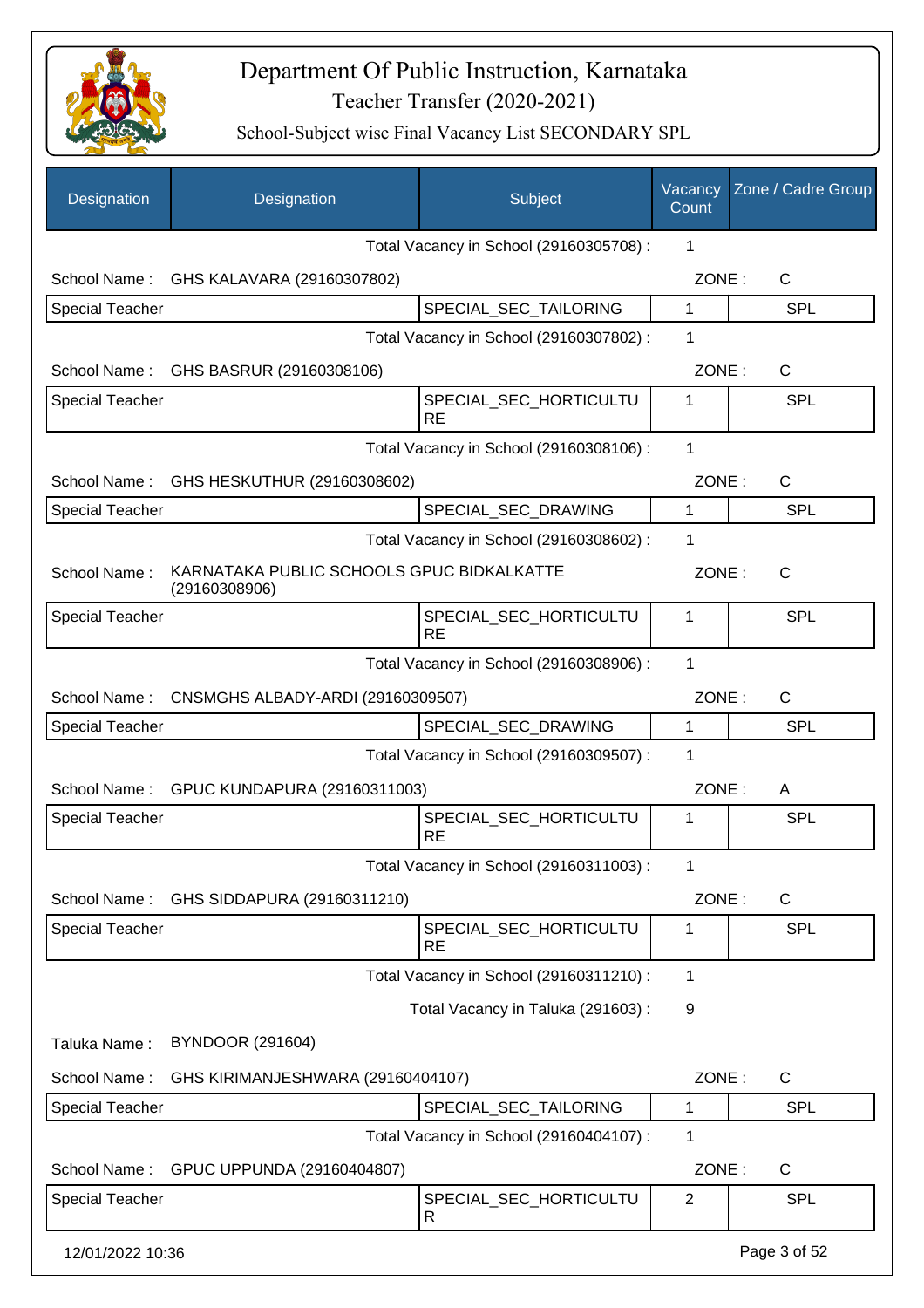

| Designation            | Designation                                                    | Subject                                  | Vacancy<br>Count | Zone / Cadre Group |
|------------------------|----------------------------------------------------------------|------------------------------------------|------------------|--------------------|
|                        |                                                                | E                                        |                  |                    |
|                        |                                                                | Total Vacancy in School (29160404807) :  | 2                |                    |
| School Name:           | GPUC BYNDOOR (29160405012)                                     |                                          | ZONE:            | A                  |
| <b>Special Teacher</b> |                                                                | SPECIAL_SEC_HORTICULTU<br><b>RE</b>      | 2                | <b>SPL</b>         |
|                        |                                                                | Total Vacancy in School (29160405012) :  | $\overline{2}$   |                    |
|                        |                                                                | Total Vacancy in Taluka (291604) :       | 5                |                    |
| Taluka Name:           | BRAHAMAVARA (291605)                                           |                                          |                  |                    |
| School Name:           | GHS NUKKURU 576234 (29160503104)                               |                                          | ZONE:            | $\mathsf{C}$       |
| <b>Special Teacher</b> |                                                                | SPECIAL_SEC_TAILORING                    | 1                | <b>SPL</b>         |
|                        |                                                                | Total Vacancy in School (29160503104) :  | 1                |                    |
|                        | School Name: GHS NALKOOR (29160504203)                         |                                          | ZONE:            | $\mathsf{C}$       |
| <b>Special Teacher</b> |                                                                | SPECIAL SEC HORTICULTU<br><b>RE</b>      | 1                | <b>SPL</b>         |
|                        |                                                                | Total Vacancy in School (29160504203) :  | 1                |                    |
|                        | School Name: GPUC THENKANIDIYURU (29160504803)                 |                                          | ZONE:            | C                  |
| <b>Special Teacher</b> |                                                                | SPECIAL_SEC_MUSIC_GRAD<br>E <sub>2</sub> | 1                | <b>SPL</b>         |
|                        |                                                                | Total Vacancy in School (29160504803) :  | 1                |                    |
| School Name:           | GHS VADDARSE (29160505102)                                     |                                          | ZONE:            | B                  |
| <b>Special Teacher</b> |                                                                | SPECIAL_SEC_HORTICULTU<br><b>RE</b>      | 1                | SPL                |
|                        |                                                                | Total Vacancy in School (29160505102) :  | 1                |                    |
| School Name:           | GOVT PRE UNIVERSITY COLLEGE BRAHMAVARA (29160505405)           |                                          | ZONE:            | A                  |
| Special Teacher        |                                                                | SPECIAL_SEC_DRAWING                      | 1                | <b>SPL</b>         |
|                        |                                                                | Total Vacancy in School (29160505405) :  | 1                |                    |
| School Name:           | KARNATAKA PUBLIC SCHOOLS GPUC KOKKARNE (29160505806)           |                                          | ZONE:            | $\mathsf{C}$       |
| <b>Special Teacher</b> |                                                                | SPECIAL_SEC_DRAWING                      | 1                | <b>SPL</b>         |
|                        |                                                                | Total Vacancy in School (29160505806) :  | 1                |                    |
| School Name:           | GPUC KODIKANYANA (29160505904)                                 |                                          | ZONE:            | B                  |
| <b>Special Teacher</b> |                                                                | SPECIAL_SEC_TAILORING                    | 1                | <b>SPL</b>         |
|                        |                                                                | Total Vacancy in School (29160505904) :  | 1                |                    |
| School Name:           | GOVERNMENT COMPOSITE HIGH SCHOOL, SHETTYBETTU<br>(29160507303) |                                          | ZONE:            | Α                  |
| 12/01/2022 10:36       |                                                                |                                          |                  | Page 4 of 52       |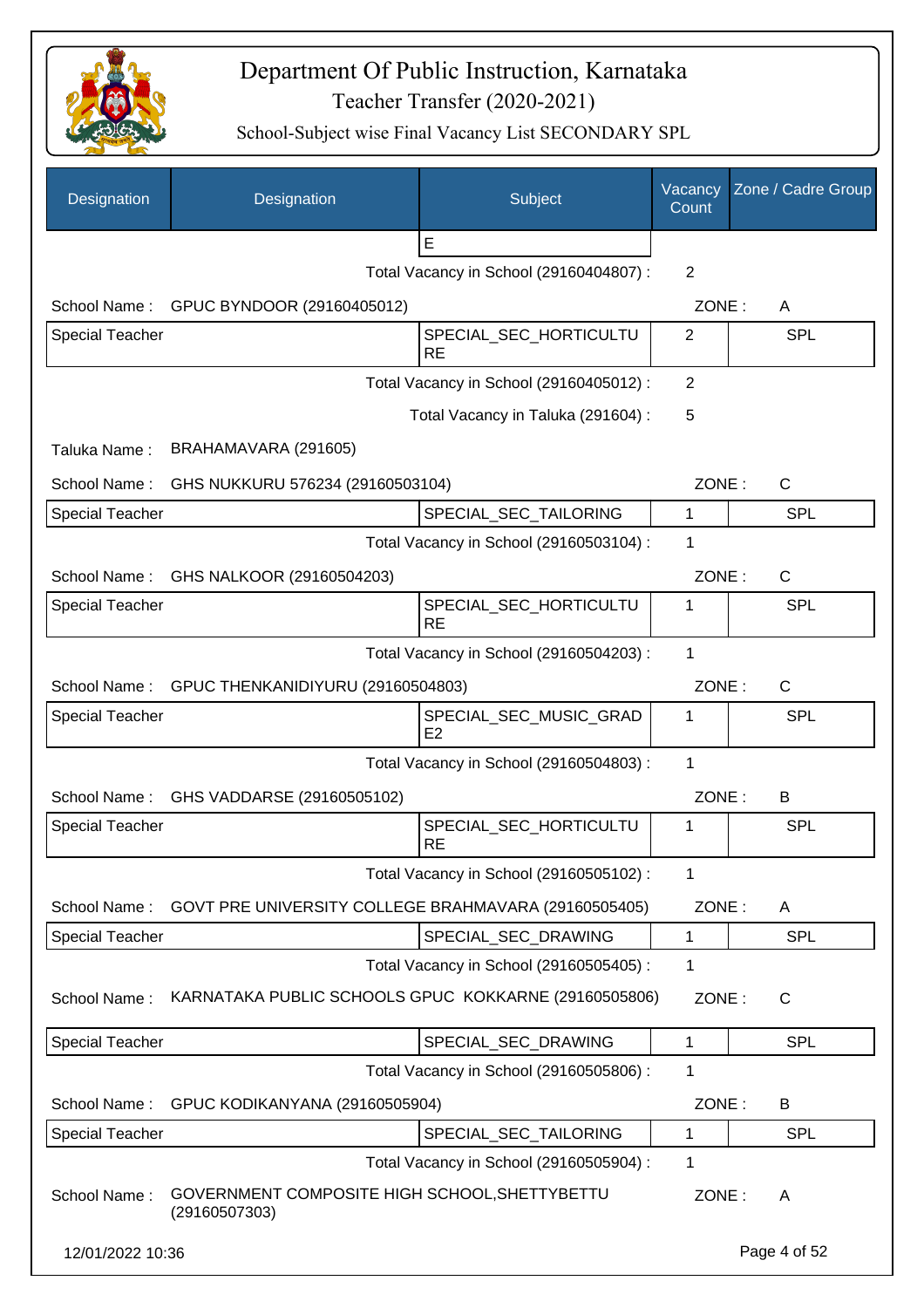

| Designation            | Designation                                      | Subject                                  | Vacancy<br>Count | Zone / Cadre Group |
|------------------------|--------------------------------------------------|------------------------------------------|------------------|--------------------|
| <b>Special Teacher</b> |                                                  | SPECIAL_SEC_TAILORING                    | 1                | <b>SPL</b>         |
|                        |                                                  | Total Vacancy in School (29160507303) :  | 1                |                    |
|                        |                                                  | Total Vacancy in Taluka (291605):        | 8                |                    |
| District Name:         | CHIKKAMANGALURU (2917)                           |                                          |                  |                    |
| Taluka Name:           | <b>SRINGERI (291701)</b>                         |                                          |                  |                    |
| School Name:           | KARNATAKA PUBLIC SCHOOLS GJC BEGAR (29170100203) |                                          | ZONE:            | C                  |
| <b>Special Teacher</b> |                                                  | SPECIAL_SEC_HORTICULTU<br><b>RE</b>      | 1                | <b>SPL</b>         |
|                        |                                                  | Total Vacancy in School (29170100203) :  | 1                |                    |
| School Name:           | G.J.C NEMMAR (29170101507)                       |                                          | ZONE:            | C                  |
| Special Teacher        |                                                  | SPECIAL_SEC_HORTICULTU<br><b>RE</b>      | 1                | <b>SPL</b>         |
|                        |                                                  | Total Vacancy in School (29170101507) :  | 1                |                    |
| School Name:           | GHS HOLEKOPPA (29170102803)                      |                                          | ZONE:            | $\mathsf{C}$       |
| <b>Special Teacher</b> |                                                  | SPECIAL_SEC_HORTICULTU<br><b>RE</b>      | 1                | <b>SPL</b>         |
|                        |                                                  | Total Vacancy in School (29170102803) :  | 1                |                    |
| School Name:           | GHS THOREHADLU (29170103104)                     |                                          | ZONE:            | $\mathsf{C}$       |
| <b>Special Teacher</b> |                                                  | SPECIAL_SEC_TAILORING                    | 1                | <b>SPL</b>         |
|                        |                                                  | Total Vacancy in School (29170103104) :  | 1                |                    |
|                        | School Name: G.P.U.C.SRINGERI (29170103609)      |                                          | ZONE:            | B                  |
| Special Teacher        |                                                  | SPECIAL_SEC_MUSIC_GRAD<br>E <sub>2</sub> | 1                | <b>SPL</b>         |
|                        |                                                  | Total Vacancy in School (29170103609) :  | $\mathbf{1}$     |                    |
| School Name:           | GHS VYKUNTAPURA (29170104405)                    |                                          | ZONE:            | B                  |
| Special Teacher        |                                                  | SPECIAL_SEC_DRAWING                      | $\mathbf 1$      | <b>SPL</b>         |
|                        |                                                  | Total Vacancy in School (29170104405) :  | 1                |                    |
|                        |                                                  | Total Vacancy in Taluka (291701) :       | 6                |                    |
| Taluka Name:           | KOPPA (291702)                                   |                                          |                  |                    |
| School Name:           | GPUC KAMMARDI (29170200105)                      |                                          | ZONE:            | $\mathsf{C}$       |
| <b>Special Teacher</b> |                                                  | SPECIAL_SEC_DRAWING                      | 1                | <b>SPL</b>         |
|                        |                                                  | Total Vacancy in School (29170200105) :  | 1                |                    |
| School Name:           | GHS BOMLAPURA (29170202604)                      |                                          | ZONE:            | C                  |
| 12/01/2022 10:36       |                                                  |                                          |                  | Page 5 of 52       |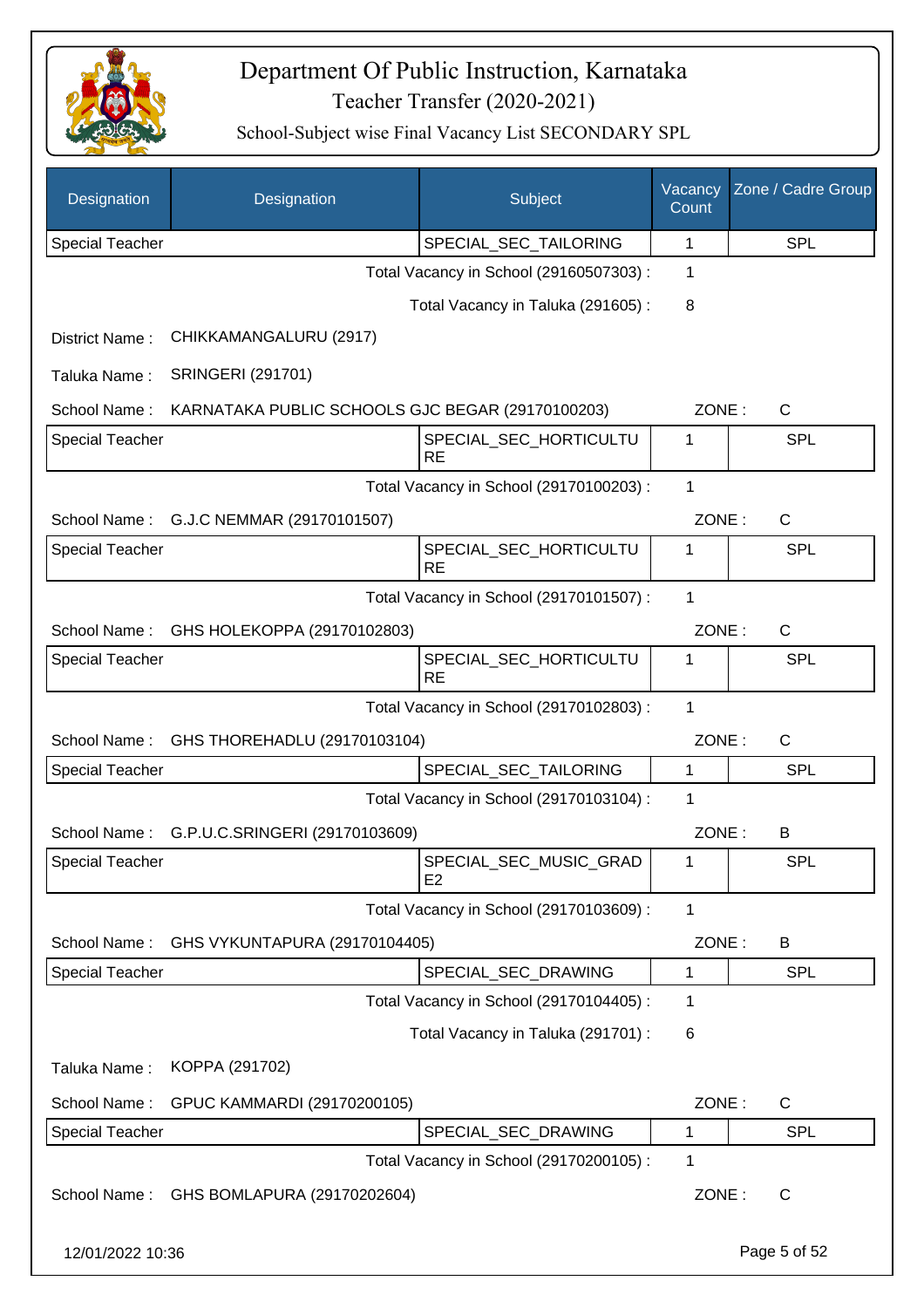

| Designation            | Designation                                        | Subject                                  | Vacancy<br>Count | Zone / Cadre Group |
|------------------------|----------------------------------------------------|------------------------------------------|------------------|--------------------|
| <b>Special Teacher</b> |                                                    | SPECIAL_SEC_DRAWING                      | 1                | <b>SPL</b>         |
|                        |                                                    | Total Vacancy in School (29170202604) :  | 1                |                    |
| School Name:           | GHS KUDUREGUNDI (29170204103)                      |                                          | ZONE:            | C                  |
| Special Teacher        |                                                    | SPECIAL SEC HORTICULTU<br><b>RE</b>      | 1                | <b>SPL</b>         |
|                        |                                                    | Total Vacancy in School (29170204103) :  | 1                |                    |
| School Name:           | GHS BAPPUNJI (29170204506)                         |                                          | ZONE:            | C                  |
| <b>Special Teacher</b> |                                                    | SPECIAL_SEC_HORTICULTU                   | 1                | <b>SPL</b>         |
|                        |                                                    | <b>RE</b>                                |                  |                    |
|                        |                                                    | Total Vacancy in School (29170204506) :  | 1                |                    |
| School Name:           | GHS LOKANATHAPURA (29170205603)                    |                                          | ZONE:            | $\mathsf{C}$       |
| <b>Special Teacher</b> |                                                    | SPECIAL SEC DRAWING                      | 1                | <b>SPL</b>         |
|                        |                                                    | Total Vacancy in School (29170205603) :  | 1                |                    |
| School Name:           | GHS AGALAGANDI (29170205904)                       |                                          | ZONE:            | C                  |
| <b>Special Teacher</b> |                                                    | SPECIAL_SEC_DRAWING                      | $\mathbf{1}$     | <b>SPL</b>         |
|                        |                                                    | Total Vacancy in School (29170205904) :  | 1                |                    |
| School Name:           | GHS SHANTIGRAMA (29170206905)                      |                                          | ZONE:            | $\mathsf{C}$       |
| <b>Special Teacher</b> |                                                    | SPECIAL_SEC_HORTICULTU<br><b>RE</b>      | 1                | <b>SPL</b>         |
|                        |                                                    | Total Vacancy in School (29170206905) :  | 1                |                    |
|                        |                                                    | Total Vacancy in Taluka (291702) :       | 7                |                    |
| Taluka Name:           | NARASIMHARAJAPURA (291703)                         |                                          |                  |                    |
| School Name:           | GHS, KATTINAMANE (29170304603)                     |                                          | ZONE:            | $\mathsf{C}$       |
| <b>Special Teacher</b> |                                                    | SPECIAL_SEC_MUSIC_GRAD<br>E <sub>2</sub> | 1                | <b>SPL</b>         |
|                        |                                                    | Total Vacancy in School (29170304603) :  | 1                |                    |
| School Name:           | GHS, KARKESHWARA (29170305006)                     |                                          | ZONE:            | C                  |
| <b>Special Teacher</b> |                                                    | SPECIAL SEC DRAWING                      | 1                | <b>SPL</b>         |
|                        |                                                    | Total Vacancy in School (29170305006) :  | 1                |                    |
| School Name:           | GHS, MAGUNDI (29170305803)                         |                                          | ZONE:            | C                  |
| <b>Special Teacher</b> |                                                    | SPECIAL_SEC_TAILORING                    | 1                | <b>SPL</b>         |
|                        |                                                    | Total Vacancy in School (29170305803) :  | 1                |                    |
| School Name:           | KARNATAKA PUBLIC SCHOOLS GJC, NRPURA (29170350301) |                                          | ZONE:            | A                  |
| Special Teacher        |                                                    | SPECIAL_SEC_MUSIC_GRAD                   | 1                | <b>SPL</b>         |
| 12/01/2022 10:36       |                                                    |                                          |                  | Page 6 of 52       |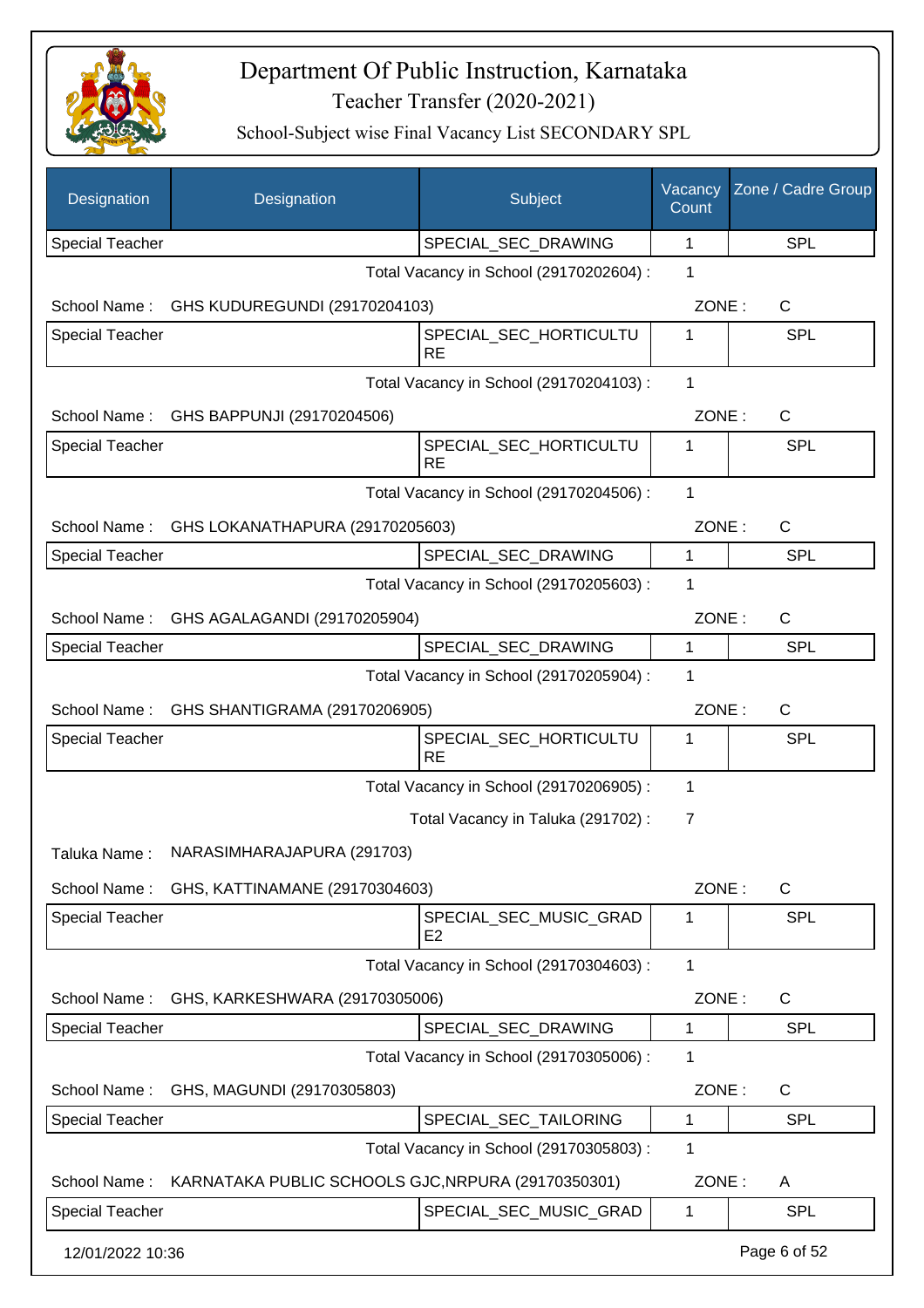

| Designation            | Designation                                               | Subject                                  | Vacancy<br>Count | Zone / Cadre Group |
|------------------------|-----------------------------------------------------------|------------------------------------------|------------------|--------------------|
|                        |                                                           | E <sub>2</sub>                           |                  |                    |
|                        |                                                           | Total Vacancy in School (29170350301) :  | 1                |                    |
|                        |                                                           | Total Vacancy in Taluka (291703):        | $\overline{4}$   |                    |
| Taluka Name:           | <b>TARIKERE (291704)</b>                                  |                                          |                  |                    |
| School Name:           | GHS BAVIKERE (29170400708)                                |                                          | ZONE:            | C                  |
| <b>Special Teacher</b> |                                                           | SPECIAL_SEC_DRAWING                      | 1                | <b>SPL</b>         |
|                        |                                                           | Total Vacancy in School (29170400708) :  | 1                |                    |
| School Name:           | KARNATAKA PUBLIC SCHOOLS GHS RANGENAHLLI<br>(29170400905) |                                          | ZONE:            | C                  |
| <b>Special Teacher</b> |                                                           | SPECIAL_SEC_HORTICULTU<br><b>RE</b>      | 1                | <b>SPL</b>         |
|                        |                                                           | Total Vacancy in School (29170400905) :  | 1                |                    |
| School Name:           | GHS MALALICHANNENAHALLI (29170403209)                     |                                          | ZONE:            | $\mathsf C$        |
| <b>Special Teacher</b> |                                                           | SPECIAL_SEC_HORTICULTU<br><b>RE</b>      | 1                | SPL                |
|                        |                                                           | Total Vacancy in School (29170403209) :  | 1                |                    |
| School Name:           | GHS KUNTINAMADU (29170407902)                             |                                          | ZONE:            | $\mathsf{C}$       |
| <b>Special Teacher</b> |                                                           | SPECIAL_SEC_HORTICULTU<br><b>RE</b>      | 1                | SPL                |
|                        |                                                           | Total Vacancy in School (29170407902) :  | 1                |                    |
| School Name:           | SSGJC AJJAMPURA (29170419212)                             |                                          | ZONE:            | A                  |
| <b>Special Teacher</b> |                                                           | SPECIAL_SEC_MUSIC_GRAD<br>E <sub>2</sub> | 1                | <b>SPL</b>         |
|                        |                                                           | Total Vacancy in School (29170419212) :  | 1                |                    |
| School Name:           | GHS URDU AJJAMPURA (29170419213)                          |                                          | ZONE:            | A                  |
| Special Teacher        |                                                           | SPECIAL_SEC_HORTICULTU<br><b>RE</b>      | 1                | <b>SPL</b>         |
|                        |                                                           | Total Vacancy in School (29170419213) :  | 1                |                    |
| School Name:           | GHS SOKKE (29170419903)                                   |                                          | ZONE:            | B                  |
| <b>Special Teacher</b> |                                                           | SPECIAL_SEC_HORTICULTU<br><b>RE</b>      | 1                | <b>SPL</b>         |
|                        |                                                           | Total Vacancy in School (29170419903) :  | 1                |                    |
|                        |                                                           | Total Vacancy in Taluka (291704) :       | 7                |                    |
| Taluka Name:           | KADUR (291705)                                            |                                          |                  |                    |
| School Name:           | GHS G YARADAKERE (29170509202)                            |                                          | ZONE:            | C                  |
| 12/01/2022 10:36       |                                                           |                                          |                  | Page 7 of 52       |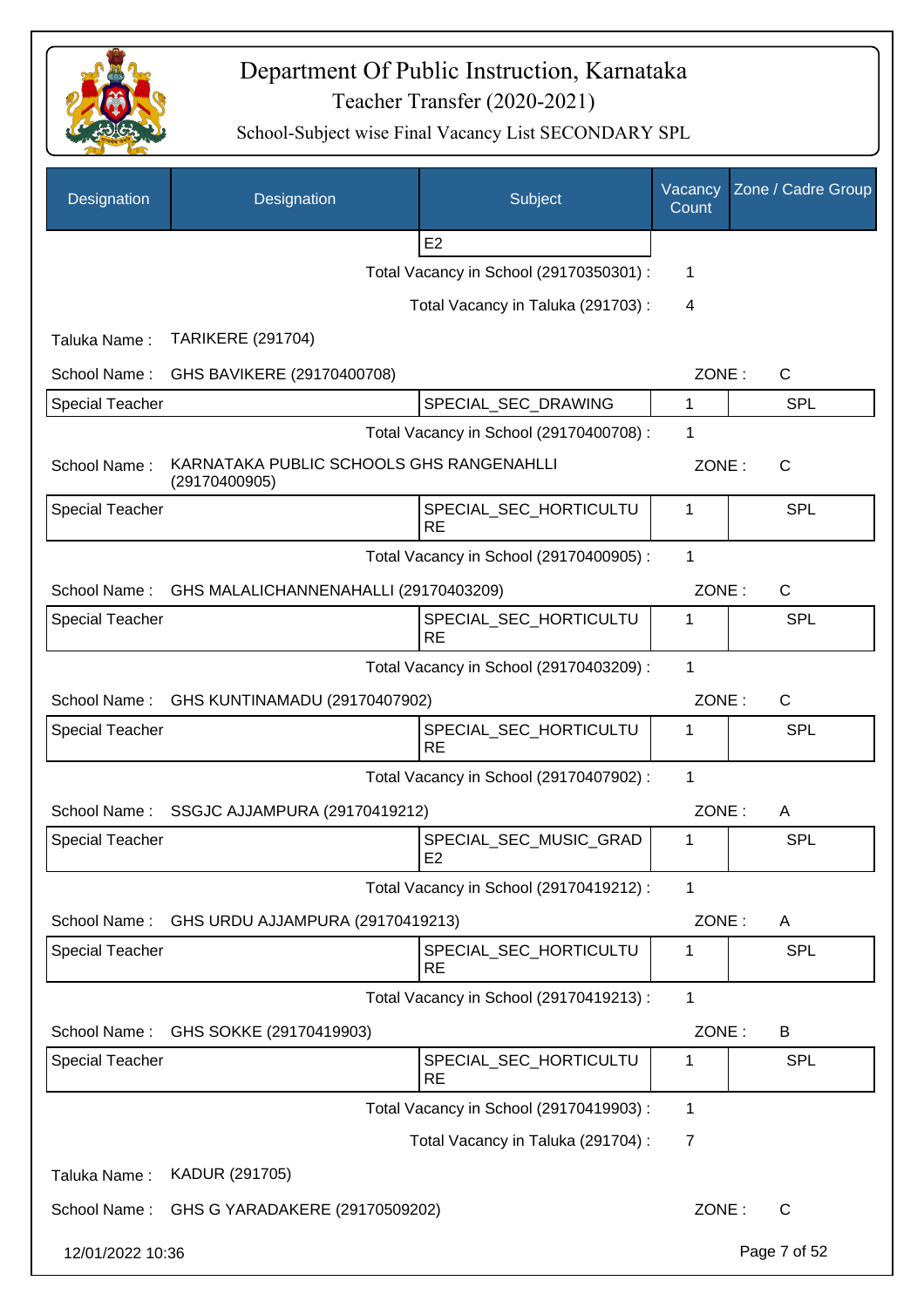

| Designation            | Designation                                | Subject                                 | Vacancy<br>Count | Zone / Cadre Group |
|------------------------|--------------------------------------------|-----------------------------------------|------------------|--------------------|
| <b>Special Teacher</b> |                                            | SPECIAL_SEC_AGRICULTUR                  | 1                | <b>SPL</b>         |
|                        |                                            | Total Vacancy in School (29170509202) : | 1                |                    |
|                        | School Name: GJC YAGATI (29170510705)      |                                         | ZONE:            | C                  |
| <b>Special Teacher</b> |                                            | SPECIAL_SEC_HORTICULTU<br><b>RE</b>     | 1                | SPL                |
|                        |                                            | Total Vacancy in School (29170510705) : | $\mathbf{1}$     |                    |
| School Name:           | GHS Y MALLAPURA (29170514002)              |                                         | ZONE:            | C                  |
| Special Teacher        |                                            | SPECIAL_SEC_AGRICULTUR                  | 1                | <b>SPL</b>         |
|                        |                                            | Total Vacancy in School (29170514002) : | 1                |                    |
|                        | School Name: GHS KUPPALU (29170520109)     |                                         | ZONE:            | C                  |
| <b>Special Teacher</b> |                                            | SPECIAL_SEC_MUSIC_GRAD<br>E2            | 1                | <b>SPL</b>         |
|                        |                                            | Total Vacancy in School (29170520109) : | 1                |                    |
|                        | School Name: GHS SOMANAHALLI (29170523804) |                                         | ZONE:            | $\mathsf{C}$       |
| <b>Special Teacher</b> |                                            | SPECIAL_SEC_AGRICULTUR                  | $\mathbf{1}$     | <b>SPL</b>         |
|                        |                                            | Total Vacancy in School (29170523804) : | 1                |                    |
|                        | School Name: GHS ANNIGERE (29170534802)    |                                         | ZONE:            | $\mathsf{C}$       |
| <b>Special Teacher</b> |                                            | SPECIAL_SEC_AGRICULTUR                  | $\mathbf{1}$     | <b>SPL</b>         |
|                        |                                            | Total Vacancy in School (29170534802) : | 1                |                    |
|                        |                                            | Total Vacancy in Taluka (291705):       | 6                |                    |
| Taluka Name:           | CHIKMAGALUR (291706)                       |                                         |                  |                    |
| School Name:           | GHS, BOGGASE (29170600311)                 |                                         | ZONE:            | $\mathsf C$        |
| <b>Special Teacher</b> |                                            | SPECIAL_SEC_HORTICULTU<br><b>RE</b>     | 1                | <b>SPL</b>         |
|                        |                                            | Total Vacancy in School (29170600311) : | $\mathbf{1}$     |                    |
| School Name:           | GHS MALLANDUR (29170603909)                |                                         | ZONE:            | $\mathsf{C}$       |
| <b>Special Teacher</b> |                                            | SPECIAL_SEC_CARPENTOR                   | 1                | <b>SPL</b>         |
|                        |                                            | Total Vacancy in School (29170603909) : | 1                |                    |
| School Name:           | GHS KANATHI (29170604903)                  |                                         | ZONE:            | $\mathsf{C}$       |
| Special Teacher        |                                            | SPECIAL_SEC_HORTICULTU<br><b>RE</b>     | 1                | <b>SPL</b>         |
|                        |                                            | Total Vacancy in School (29170604903) : | 1                |                    |
| School Name:           | GHS AVATHI (29170605007)                   |                                         | ZONE:            | C                  |
| <b>Special Teacher</b> |                                            | SPECIAL_SEC_TAILORING                   | 1                | SPL                |
| 12/01/2022 10:36       |                                            |                                         |                  | Page 8 of 52       |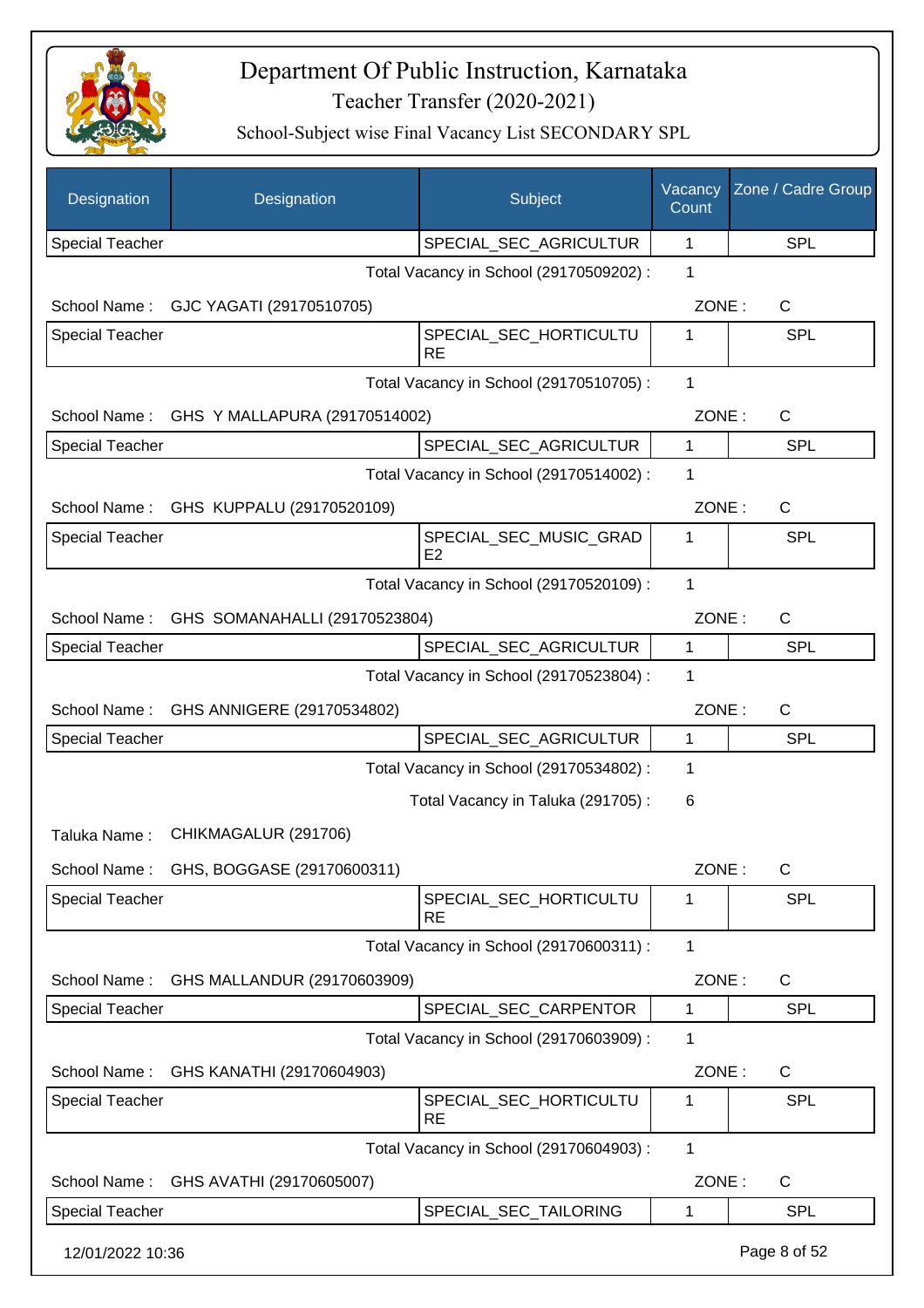

| Designation            | Designation                                     | Subject                                  | Vacancy<br>Count | Zone / Cadre Group |
|------------------------|-------------------------------------------------|------------------------------------------|------------------|--------------------|
|                        |                                                 | Total Vacancy in School (29170605007) :  | 1                |                    |
| School Name:           | GJC MALLENAHALLI (29170606208)                  |                                          | ZONE:            | $\mathsf{C}$       |
| Special Teacher        |                                                 | SPECIAL_SEC_HORTICULTU<br><b>RE</b>      | 1                | <b>SPL</b>         |
|                        |                                                 | Total Vacancy in School (29170606208) :  | 1                |                    |
|                        | School Name: GJC MUGTHIHALLI (29170608108)      |                                          | ZONE:            | B                  |
| <b>Special Teacher</b> |                                                 | SPECIAL_SEC_HORTICULTU<br><b>RE</b>      | 1                | <b>SPL</b>         |
|                        |                                                 | Total Vacancy in School (29170608108) :  | 1                |                    |
|                        | School Name: GHS JODIMACHENAHALLI (29170612804) |                                          | ZONE:            | $\mathsf{C}$       |
| <b>Special Teacher</b> |                                                 | SPECIAL_SEC_DRAWING                      | $\mathbf{1}$     | <b>SPL</b>         |
|                        |                                                 | Total Vacancy in School (29170612804) :  | 1                |                    |
|                        | School Name: GHS THALIHALLA (29170615103)       |                                          | ZONE:            | $\mathsf{C}$       |
| <b>Special Teacher</b> |                                                 | SPECIAL_SEC_TAILORING                    | $\mathbf{1}$     | <b>SPL</b>         |
|                        |                                                 | Total Vacancy in School (29170615103) :  | 1                |                    |
| School Name:           | GHS BASAGAL (29170618602)                       |                                          | ZONE:            | $\mathsf{C}$       |
| <b>Special Teacher</b> |                                                 | SPECIAL_SEC_MUSIC_GRAD<br>E <sub>2</sub> | 1                | <b>SPL</b>         |
|                        |                                                 | Total Vacancy in School (29170618602) :  | 1                |                    |
| School Name:           | GHS AMBALE (29170620303)                        |                                          | ZONE:            | В                  |
| <b>Special Teacher</b> |                                                 | SPECIAL_SEC_HORTICULTU<br><b>RE</b>      | 1                | SPL                |
|                        |                                                 | Total Vacancy in School (29170620303) :  | 1                |                    |
|                        |                                                 | Total Vacancy in Taluka (291706) :       | 10               |                    |
| Taluka Name:           | <b>MOODIGERE (291707)</b>                       |                                          |                  |                    |
| School Name:           | GHS, HORANADU (29170700305)                     |                                          | ZONE:            | C                  |
| <b>Special Teacher</b> |                                                 | SPECIAL SEC DRAWING                      | 1                | <b>SPL</b>         |
|                        |                                                 | Total Vacancy in School (29170700305) :  | 1                |                    |
| School Name:           | GHS, HIREBYLU (29170701305)                     |                                          | ZONE:            | C                  |
| <b>Special Teacher</b> |                                                 | SPECIAL_SEC_HORTICULTU<br><b>RE</b>      | 1                | SPL                |
|                        |                                                 | Total Vacancy in School (29170701305) :  | 1                |                    |
| School Name:           | GHS, GABGAL (29170702110)                       |                                          | ZONE:            | $\mathsf{C}$       |
| <b>Special Teacher</b> |                                                 | SPECIAL_SEC_DRAWING                      | $\mathbf 1$      | <b>SPL</b>         |
| 12/01/2022 10:36       |                                                 |                                          |                  | Page 9 of 52       |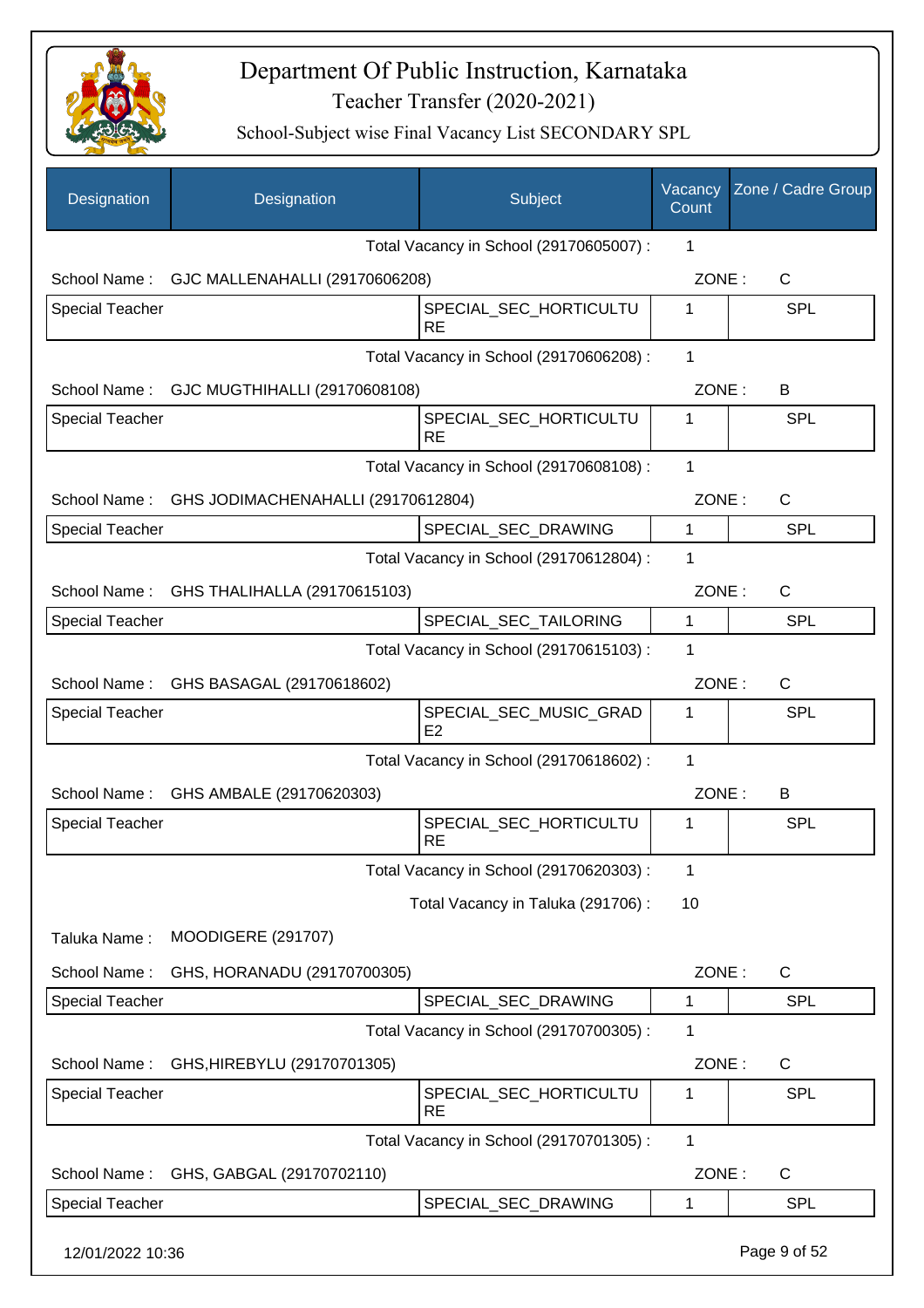

| Designation            | Designation                                        | Subject                                  | Vacancy<br>Count | Zone / Cadre Group |
|------------------------|----------------------------------------------------|------------------------------------------|------------------|--------------------|
|                        |                                                    | Total Vacancy in School (29170702110) :  | 1                |                    |
| School Name:           | GHS KOTTIGEHARA (29170703601)                      |                                          | ZONE:            | C                  |
| <b>Special Teacher</b> |                                                    | SPECIAL_SEC_MUSIC_GRAD<br>E <sub>2</sub> | 1                | <b>SPL</b>         |
|                        |                                                    | Total Vacancy in School (29170703601) :  | $\mathbf{1}$     |                    |
| School Name:           | GHS KUNDURU (29170704009)                          |                                          | ZONE:            | $\mathsf{C}$       |
| <b>Special Teacher</b> |                                                    | SPECIAL_SEC_DRAWING                      | $\mathbf{1}$     | <b>SPL</b>         |
|                        |                                                    | Total Vacancy in School (29170704009) :  | 1                |                    |
| School Name:           | GHS, DARADAHALLI (29170709506)                     |                                          | ZONE:            | C                  |
| <b>Special Teacher</b> |                                                    | SPECIAL_SEC_DRAWING                      | 1                | SPL                |
|                        |                                                    | Total Vacancy in School (29170709506) :  | 1                |                    |
| School Name:           | GHS GOWDAHALLI (29170712103)                       |                                          | ZONE:            | $\mathsf{C}$       |
| <b>Special Teacher</b> |                                                    | SPECIAL_SEC_TAILORING                    | 1                | SPL                |
|                        |                                                    | Total Vacancy in School (29170712103) :  | 1                |                    |
|                        | School Name: GGJC MUDIGERE (29170715001)           |                                          | ZONE:            | A                  |
| Special Teacher        |                                                    | SPECIAL_SEC_TAILORING                    | $\mathbf 1$      | SPL                |
|                        |                                                    | Total Vacancy in School (29170715001) :  | 1                |                    |
| School Name:           | GJC KUDUREMUKHA (29170716001)                      |                                          | ZONE:            | $\mathsf{C}$       |
| Special Teacher        |                                                    | SPECIAL_SEC_DRAWING                      | $\mathbf{1}$     | <b>SPL</b>         |
|                        |                                                    | Total Vacancy in School (29170716001) :  | 1                |                    |
| School Name:           | KARNATAKA PUBLIC SCHOOLS GJC, KALASA (29170716312) |                                          | ZONE:            | С                  |
| Special Teacher        |                                                    | SPECIAL_SEC_DRAWING                      | 1                | <b>SPL</b>         |
|                        |                                                    | Total Vacancy in School (29170716312) :  | 1                |                    |
|                        |                                                    | Total Vacancy in Taluka (291707) :       | 10               |                    |
| Taluka Name:           | <b>BIRURU (291708)</b>                             |                                          |                  |                    |
| School Name:           | GHS JODIHOCHIHALLI (29170802903)                   |                                          | ZONE:            | C                  |
| <b>Special Teacher</b> |                                                    | SPECIAL_SEC_HORTICULTU<br><b>RE</b>      | 1                | <b>SPL</b>         |
|                        |                                                    | Total Vacancy in School (29170802903) :  | 1                |                    |
| School Name:           | GHS SAKARAYAPATNA (29170805111)                    |                                          | ZONE:            | $\mathsf{C}$       |
| <b>Special Teacher</b> |                                                    | SPECIAL_SEC_HORTICULTU<br><b>RE</b>      | 1                | <b>SPL</b>         |
|                        |                                                    | Total Vacancy in School (29170805111) :  | 1                |                    |
| 12/01/2022 10:36       |                                                    |                                          |                  | Page 10 of 52      |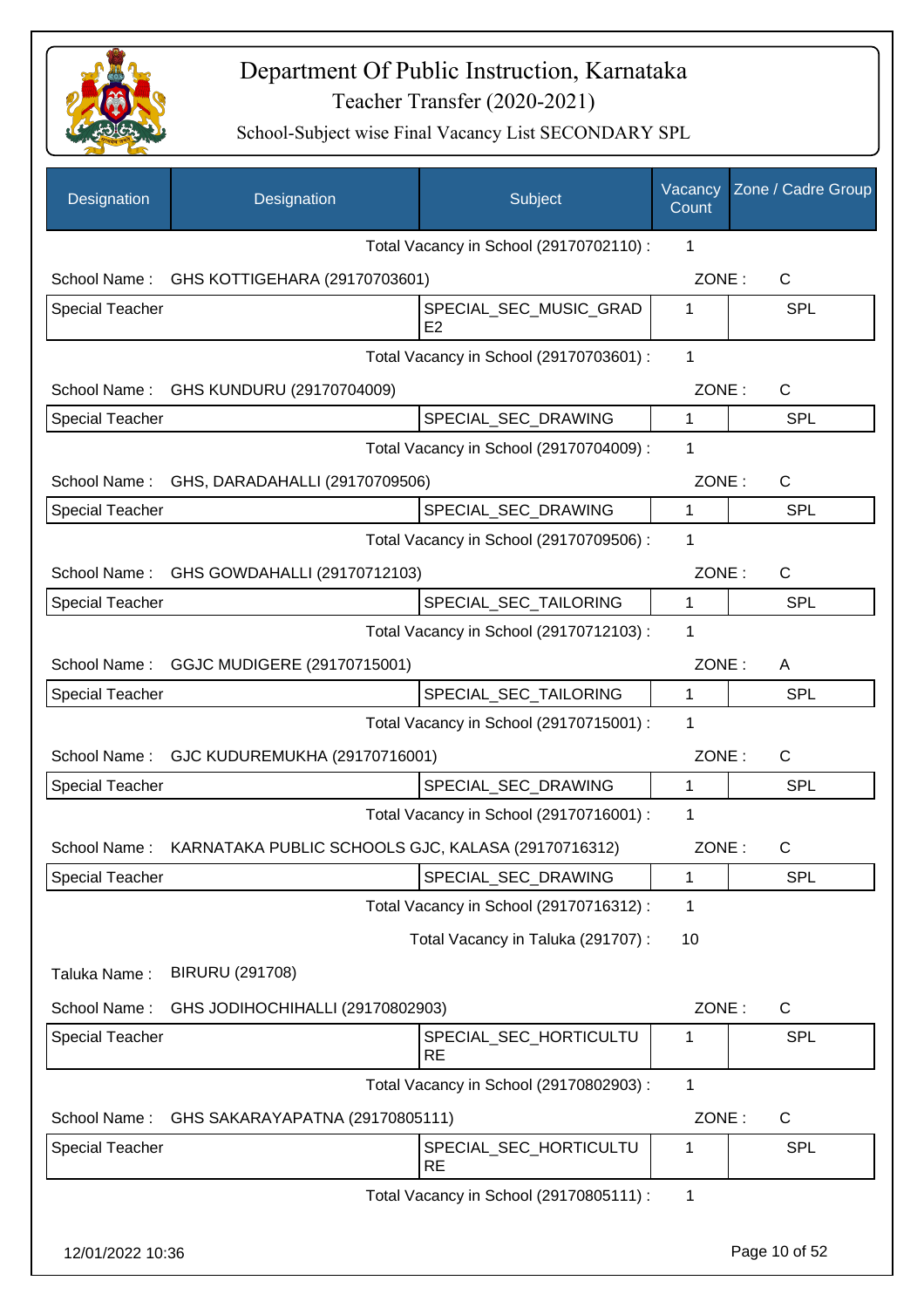

| Designation            | Designation                                         | Subject                                  | Vacancy<br>Count | Zone / Cadre Group |
|------------------------|-----------------------------------------------------|------------------------------------------|------------------|--------------------|
|                        | School Name: GHS S.BIDARE (29170806162)             |                                          | ZONE:            | C                  |
| <b>Special Teacher</b> |                                                     | SPECIAL_SEC_DANCE                        | 1                | <b>SPL</b>         |
|                        |                                                     | Total Vacancy in School (29170806162) :  | 1                |                    |
|                        | School Name: GHS MACHAGONDANAHALLI (29170816602)    |                                          | ZONE:            | C                  |
| <b>Special Teacher</b> |                                                     | SPECIAL_SEC_HORTICULTU<br><b>RE</b>      | 1                | SPL                |
|                        |                                                     | Total Vacancy in School (29170816602) :  | 1                |                    |
|                        |                                                     | Total Vacancy in Taluka (291708):        | 4                |                    |
| District Name:         | <b>MANDYA (2922)</b>                                |                                          |                  |                    |
| Taluka Name:           | KRISHNARAJA PET (292201)                            |                                          |                  |                    |
| School Name:           | G J C AGHALAYA (29220100504)                        |                                          | ZONE:            | C                  |
| <b>Special Teacher</b> |                                                     | SPECIAL_SEC_CARPENTOR                    | 1                | <b>SPL</b>         |
|                        |                                                     | Total Vacancy in School (29220100504) :  | 1                |                    |
| School Name:           | GHS ALENAHALLI (29220101002)                        |                                          | ZONE:            | $\mathsf{C}$       |
| <b>Special Teacher</b> |                                                     | SPECIAL_SEC_HORTICULTU<br><b>RE</b>      | 1                | <b>SPL</b>         |
|                        |                                                     | Total Vacancy in School (29220101002) :  | 1                |                    |
| School Name:           | GJC BOOKANAKERE (29220106405)                       |                                          | ZONE:            | $\mathsf{C}$       |
| <b>Special Teacher</b> |                                                     | SPECIAL_SEC_MUSIC_GRAD<br>E1             | 1                | <b>SPL</b>         |
|                        |                                                     | Total Vacancy in School (29220106405) :  | 1                |                    |
|                        | School Name: GHS CHATAMGERE (29220107002)           |                                          | ZONE:            | $\mathsf C$        |
| <b>Special Teacher</b> |                                                     | SPECIAL_SEC_MUSIC_GRAD<br>E <sub>1</sub> | 1                | <b>SPL</b>         |
|                        |                                                     | Total Vacancy in School (29220107002) :  | $\mathbf{1}$     |                    |
| School Name:           | KARNATAKA PUBLIC SCHOOLS GPUC KIKKERI (29220118014) |                                          | ZONE:            | C                  |
| Special Teacher        |                                                     | SPECIAL_SEC_MUSIC_GRAD<br>E <sub>1</sub> | 2                | <b>SPL</b>         |
|                        |                                                     | Total Vacancy in School (29220118014) :  | 2                |                    |
| School Name:           | GHS MAKAVALLY (29220121203)                         |                                          | ZONE:            | C                  |
| Special Teacher        |                                                     | SPECIAL_SEC_HORTICULTU<br><b>RE</b>      | $\mathbf 1$      | <b>SPL</b>         |
|                        |                                                     | Total Vacancy in School (29220121203) :  | 1                |                    |
|                        | School Name: GJC SANTEBHACHA HALLY (29220127805)    |                                          | ZONE:            | $\mathsf{C}$       |
| 12/01/2022 10:36       |                                                     |                                          |                  | Page 11 of 52      |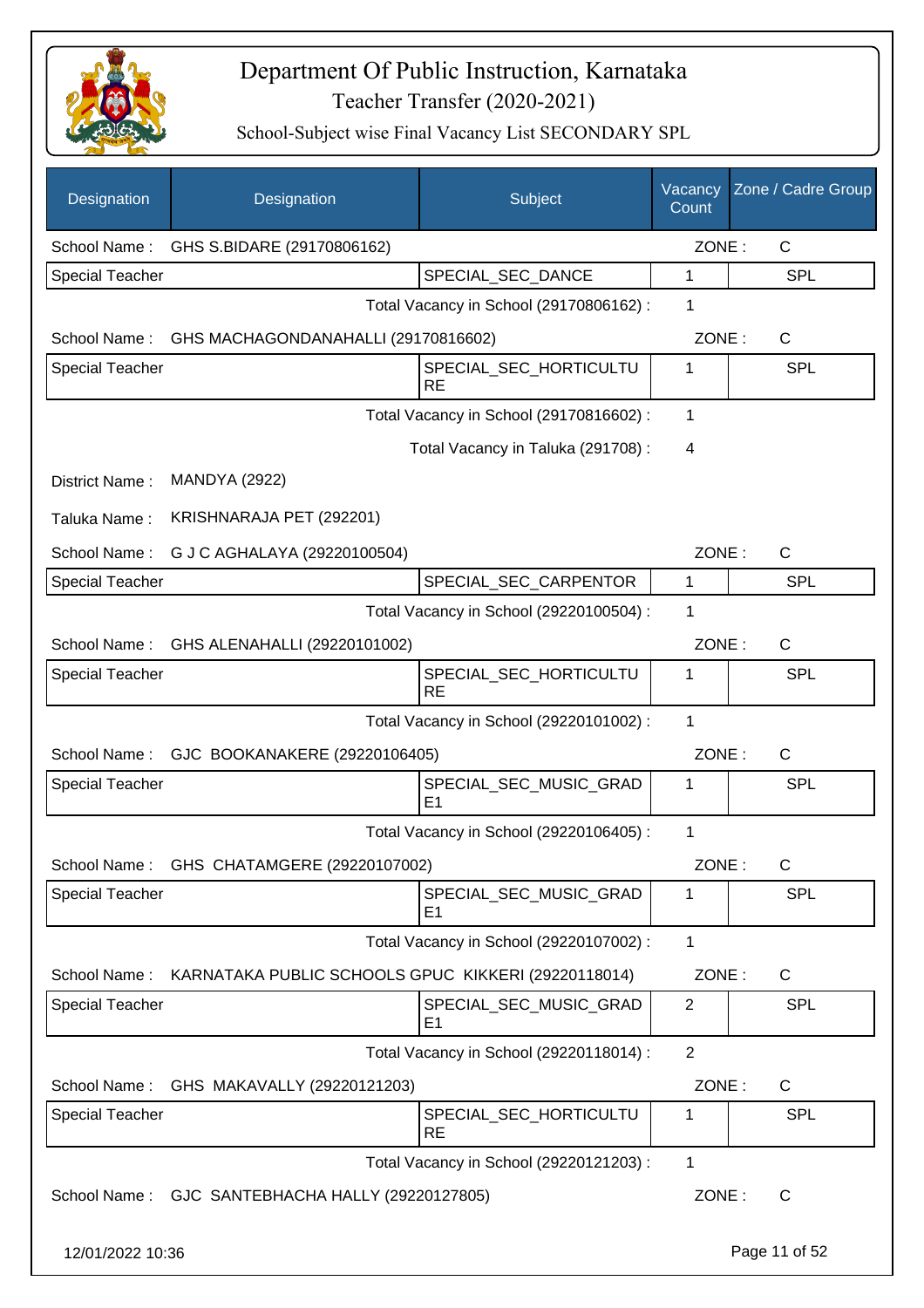

| Designation            | Designation                                                 | Subject                                  | Vacancy<br>Count | Zone / Cadre Group |
|------------------------|-------------------------------------------------------------|------------------------------------------|------------------|--------------------|
| <b>Special Teacher</b> |                                                             | SPECIAL_SEC_MUSIC_GRAD<br>E <sub>1</sub> | 1                | <b>SPL</b>         |
|                        |                                                             | Total Vacancy in School (29220127805) :  | 1                |                    |
|                        | School Name: GHS SARANGI (29220127903)                      |                                          | ZONE:            | C                  |
| <b>Special Teacher</b> |                                                             | SPECIAL_SEC_HORTICULTU<br><b>RE</b>      | 1                | SPL                |
|                        |                                                             | Total Vacancy in School (29220127903) :  | 1                |                    |
| School Name:           | GJC VITTALA PURA (29220130804)                              |                                          | ZONE:            | C                  |
| <b>Special Teacher</b> |                                                             | SPECIAL_SEC_DRAWING                      | 1                | <b>SPL</b>         |
|                        |                                                             | Total Vacancy in School (29220130804) :  | 1                |                    |
| School Name:           | Gpu college K R PET (29220133402)                           |                                          | ZONE:            | A                  |
| <b>Special Teacher</b> |                                                             | SPECIAL_SEC_MUSIC_GRAD<br>E1             | 1                | SPL                |
|                        |                                                             | Total Vacancy in School (29220133402) :  | 1                |                    |
| School Name:           | KARNATAKA PUBLIC SCHOOLS GHS GIRLS K R PET<br>(29220135305) |                                          | ZONE:            | A                  |
| Special Teacher        |                                                             | SPECIAL_SEC_MUSIC_GRAD<br>E <sub>1</sub> | 1                | <b>SPL</b>         |
|                        |                                                             | Total Vacancy in School (29220135305) :  | 1                |                    |
|                        |                                                             | Total Vacancy in Taluka (292201) :       | 12               |                    |
| Taluka Name:           | MADDUR (292202)                                             |                                          |                  |                    |
| School Name:           | GHS ABALAVADI (29220200102)                                 |                                          | ZONE:            | C                  |
| <b>Special Teacher</b> |                                                             | SPECIAL_SEC_DRAWING                      | 1                | <b>SPL</b>         |
|                        |                                                             | Total Vacancy in School (29220200102) :  | 1                |                    |
| School Name:           | GHS BOPPASAMUDRA (29220202602)                              |                                          | ZONE:            | C                  |
| Special Teacher        |                                                             | SPECIAL_SEC_DRAWING                      | 1                | <b>SPL</b>         |
|                        |                                                             | Total Vacancy in School (29220202602) :  | 1                |                    |
| School Name:           | GHS CHIKKARASINAKERE (29220203503)                          |                                          | ZONE:            | C                  |
| Special Teacher        |                                                             | SPECIAL_SEC_HORTICULTU<br><b>RE</b>      | 1                | <b>SPL</b>         |
|                        |                                                             | Total Vacancy in School (29220203503) :  | 1                |                    |
| School Name:           | GHS DESHAHALLY (29220204103)                                |                                          | ZONE:            | B                  |
| Special Teacher        |                                                             | SPECIAL_SEC_MUSIC_GRAD<br>E <sub>2</sub> | 1                | <b>SPL</b>         |
|                        |                                                             | Total Vacancy in School (29220204103) :  | 1                |                    |
| 12/01/2022 10:36       |                                                             |                                          |                  | Page 12 of 52      |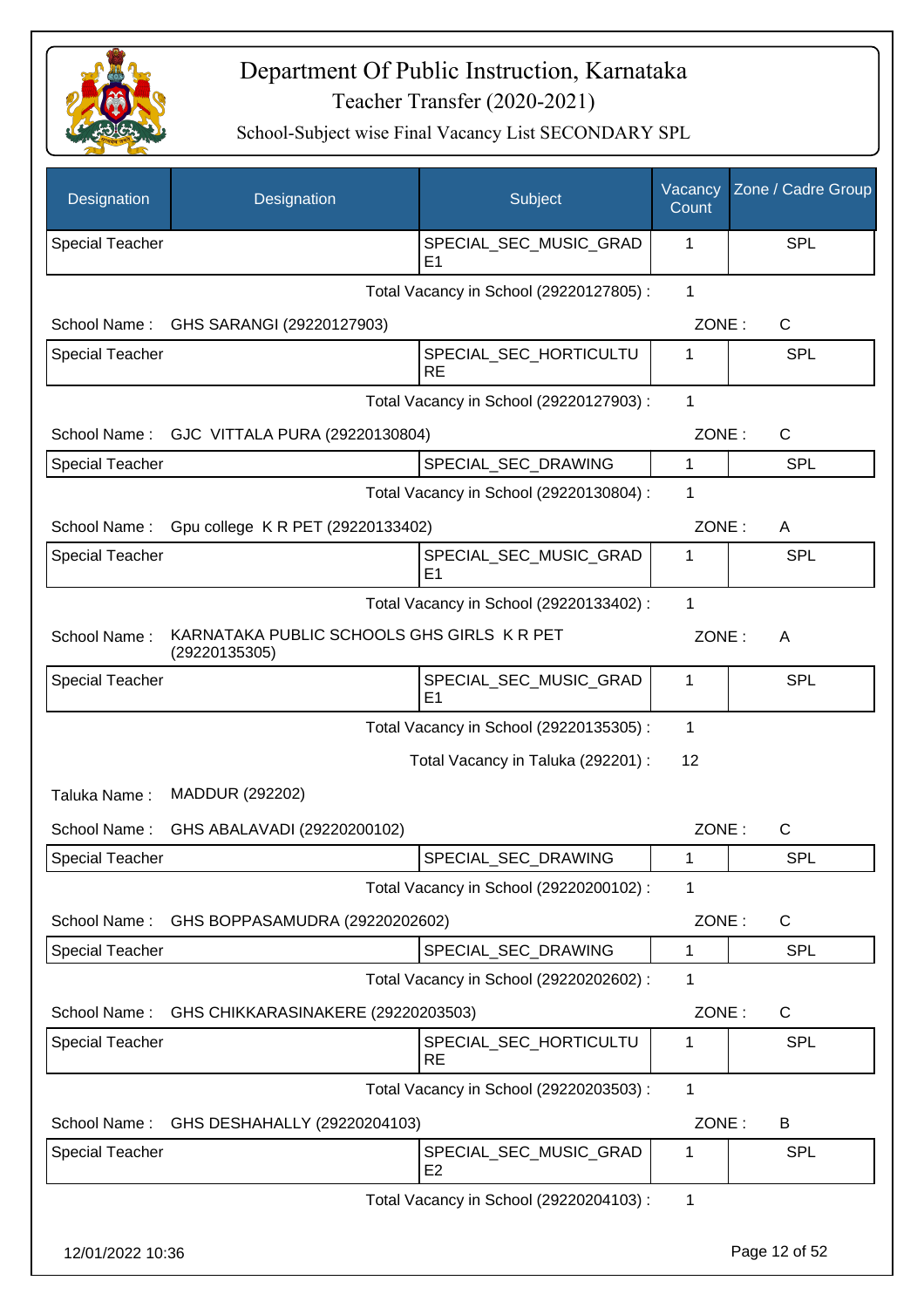

| Designation            | Designation                                         | Subject                                  | Vacancy<br>Count | Zone / Cadre Group |
|------------------------|-----------------------------------------------------|------------------------------------------|------------------|--------------------|
| School Name:           | GHS HALEHALLY (29220205102)                         |                                          | ZONE:            | C                  |
| <b>Special Teacher</b> |                                                     | SPECIAL_SEC_TAILORING                    | 1                | <b>SPL</b>         |
|                        |                                                     | Total Vacancy in School (29220205102) :  | 1                |                    |
| School Name:           | GHS HOOTAGERE (29220206004)                         |                                          | ZONE:            | C                  |
| <b>Special Teacher</b> |                                                     | SPECIAL_SEC_TAILORING                    | $\mathbf{1}$     | <b>SPL</b>         |
|                        |                                                     | Total Vacancy in School (29220206004) :  | 1                |                    |
| School Name:           | GJC K. HONNALAGERE (29220207108)                    |                                          | ZONE:            | C                  |
| <b>Special Teacher</b> |                                                     | SPECIAL_SEC_TAILORING                    | 1                | <b>SPL</b>         |
|                        |                                                     | Total Vacancy in School (29220207108) :  | 1                |                    |
|                        | School Name: GHS KADILUVAGILU (29220207703)         |                                          | ZONE:            | C                  |
| <b>Special Teacher</b> |                                                     | SPECIAL_SEC_DRAWING                      | $\mathbf{1}$     | <b>SPL</b>         |
|                        |                                                     | Total Vacancy in School (29220207703) :  | 1                |                    |
| School Name:           | CMCC GJC KOWDLE (29220208911)                       |                                          | ZONE:            | C                  |
| <b>Special Teacher</b> |                                                     | SPECIAL_SEC_TAILORING                    | 1                | SPL                |
|                        |                                                     | Total Vacancy in School (29220208911) :  | 1                |                    |
| School Name:           | GHS KONGABORANA DODDI (29220209803)                 |                                          | ZONE:            | $\mathsf{C}$       |
| Special Teacher        |                                                     | SPECIAL_SEC_DRAWING                      | 1                | SPL                |
|                        |                                                     | Total Vacancy in School (29220209803) :  | 1                |                    |
| School Name:           | GHS MADENAHALLY (29220210105)                       |                                          | ZONE:            | C                  |
| <b>Special Teacher</b> |                                                     | SPECIAL_SEC_TAILORING                    | 1                | <b>SPL</b>         |
|                        |                                                     | Total Vacancy in School (29220210105) :  | 1                |                    |
|                        | School Name: GHS MALAGARANAHALLY (29220210203)      |                                          | ZONE:            | C                  |
| <b>Special Teacher</b> |                                                     | SPECIAL_SEC_MUSIC_GRAD<br>E <sub>2</sub> | 1                | <b>SPL</b>         |
|                        |                                                     | Total Vacancy in School (29220210203) :  | 1                |                    |
| School Name:           | GJC MALLANAKUPPE, High school section (29220210303) |                                          | ZONE:            | C                  |
| <b>Special Teacher</b> |                                                     | SPECIAL_SEC_HORTICULTU<br>RE             | 1                | <b>SPL</b>         |
|                        |                                                     | Total Vacancy in School (29220210303) :  | 1                |                    |
| School Name:           | GHS MARALIGA (29220210827)                          |                                          | ZONE:            | C                  |
| Special Teacher        |                                                     | SPECIAL_SEC_SERICULTUR                   | $\mathbf{1}$     | <b>SPL</b>         |
|                        |                                                     | Total Vacancy in School (29220210827) :  | 1                |                    |
| School Name:           | GHS NAVILE (29220212302)                            |                                          | ZONE:            | $\mathsf{C}$       |
| 12/01/2022 10:36       |                                                     |                                          |                  | Page 13 of 52      |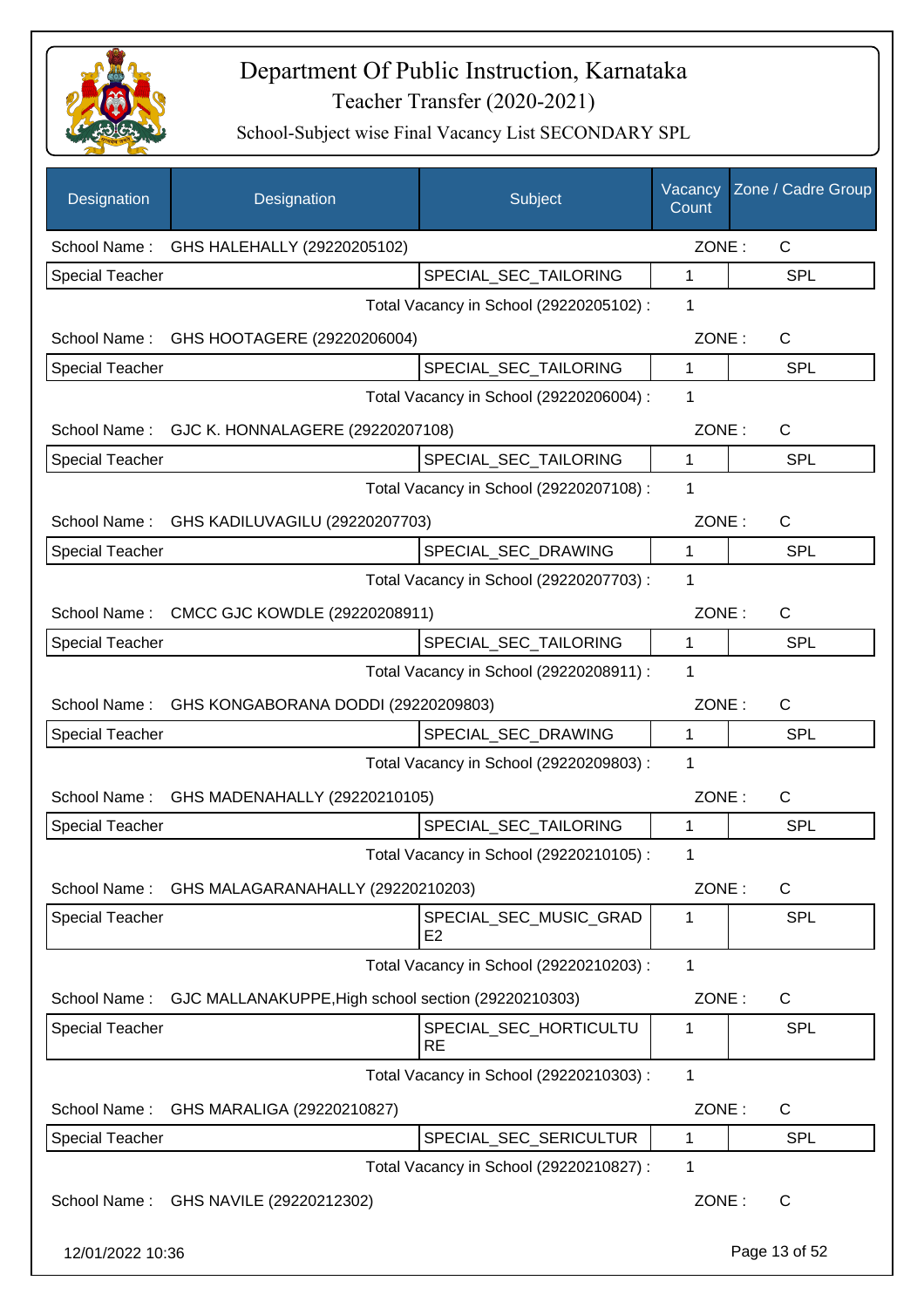

| Designation            | Designation                                     | Subject                                  | Vacancy<br>Count | Zone / Cadre Group |
|------------------------|-------------------------------------------------|------------------------------------------|------------------|--------------------|
| <b>Special Teacher</b> |                                                 | SPECIAL_SEC_HORTICULTU<br><b>RE</b>      | 1                | <b>SPL</b>         |
|                        |                                                 | Total Vacancy in School (29220212302) :  | $\mathbf 1$      |                    |
| School Name:           | GHS THAGGAHALLY (29220214107)                   |                                          | ZONE:            | C                  |
| <b>Special Teacher</b> |                                                 | SPECIAL_SEC_HORTICULTU<br><b>RE</b>      | 1                | <b>SPL</b>         |
|                        |                                                 | Total Vacancy in School (29220214107) :  | $\mathbf 1$      |                    |
| School Name:           | GHS THORESHETTAHALLY (29220214703)              |                                          | ZONE:            | C                  |
| <b>Special Teacher</b> |                                                 | SPECIAL_SEC_TAILORING                    | 1                | <b>SPL</b>         |
|                        |                                                 | Total Vacancy in School (29220214703) :  | 1                |                    |
| School Name:           | GHS TYLOORU (29220214803)                       |                                          | ZONE:            | $\mathsf{C}$       |
| <b>Special Teacher</b> |                                                 | SPECIAL_SEC_TAILORING                    | 1                | <b>SPL</b>         |
|                        |                                                 | Total Vacancy in School (29220214803) :  | 1                |                    |
|                        | School Name: GHS-SHIVAPURA-MADDUR (29220218801) |                                          | ZONE:            | A                  |
| <b>Special Teacher</b> |                                                 | SPECIAL_SEC_DRAMA_GRA<br>DE <sub>1</sub> | 1                | <b>SPL</b>         |
|                        |                                                 | Total Vacancy in School (29220218801) :  | 1                |                    |
|                        |                                                 | Total Vacancy in Taluka (292202) :       | 19               |                    |
| Taluka Name:           | <b>MALAVALLY (292203)</b>                       |                                          |                  |                    |
| School Name:           | GHS AGASANAPURA (29220300102)                   |                                          | ZONE:            | $\mathsf{C}$       |
| <b>Special Teacher</b> |                                                 | SPECIAL_SEC_HORTICULTU<br><b>RE</b>      | 1                | <b>SPL</b>         |
|                        |                                                 | Total Vacancy in School (29220300102) :  | 1                |                    |
| School Name:           | GHS ALADA HALLY (29220300202)                   |                                          | ZONE:            | C                  |
| Special Teacher        |                                                 | SPECIAL_SEC_HORTICULTU<br><b>RE</b>      | 1                | <b>SPL</b>         |
|                        |                                                 | Total Vacancy in School (29220300202) :  | 1                |                    |
| School Name:           | GHS B.G.PURA (29220301104)                      |                                          | ZONE:            | C                  |
| <b>Special Teacher</b> |                                                 | SPECIAL_SEC_DRAWING                      | 1                | <b>SPL</b>         |
|                        |                                                 | Total Vacancy in School (29220301104) :  | 1                |                    |
| School Name:           | GHS BHEEMANA HALLY (29220302402)                |                                          | ZONE:            | C                  |
| <b>Special Teacher</b> |                                                 | SPECIAL_SEC_TAILORING                    | 1                | <b>SPL</b>         |
|                        |                                                 | Total Vacancy in School (29220302402) :  | 1                |                    |
| School Name:           | GHS DALAVAY KODIHALLY (29220303605)             |                                          | ZONE:            | C                  |
| 12/01/2022 10:36       |                                                 |                                          |                  | Page 14 of 52      |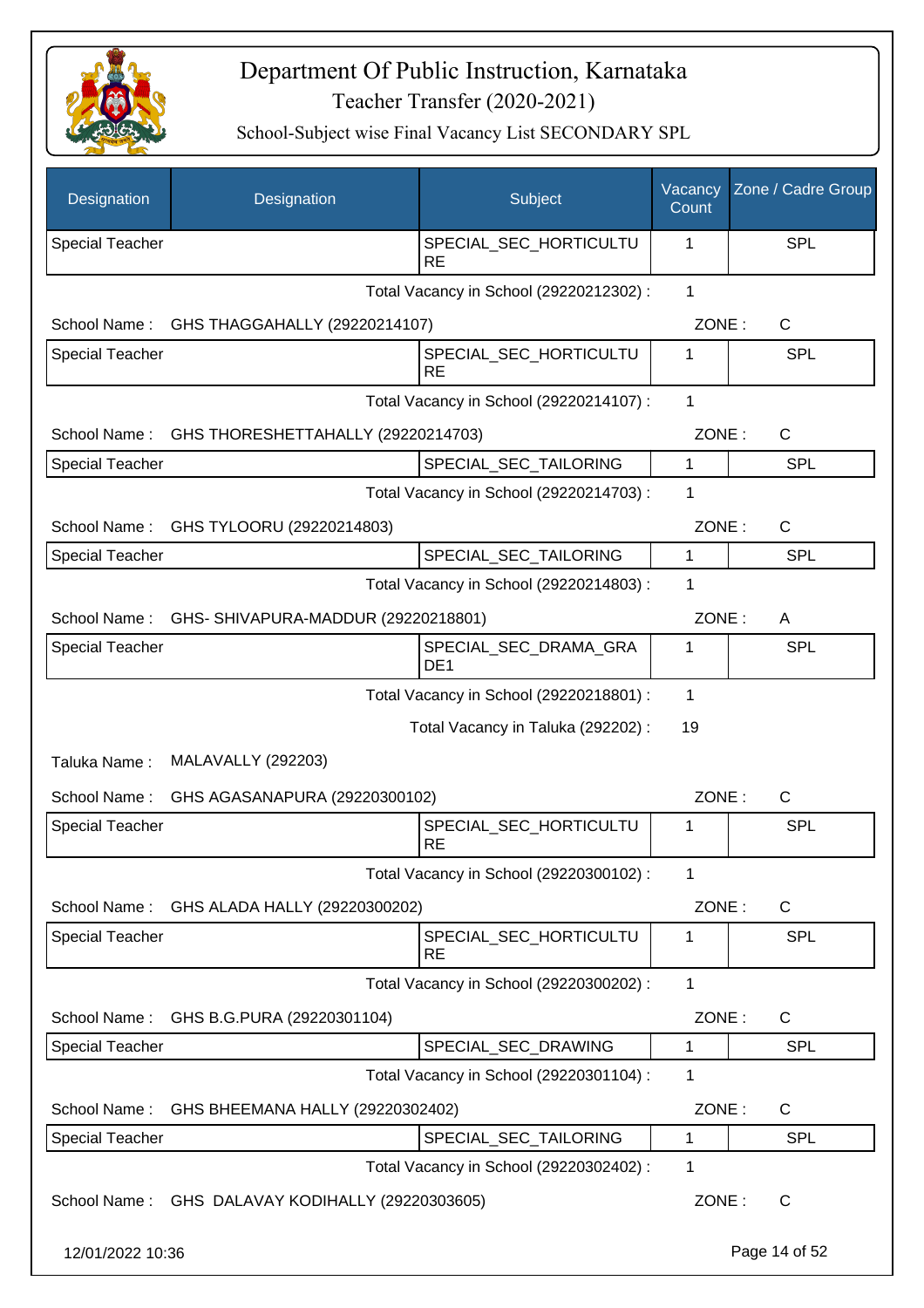

| Designation            | Designation                                       | Subject                                 | Vacancy<br>Count | Zone / Cadre Group |
|------------------------|---------------------------------------------------|-----------------------------------------|------------------|--------------------|
| <b>Special Teacher</b> |                                                   | SPECIAL_SEC_HORTICULTU<br><b>RE</b>     | 1                | <b>SPL</b>         |
|                        |                                                   | Total Vacancy in School (29220303605) : | $\mathbf 1$      |                    |
| School Name:           | GHS DODDA BHOOVALLY (29220304302)                 |                                         | ZONE:            | C                  |
| <b>Special Teacher</b> |                                                   | SPECIAL_SEC_HORTICULTU<br><b>RE</b>     | 1                | <b>SPL</b>         |
|                        |                                                   | Total Vacancy in School (29220304302) : | $\mathbf 1$      |                    |
| School Name:           | GHS HADLY (29220305706)                           |                                         | ZONE:            | C                  |
| <b>Special Teacher</b> |                                                   | SPECIAL_SEC_HORTICULTU<br><b>RE</b>     | 1                | <b>SPL</b>         |
|                        |                                                   | Total Vacancy in School (29220305706) : | 1                |                    |
| School Name:           | KARNATAKA PUBLIC SCHOOL GJC HALAGUR (29220306017) |                                         | ZONE:            | C                  |
| <b>Special Teacher</b> |                                                   | SPECIAL_SEC_HORTICULTU<br><b>RE</b>     | 1                | <b>SPL</b>         |
|                        |                                                   | Total Vacancy in School (29220306017) : | 1                |                    |
| School Name:           | GHS HUSKURU (29220307707)                         |                                         | ZONE:            | $\mathsf{C}$       |
| <b>Special Teacher</b> |                                                   | SPECIAL_SEC_HORTICULTU<br><b>RE</b>     | 1                | <b>SPL</b>         |
|                        |                                                   | Total Vacancy in School (29220307707) : | 1                |                    |
| School Name:           | GHS MARAGOWDANA HALLY (29220311703)               |                                         | ZONE:            | $\mathsf{C}$       |
| <b>Special Teacher</b> |                                                   | SPECIAL_SEC_HORTICULTU<br><b>RE</b>     | 1                | <b>SPL</b>         |
|                        |                                                   | Total Vacancy in School (29220311703) : | 1                |                    |
| School Name:           | GHS NELAMAKANA HALLY (29220313205)                |                                         | ZONE:            | C                  |
| Special Teacher        |                                                   | SPECIAL_SEC_HORTICULTU<br><b>RE</b>     | 1                | <b>SPL</b>         |
|                        |                                                   | Total Vacancy in School (29220313205) : | $\mathbf{1}$     |                    |
| School Name:           | GHS KYATHE GOWDANA DODDI (29220313505)            |                                         | ZONE:            | B                  |
| <b>Special Teacher</b> |                                                   | SPECIAL_SEC_HORTICULTU<br><b>RE</b>     | 1                | <b>SPL</b>         |
|                        |                                                   | Total Vacancy in School (29220313505) : | $\mathbf{1}$     |                    |
| School Name:           | GHS RAVANI (29220314102)                          |                                         | ZONE:            | C                  |
| <b>Special Teacher</b> |                                                   | SPECIAL_SEC_HORTICULTU<br><b>RE</b>     | 1                | <b>SPL</b>         |
|                        |                                                   | Total Vacancy in School (29220314102) : | 1                |                    |
| School Name:           | GHS SUJJALURU (29220315206)                       |                                         | ZONE:            | C                  |
| 12/01/2022 10:36       |                                                   |                                         |                  | Page 15 of 52      |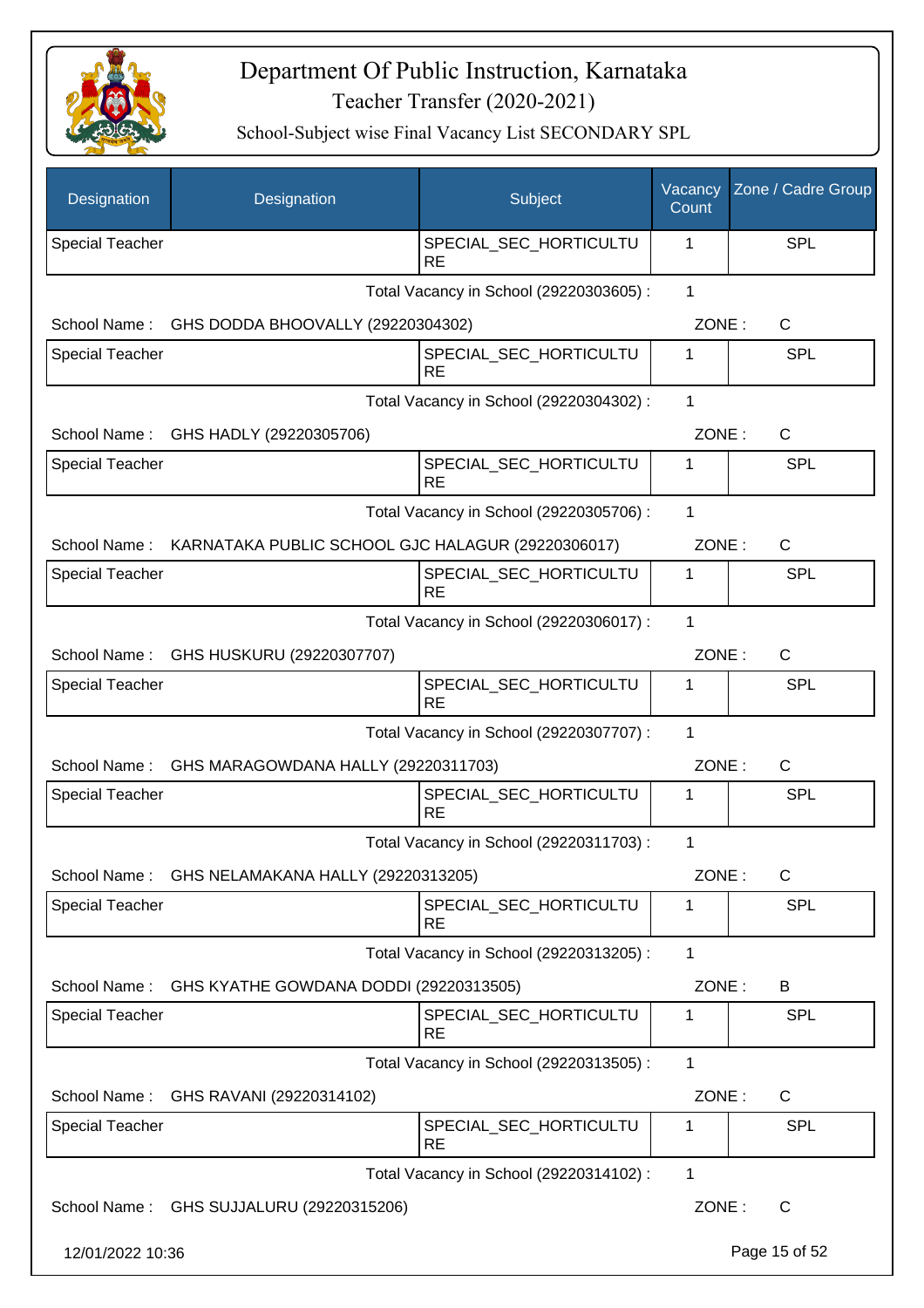

| Designation            | Designation                         | Subject                                 | Vacancy<br>Count | Zone / Cadre Group |
|------------------------|-------------------------------------|-----------------------------------------|------------------|--------------------|
| <b>Special Teacher</b> |                                     | SPECIAL_SEC_HORTICULTU<br><b>RE</b>     | 1                | <b>SPL</b>         |
|                        |                                     | Total Vacancy in School (29220315206) : | $\mathbf{1}$     |                    |
| School Name:           | GHS YATHAMBADI (29220316702)        |                                         | ZONE:            | C                  |
| <b>Special Teacher</b> |                                     | SPECIAL SEC HORTICULTU<br><b>RE</b>     | 1                | SPL                |
|                        |                                     | Total Vacancy in School (29220316702) : | $\mathbf{1}$     |                    |
| School Name:           | GJC MALAVALLI (29220319603)         |                                         | ZONE:            | A                  |
| <b>Special Teacher</b> |                                     | SPECIAL_SEC_MUSIC_GRAD<br>E2            | 1                | SPL                |
|                        |                                     | Total Vacancy in School (29220319603) : | 1                |                    |
|                        |                                     | Total Vacancy in Taluka (292203):       | 16               |                    |
| Taluka Name:           | MANDYA SOUTH (292204)               |                                         |                  |                    |
| School Name:           | GHS BELUR (29220401405)             |                                         | ZONE:            | B                  |
| <b>Special Teacher</b> |                                     | SPECIAL_SEC_HORTICULTU<br><b>RE</b>     | 1                | SPL                |
|                        |                                     | Total Vacancy in School (29220401405) : | 1                |                    |
| School Name:           | GHS INDUVALU (29220408803)          |                                         | ZONE:            | B                  |
| <b>Special Teacher</b> |                                     | SPECIAL_SEC_HORTICULTU<br><b>RE</b>     | 1                | SPL                |
|                        |                                     | Total Vacancy in School (29220408803) : | 1                |                    |
| School Name:           | GJC MANGALA (29220412404)           |                                         | ZONE:            | B                  |
| Special Teacher        |                                     | SPECIAL_SEC_HORTICULTU<br><b>RE</b>     | 1                | <b>SPL</b>         |
|                        |                                     | Total Vacancy in School (29220412404) : | 1                |                    |
| School Name:           | GHS YELECHAKANA HALLY (29220417506) |                                         | ZONE:            | C                  |
| <b>Special Teacher</b> |                                     | SPECIAL SEC DRAWING                     | 1                | <b>SPL</b>         |
|                        |                                     | Total Vacancy in School (29220417506) : | 1                |                    |
| School Name:           | GHS KALLAHALLI (29220418602)        |                                         | ZONE:            | A                  |
| <b>Special Teacher</b> |                                     | SPECIAL_SEC_MUSIC_GRAD<br>E1            | 1                | <b>SPL</b>         |
|                        |                                     | Total Vacancy in School (29220418602) : | 1                |                    |
| School Name:           | GJC EX.MUNCIPAL (29220419001)       |                                         | ZONE:            | A                  |
| <b>Special Teacher</b> |                                     | SPECIAL_SEC_HORTICULTU<br><b>RE</b>     | 1                | <b>SPL</b>         |
|                        |                                     |                                         |                  |                    |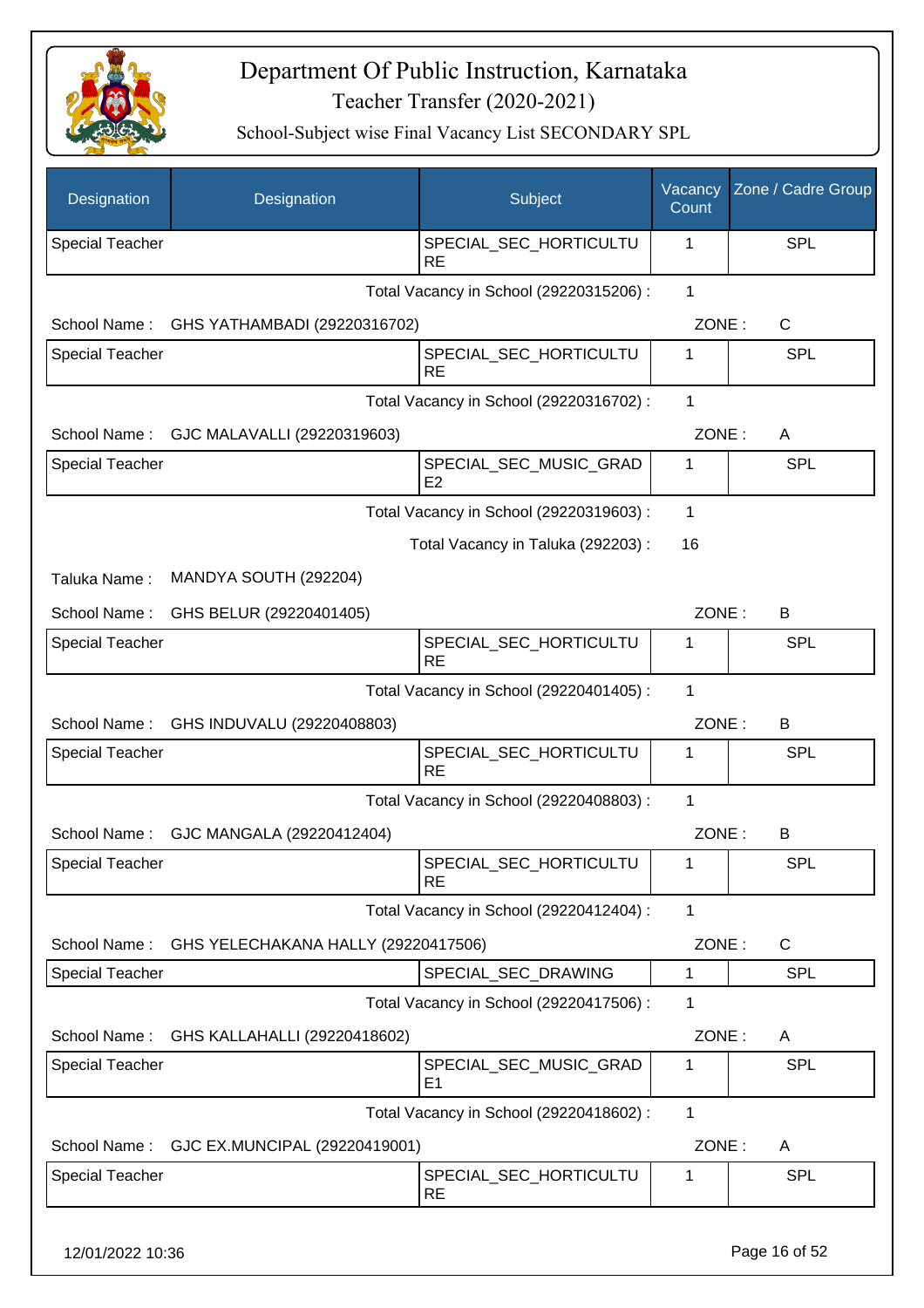

| Designation            | Designation                                                      | Subject                                  | Vacancy<br>Count | Zone / Cadre Group |
|------------------------|------------------------------------------------------------------|------------------------------------------|------------------|--------------------|
|                        |                                                                  | Total Vacancy in School (29220419001) :  | 1                |                    |
| School Name:           | GHS HOSAHALLY (29220419701)                                      |                                          | ZONE:            | A                  |
| <b>Special Teacher</b> |                                                                  | SPECIAL_SEC_HORTICULTU<br><b>RE</b>      | 1                | <b>SPL</b>         |
|                        |                                                                  | Total Vacancy in School (29220419701) :  | 1                |                    |
| School Name:           | GJC STONE BUILDING(GIRLS) (29220420408)                          |                                          | ZONE:            | A                  |
| <b>Special Teacher</b> |                                                                  | SPECIAL_SEC_TAILORING                    | 1                | <b>SPL</b>         |
|                        |                                                                  | Total Vacancy in School (29220420408) :  | 1                |                    |
| School Name:           | KARNATAKA PUBLIC SCHOOLS GGJC ARKESHWARA NAGARA<br>(29220421105) |                                          | ZONE:            | A                  |
| <b>Special Teacher</b> |                                                                  | SPECIAL_SEC_HORTICULTU<br><b>RE</b>      | 1                | <b>SPL</b>         |
|                        |                                                                  | Total Vacancy in School (29220421105) :  | 1                |                    |
|                        |                                                                  | Total Vacancy in Taluka (292204) :       | 9                |                    |
| Taluka Name:           | NAGAMANGALA (292205)                                             |                                          |                  |                    |
| School Name:           | RDS GGHS BELLUR (29220503911)                                    |                                          | ZONE:            | A                  |
| <b>Special Teacher</b> |                                                                  | SPECIAL_SEC_DRAWING                      | 1                | <b>SPL</b>         |
|                        |                                                                  | Total Vacancy in School (29220503911) :  | 1                |                    |
| School Name:           | HS BHIMANA HALLI (29220504307)                                   |                                          | ZONE:            | $\mathsf{C}$       |
| <b>Special Teacher</b> |                                                                  | SPECIAL SEC DRAWING                      | 1                | <b>SPL</b>         |
|                        |                                                                  | Total Vacancy in School (29220504307) :  | 1                |                    |
|                        | School Name: GJC BINDIGANAVILE (29220504809)                     |                                          | ZONE:            | C                  |
| <b>Special Teacher</b> |                                                                  | SPECIAL_SEC_TAILORING                    | 1                | <b>SPL</b>         |
|                        |                                                                  | Total Vacancy in School (29220504809) :  | 1                |                    |
| School Name:           | GJC BOGADI (29220504906)                                         |                                          | ZONE:            | $\mathsf{C}$       |
| <b>Special Teacher</b> |                                                                  | SPECIAL_SEC_DRAWING                      | 1                | <b>SPL</b>         |
|                        |                                                                  | Total Vacancy in School (29220504906) :  | 1                |                    |
| School Name:           | GJC CHEENYA (29220507005)                                        |                                          | ZONE:            | $\mathsf{C}$       |
| <b>Special Teacher</b> |                                                                  | SPECIAL_SEC_MUSIC_GRAD<br>E <sub>2</sub> | 1                | <b>SPL</b>         |
|                        |                                                                  | Total Vacancy in School (29220507005) :  | 1                |                    |
| School Name:           | GJC HARADANA HALLI (29220514607)                                 |                                          | ZONE:            | C                  |
| <b>Special Teacher</b> |                                                                  | SPECIAL_SEC_HORTICULTU<br><b>RE</b>      | 1                | <b>SPL</b>         |
| 12/01/2022 10:36       |                                                                  |                                          |                  | Page 17 of 52      |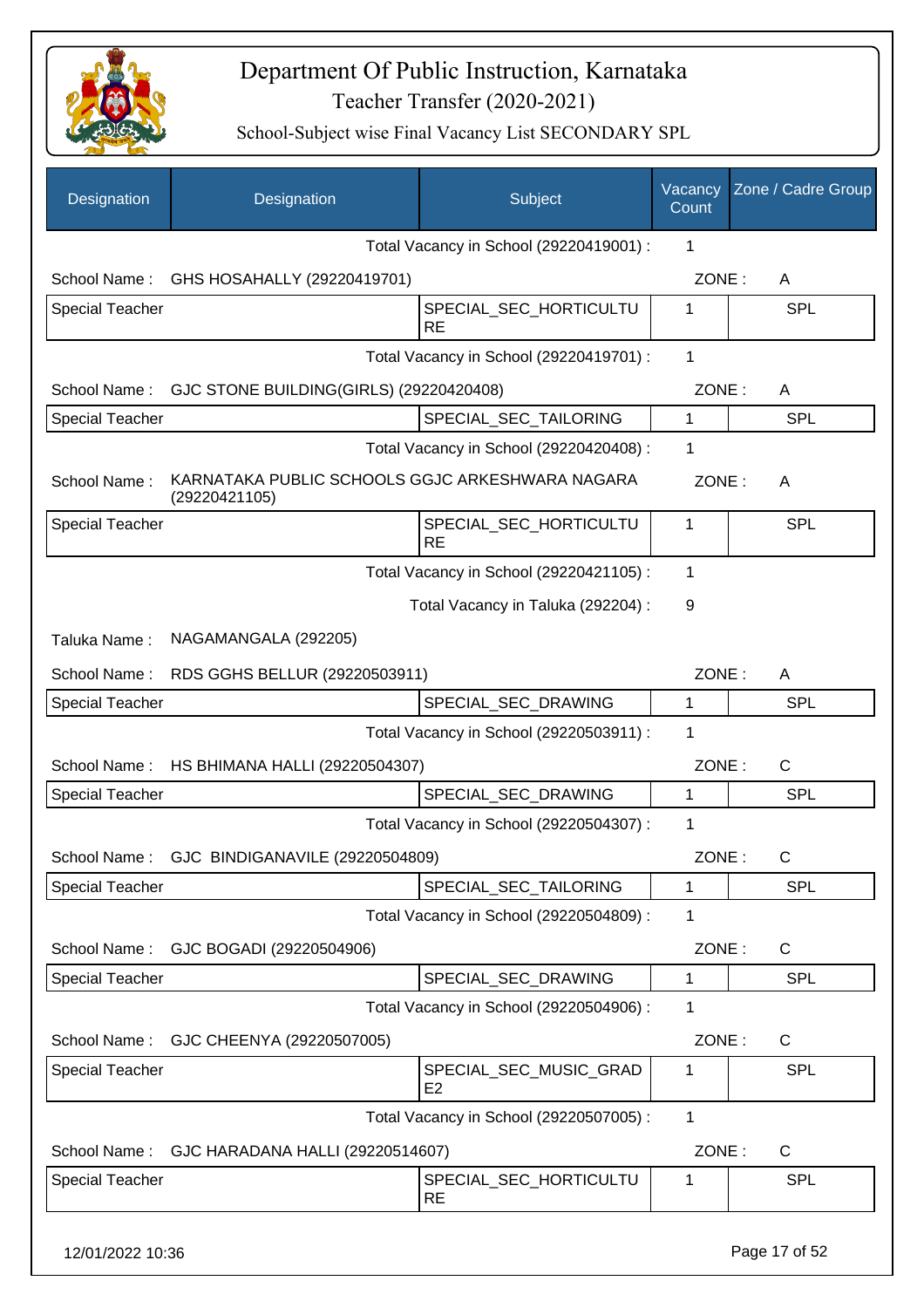

| Designation            | Designation                          | Subject                                  | Vacancy<br>Count | Zone / Cadre Group |
|------------------------|--------------------------------------|------------------------------------------|------------------|--------------------|
|                        |                                      | Total Vacancy in School (29220514607) :  | 1                |                    |
| School Name:           | GJC HONNAVARA (29220515207)          |                                          | ZONE:            | C                  |
| <b>Special Teacher</b> |                                      | SPECIAL_SEC_MUSIC_GRAD<br>E <sub>2</sub> | 1                | <b>SPL</b>         |
|                        |                                      | Total Vacancy in School (29220515207) :  | 1                |                    |
| School Name:           | GHS KANTHAPURA (29220521406)         |                                          | ZONE:            | C                  |
| <b>Special Teacher</b> |                                      | SPECIAL_SEC_DRAWING                      | $\mathbf{1}$     | <b>SPL</b>         |
|                        |                                      | Total Vacancy in School (29220521406) :  | 1                |                    |
| School Name:           | GHS KARADAHALLI (29220521606)        |                                          | ZONE:            | C                  |
| <b>Special Teacher</b> |                                      | SPECIAL_SEC_TAILORING                    | 1                | <b>SPL</b>         |
|                        |                                      | Total Vacancy in School (29220521606) :  | 1                |                    |
| School Name:           | GHS KOOCHAHALLY (29220523102)        |                                          | ZONE:            | C                  |
| <b>Special Teacher</b> |                                      | SPECIAL_SEC_DRAMA_GRA<br>DE <sub>1</sub> | 1                | <b>SPL</b>         |
|                        |                                      | Total Vacancy in School (29220523102) :  | 1                |                    |
| School Name:           | GHS P NERALAKERE (29220529902)       |                                          | ZONE:            | $\mathsf{C}$       |
| Special Teacher        |                                      | SPECIAL_SEC_DRAMA_GRA<br>DE <sub>1</sub> | 1                | <b>SPL</b>         |
|                        |                                      | Total Vacancy in School (29220529902) :  | 1                |                    |
| School Name:           | GHS SHETTI HALLY (29220532003)       |                                          | ZONE:            | $\mathsf{C}$       |
| <b>Special Teacher</b> |                                      | SPECIAL_SEC_TAILORING                    | 1                | <b>SPL</b>         |
|                        |                                      | Total Vacancy in School (29220532003) :  | 1                |                    |
| School Name:           | GHS T.CHANNAPURA (29220533302)       |                                          | ZONE:            | C                  |
| <b>Special Teacher</b> |                                      | SPECIAL SEC TAILORING                    | 1                | <b>SPL</b>         |
|                        |                                      | Total Vacancy in School (29220533302) :  | 1                |                    |
| School Name:           | GHS THATTA HALLI (29220533402)       |                                          | ZONE:            | B                  |
| <b>Special Teacher</b> |                                      | SPECIAL_SEC_DRAWING                      | 1                | <b>SPL</b>         |
|                        |                                      | Total Vacancy in School (29220533402) :  | 1                |                    |
| School Name:           | GHS NAGAMANAGALA GIRLS (29220538805) |                                          | ZONE:            | A                  |
| <b>Special Teacher</b> |                                      | SPECIAL_SEC_MUSIC_GRAD<br>E <sub>2</sub> | 1                | <b>SPL</b>         |
|                        |                                      | Total Vacancy in School (29220538805) :  | 1                |                    |
| School Name:           | GJC NAGAMANAGALA (29220539304)       |                                          | ZONE:            | A                  |
| <b>Special Teacher</b> |                                      | SPECIAL_SEC_HORTICULTU                   | 1                | <b>SPL</b>         |
| 12/01/2022 10:36       |                                      |                                          |                  | Page 18 of 52      |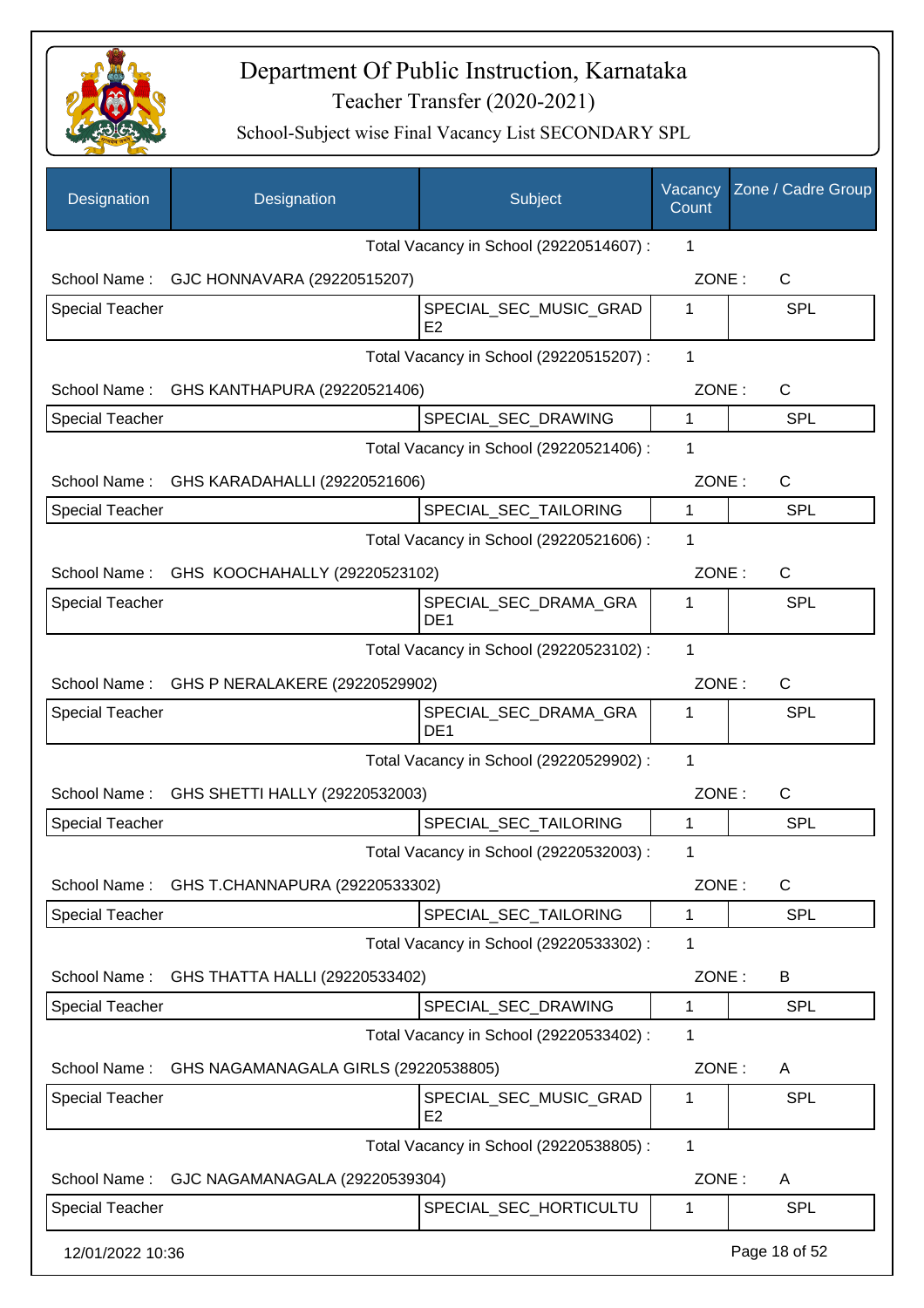

| Designation            | Designation                          | Subject                                                | Vacancy<br>Count | Zone / Cadre Group |
|------------------------|--------------------------------------|--------------------------------------------------------|------------------|--------------------|
|                        |                                      | E                                                      |                  |                    |
|                        |                                      | Total Vacancy in School (29220539304) :                | 1                |                    |
|                        |                                      | Total Vacancy in Taluka (292205):                      | 16               |                    |
| Taluka Name:           | PANDAVAPURA (292206)                 |                                                        |                  |                    |
| School Name:           | GJC CHIKKABYADARAHALLI (29220603003) |                                                        | ZONE:            | C                  |
| <b>Special Teacher</b> |                                      | SPECIAL_SEC_HORTICULTU<br><b>RE</b>                    | 1                | <b>SPL</b>         |
|                        |                                      | Total Vacancy in School (29220603003) :                | 1                |                    |
| School Name:           |                                      | KARNATAKA PUBLIC SCHOOLS GJC CHINAKURALI (29220603406) | ZONE:            | C                  |
| <b>Special Teacher</b> |                                      | SPECIAL_SEC_MUSIC_GRAD<br>E <sub>1</sub>               | 1                | <b>SPL</b>         |
|                        |                                      | Total Vacancy in School (29220603406) :                | 1                |                    |
| School Name:           | GHS DINKA (29220603903)              |                                                        | ZONE:            | $\mathsf{C}$       |
| <b>Special Teacher</b> |                                      | SPECIAL_SEC_DRAWING                                    | 1                | <b>SPL</b>         |
|                        |                                      | Total Vacancy in School (29220603903) :                | 1                |                    |
| School Name:           | GHS HIREMARALI (29220605703)         |                                                        | ZONE:            | B                  |
| <b>Special Teacher</b> |                                      | SPECIAL_SEC_DRAWING                                    | $\mathbf{1}$     | <b>SPL</b>         |
|                        |                                      | Total Vacancy in School (29220605703) :                | 1                |                    |
| School Name:           | GHS JAKKANAHALLY (29220606604)       |                                                        | ZONE:            | $\mathsf{C}$       |
| <b>Special Teacher</b> |                                      | SPECIAL_SEC_MUSIC_GRAD<br>E <sub>1</sub>               | 1                | SPL                |
|                        |                                      | Total Vacancy in School (29220606604) :                | 1                |                    |
| School Name:           | GHS LAKSHMISAGARA (29220609106)      |                                                        | ZONE:            | $\mathsf C$        |
| <b>Special Teacher</b> |                                      | SPECIAL_SEC_DRAWING                                    | 1                | <b>SPL</b>         |
|                        |                                      | Total Vacancy in School (29220609106) :                | 1                |                    |
| School Name:           | GJC NARAYANAPURA (29220610904)       |                                                        | ZONE:            | C                  |
| <b>Special Teacher</b> |                                      | SPECIAL_SEC_MUSIC_GRAD<br>E1                           | 1                | <b>SPL</b>         |
|                        |                                      | Total Vacancy in School (29220610904) :                | 1                |                    |
| School Name:           | GJC SUNKATHONNUR (29220613105)       |                                                        | ZONE:            | C                  |
| Special Teacher        |                                      | SPECIAL_SEC_HORTICULTU<br><b>RE</b>                    | 1                | <b>SPL</b>         |
|                        |                                      | Total Vacancy in School (29220613105) :                | 1                |                    |
|                        |                                      | Total Vacancy in Taluka (292206) :                     | 8                |                    |
| 12/01/2022 10:36       |                                      |                                                        |                  | Page 19 of 52      |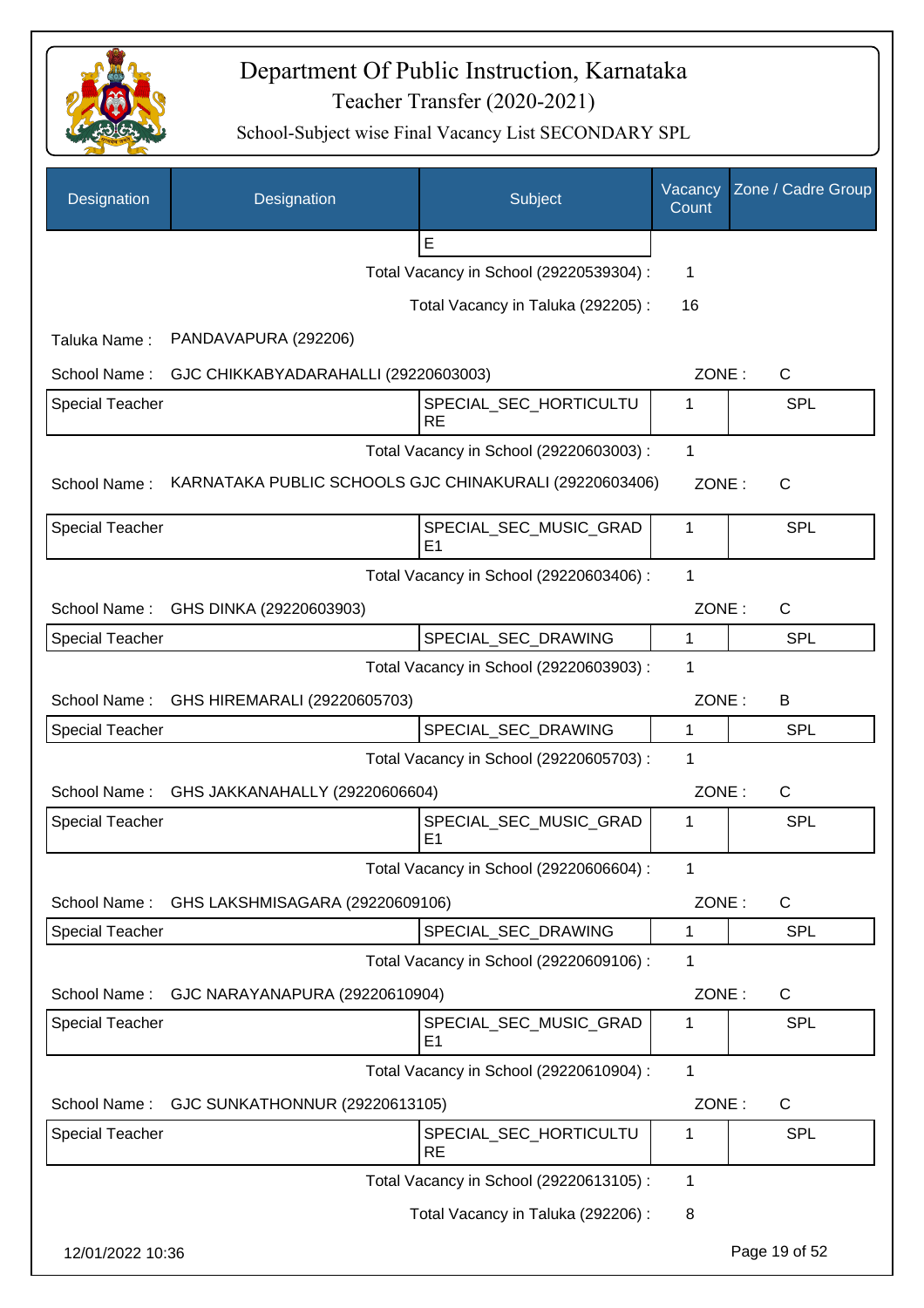

| Designation            | Designation                                                         | Subject                                  | Vacancy<br>Count | Zone / Cadre Group |
|------------------------|---------------------------------------------------------------------|------------------------------------------|------------------|--------------------|
| Taluka Name:           | SRIRANGA PATNA (292207)                                             |                                          |                  |                    |
| School Name:           | GHS P.HOSAHALLY (29220704703)                                       |                                          | ZONE:            | C                  |
| <b>Special Teacher</b> |                                                                     | SPECIAL_SEC_DRAWING                      | 1                | <b>SPL</b>         |
|                        |                                                                     | Total Vacancy in School (29220704703) :  | 1                |                    |
| School Name:           | GJC KODIYALA (29220706405)                                          |                                          | ZONE:            | C                  |
| <b>Special Teacher</b> |                                                                     | SPECIAL_SEC_HORTICULTU<br><b>RE</b>      | 1                | <b>SPL</b>         |
|                        |                                                                     | Total Vacancy in School (29220706405) :  | 1                |                    |
| School Name:           | GHS M.SHETTAHALLY (29220706703)                                     |                                          | ZONE:            | C                  |
| <b>Special Teacher</b> |                                                                     | SPECIAL_SEC_TAILORING                    | 1                | <b>SPL</b>         |
|                        |                                                                     | Total Vacancy in School (29220706703) :  | 1                |                    |
| School Name:           | GHS NERALEKERE (29220708202)                                        |                                          | ZONE:            | C                  |
| <b>Special Teacher</b> |                                                                     | SPECIAL_SEC_HORTICULTU<br><b>RE</b>      | 1                | <b>SPL</b>         |
|                        |                                                                     | Total Vacancy in School (29220708202) :  | 1                |                    |
|                        |                                                                     | Total Vacancy in Taluka (292207) :       | 4                |                    |
| Taluka Name:           | MANDYA NORTH (292208)                                               |                                          |                  |                    |
| School Name:           | KARNATAKA PUBLIC SCHOOLS G.P.U.C. COLLEGE BASARALU<br>(29220801705) |                                          | ZONE:            | $\mathsf{C}$       |
| <b>Special Teacher</b> |                                                                     | SPECIAL_SEC_DRAWING                      | 1                | SPL                |
|                        |                                                                     | Total Vacancy in School (29220801705) :  | 1                |                    |
|                        | School Name: GHS COMPOSITE HOLALU (29220803303)                     |                                          | ZONE:            | В                  |
| <b>Special Teacher</b> |                                                                     | SPECIAL SEC DRAWING                      | 1                | <b>SPL</b>         |
|                        |                                                                     | Total Vacancy in School (29220803303) :  | 1                |                    |
| School Name:           | G.P.U.C. V.C. FARM (29220803404)                                    |                                          | ZONE:            | $\mathsf{C}$       |
| <b>Special Teacher</b> |                                                                     | SPECIAL_SEC_CARPENTOR                    | 1                | <b>SPL</b>         |
|                        |                                                                     | Total Vacancy in School (29220803404) :  | 1                |                    |
| School Name:           | GHS DODDAGARUDANAHALLI (29220804102)                                |                                          | ZONE:            | C                  |
| <b>Special Teacher</b> |                                                                     | SPECIAL_SEC_HORTICULTU<br><b>RE</b>      | 1                | <b>SPL</b>         |
|                        |                                                                     | Total Vacancy in School (29220804102) :  | $\mathbf{1}$     |                    |
| School Name:           | GHS SHIVAPURA (29220805406)                                         |                                          | ZONE:            | C                  |
| <b>Special Teacher</b> |                                                                     | SPECIAL_SEC_MUSIC_GRAD<br>E <sub>2</sub> | 1                | <b>SPL</b>         |
| 12/01/2022 10:36       |                                                                     |                                          |                  | Page 20 of 52      |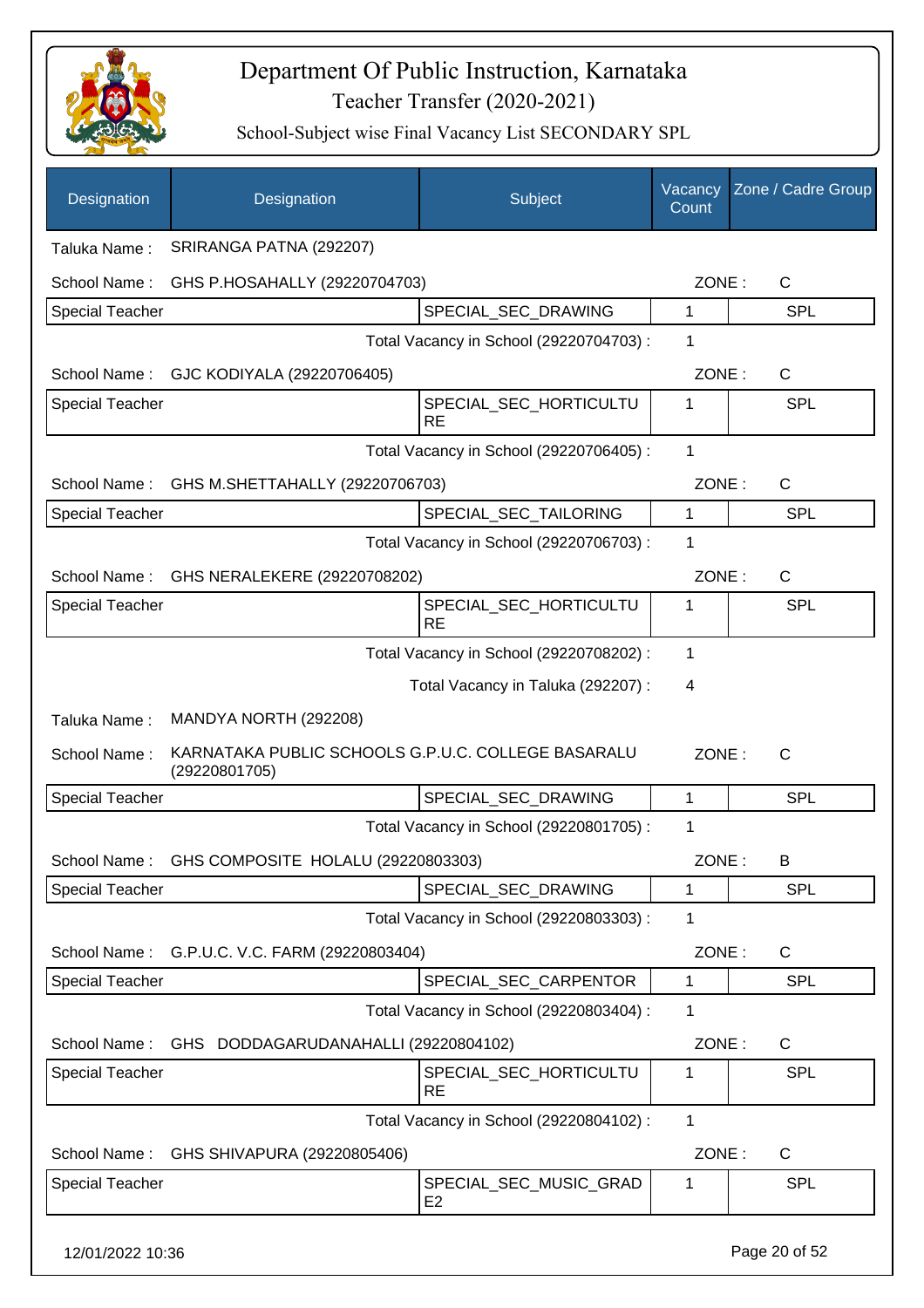

| Designation            | Designation                                           | Subject                                  | Vacancy<br>Count | Zone / Cadre Group |
|------------------------|-------------------------------------------------------|------------------------------------------|------------------|--------------------|
|                        |                                                       | Total Vacancy in School (29220805406) :  | 1                |                    |
|                        | School Name: GHS COMPOSITE G. MALLIGERE (29220806003) |                                          | ZONE:            | C                  |
| Special Teacher        |                                                       | SPECIAL_SEC_MUSIC_GRAD<br>E <sub>2</sub> | 1                | <b>SPL</b>         |
|                        |                                                       | Total Vacancy in School (29220806003) :  | 1                |                    |
|                        | School Name: GHS COMPOSITE HULIKERE (29220806105)     |                                          | ZONE:            | $\mathsf{C}$       |
| <b>Special Teacher</b> |                                                       | SPECIAL_SEC_HORTICULTU<br><b>RE</b>      | 1                | <b>SPL</b>         |
|                        |                                                       | Total Vacancy in School (29220806105) :  | 1                |                    |
|                        | School Name: GHS MALLENAHALLI (29220806602)           |                                          | ZONE:            | $\mathsf{C}$       |
| <b>Special Teacher</b> |                                                       | SPECIAL_SEC_HORTICULTU<br><b>RE</b>      | 1                | <b>SPL</b>         |
|                        |                                                       | Total Vacancy in School (29220806602) :  | 1                |                    |
|                        | School Name: GHS COMPOSITE MUDAGANDURU (29220810404)  |                                          | ZONE:            | $\mathsf{C}$       |
| Special Teacher        |                                                       | SPECIAL_SEC_TAILORING                    | $\mathbf{1}$     | <b>SPL</b>         |
|                        |                                                       | Total Vacancy in School (29220810404) :  | 1                |                    |
|                        | School Name: GHS COMPOSITE MUTHEGERE (29220810805)    |                                          | ZONE:            | C                  |
| Special Teacher        |                                                       | SPECIAL_SEC_MUSIC_GRAD<br>E <sub>2</sub> | 1                | <b>SPL</b>         |
|                        |                                                       | Total Vacancy in School (29220810805) :  | 1                |                    |
| School Name:           | GHS GORAVALE (29220811003)                            |                                          | ZONE:            | $\mathsf{C}$       |
| <b>Special Teacher</b> |                                                       | SPECIAL_SEC_TAILORING                    | 1                | <b>SPL</b>         |
|                        |                                                       | Total Vacancy in School (29220811003) :  | 1                |                    |
|                        |                                                       | Total Vacancy in Taluka (292208) :       | 11               |                    |
| District Name:         | <b>HASSAN (2923)</b>                                  |                                          |                  |                    |
| Taluka Name:           | ALUR (292301)                                         |                                          |                  |                    |
| School Name:           | GOVT GIRLS HIGH SCHOOL ALUR (29230100122)             |                                          | ZONE:            | A                  |
| Special Teacher        |                                                       | SPECIAL_SEC_MUSIC_GRAD<br>E <sub>1</sub> | 1                | <b>SPL</b>         |
|                        |                                                       | Total Vacancy in School (29230100122) :  | 1                |                    |
| School Name:           | GOVT HIGH SCHOOL BETTADAHALLY KUDIGE (29230100402)    |                                          | ZONE:            | C                  |
| Special Teacher        |                                                       | SPECIAL_SEC_HORTICULTU<br><b>RE</b>      | 1                | <b>SPL</b>         |
|                        |                                                       | Total Vacancy in School (29230100402) :  | 1                |                    |
| 12/01/2022 10:36       |                                                       |                                          |                  | Page 21 of 52      |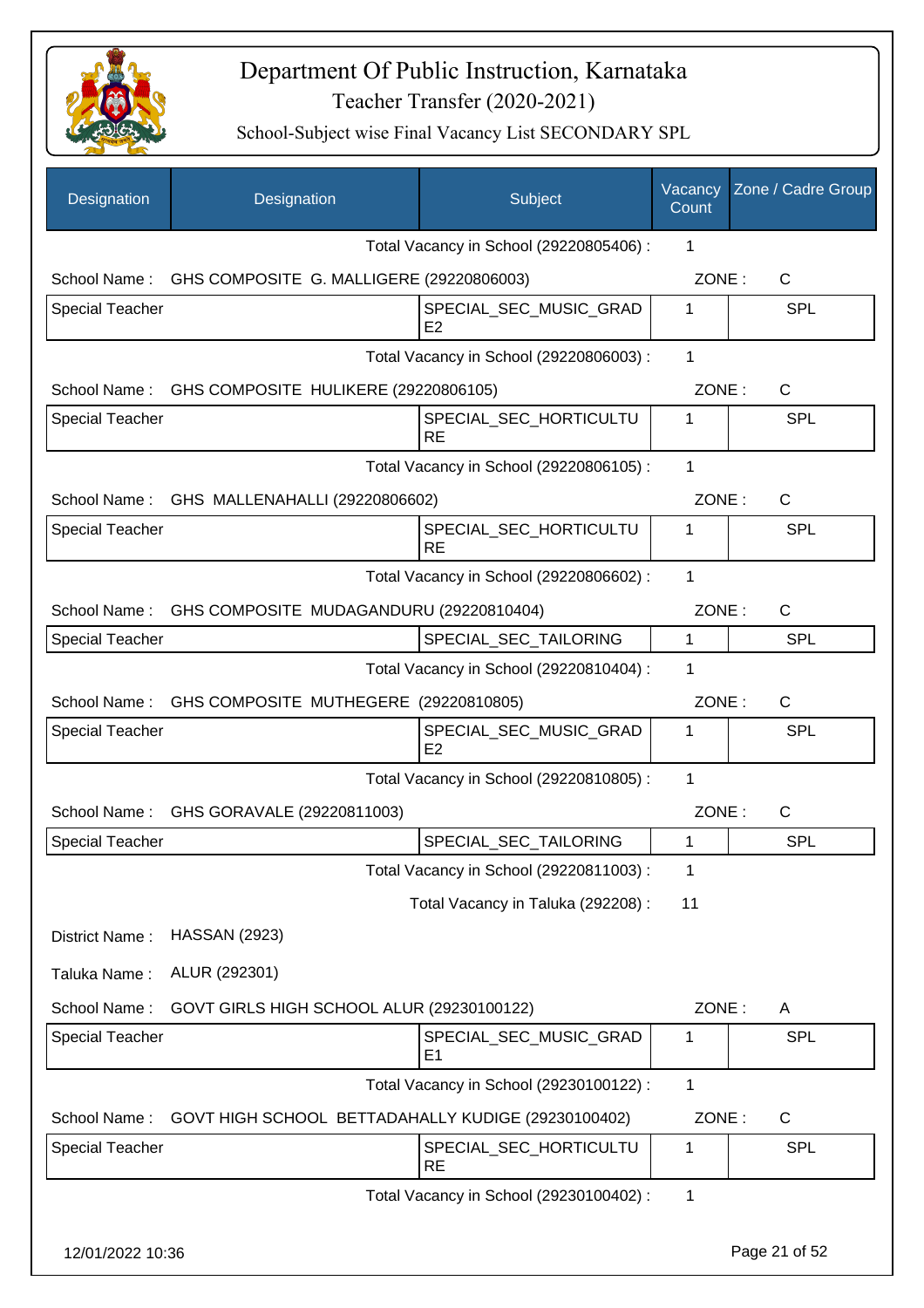

| Designation            | Designation                                             | Subject                                 | Vacancy<br>Count | Zone / Cadre Group |
|------------------------|---------------------------------------------------------|-----------------------------------------|------------------|--------------------|
| School Name:           | GOVT HIGH SCHOOL HARIHALLY (29230102602)                |                                         | ZONE:            | $\mathsf{C}$       |
| <b>Special Teacher</b> |                                                         | SPECIAL SEC DRAWING                     | 1                | <b>SPL</b>         |
|                        |                                                         | Total Vacancy in School (29230102602) : | 1                |                    |
| School Name:           | GOVT HIGH SCHOOL JINAGARAVALLI (29230104002)            |                                         | ZONE:            | C                  |
| <b>Special Teacher</b> |                                                         | SPECIAL_SEC_DRAWING                     | 1                | <b>SPL</b>         |
|                        |                                                         | Total Vacancy in School (29230104002) : | 1                |                    |
|                        | School Name: GOVT JUNIOR COLLEGE KANATHUR (29230106104) |                                         | ZONE:            | B                  |
| <b>Special Teacher</b> |                                                         | SPECIAL_SEC_HORTICULTU<br><b>RE</b>     | 1                | <b>SPL</b>         |
|                        |                                                         | Total Vacancy in School (29230106104) : | 1                |                    |
| School Name:           | GHS KUNDUR (29230109802)                                |                                         | ZONE:            | $\mathsf{C}$       |
| <b>Special Teacher</b> |                                                         | SPECIAL_SEC_TAILORING                   | $\mathbf{1}$     | <b>SPL</b>         |
|                        |                                                         | Total Vacancy in School (29230109802) : | 1                |                    |
| School Name:           | GOVERNMENT HIGH SCHOOL THIPPANAHALLY (29230113302)      |                                         | ZONE:            | C                  |
| <b>Special Teacher</b> |                                                         | SPECIAL_SEC_HORTICULTU<br>RE            | 1                | <b>SPL</b>         |
|                        |                                                         | Total Vacancy in School (29230113302) : | $\mathbf{1}$     |                    |
|                        |                                                         | Total Vacancy in Taluka (292301) :      | $\overline{7}$   |                    |
| Taluka Name:           | ARAKALAGUDU (292302)                                    |                                         |                  |                    |
| School Name:           | GOVT JUNIOR COLLEGE DODDAMAGGE (29230220503)            |                                         | ZONE:            | $\mathsf{C}$       |
| <b>Special Teacher</b> |                                                         | SPECIAL_SEC_HORTICULTU                  | 1                | <b>SPL</b>         |
|                        |                                                         | <b>RE</b>                               |                  |                    |
|                        |                                                         | Total Vacancy in School (29230220503) : | 1                |                    |
| School Name:           | GOVT JUNIEOR BOYS COLLEGE ARAKALAGUDU (29230228324)     |                                         | ZONE:            | A                  |
| <b>Special Teacher</b> |                                                         | SPECIAL_SEC_DRAWING                     | 1                | <b>SPL</b>         |
|                        |                                                         | Total Vacancy in School (29230228324) : | 1                |                    |
|                        |                                                         | Total Vacancy in Taluka (292302):       | $\overline{2}$   |                    |
| Taluka Name:           | <b>ARASIKERE (292303)</b>                               |                                         |                  |                    |
| School Name:           | GHS KALYADI (29230300402)                               |                                         | ZONE:            | $\mathsf{C}$       |
| <b>Special Teacher</b> |                                                         | SPECIAL_SEC_HORTICULTU<br><b>RE</b>     | 1                | <b>SPL</b>         |
|                        |                                                         | Total Vacancy in School (29230300402) : | 1                |                    |
| School Name:           | GHS KARUGUNDHA (29230302502)                            |                                         | ZONE:            | $\mathsf{C}$       |
|                        |                                                         |                                         |                  |                    |
| 12/01/2022 10:36       |                                                         |                                         |                  | Page 22 of 52      |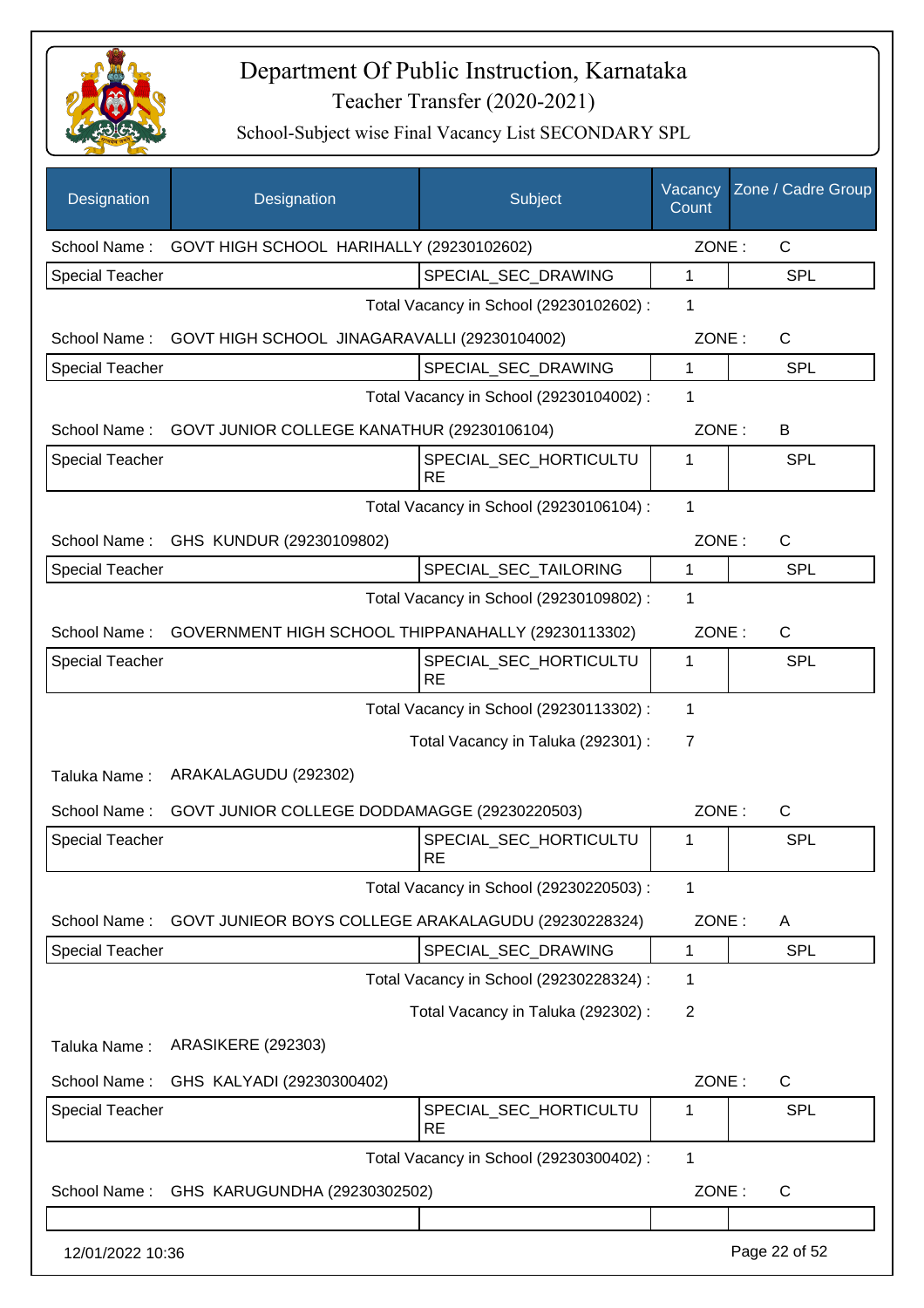

| Designation            | Designation                                            | Subject                                  | Vacancy<br>Count | Zone / Cadre Group |
|------------------------|--------------------------------------------------------|------------------------------------------|------------------|--------------------|
| <b>Special Teacher</b> |                                                        | SPECIAL_SEC_HORTICULTU<br><b>RE</b>      | 1                | <b>SPL</b>         |
|                        |                                                        | Total Vacancy in School (29230302502) :  | 1                |                    |
| School Name:           | GGJC ARASIKERE (29230312452)                           |                                          | ZONE:            | A                  |
| <b>Special Teacher</b> |                                                        | SPECIAL_SEC_DANCE                        | 1                | <b>SPL</b>         |
| <b>Special Teacher</b> |                                                        | SPECIAL_SEC_MUSIC_GRAD<br>E <sub>2</sub> | 1                | <b>SPL</b>         |
|                        |                                                        | Total Vacancy in School (29230312452) :  | $\overline{2}$   |                    |
| School Name:           | GHS NAGAVEDI (29230326702)                             |                                          | ZONE:            | $\mathsf{C}$       |
| <b>Special Teacher</b> |                                                        | SPECIAL_SEC_TAILORING                    | 1                | <b>SPL</b>         |
|                        |                                                        | Total Vacancy in School (29230326702) :  | 1                |                    |
|                        | School Name: GHS NERLIGE (29230333604)                 |                                          | ZONE:            | $\mathsf{C}$       |
| <b>Special Teacher</b> |                                                        | SPECIAL_SEC_HORTICULTU<br><b>RE</b>      | 1                | SPL                |
|                        |                                                        | Total Vacancy in School (29230333604) :  | $\mathbf{1}$     |                    |
| School Name:           | GHS BANDUR (29230335002)                               |                                          | ZONE:            | $\mathsf{C}$       |
| <b>Special Teacher</b> |                                                        | SPECIAL_SEC_TAILORING                    | $\mathbf{1}$     | <b>SPL</b>         |
|                        |                                                        | Total Vacancy in School (29230335002) :  | 1                |                    |
| School Name:           | GOVT JUNIOR COLLAGE GANDASI SANTE MYDANA (29230335413) |                                          | ZONE:            | $\mathsf{C}$       |
| <b>Special Teacher</b> |                                                        | SPECIAL_SEC_HORTICULTU<br><b>RE</b>      | 1                | <b>SPL</b>         |
|                        |                                                        | Total Vacancy in School (29230335413) :  | 1                |                    |
|                        |                                                        | Total Vacancy in Taluka (292303):        | 8                |                    |
| Taluka Name:           | BELUR (292304)                                         |                                          |                  |                    |
| School Name:           | GHS BIKKODU (29230402805)                              |                                          | ZONE:            | $\mathsf{C}$       |
| <b>Special Teacher</b> |                                                        | SPECIAL_SEC_MUSIC_GRAD<br>E <sub>2</sub> | 1                | <b>SPL</b>         |
|                        |                                                        | Total Vacancy in School (29230402805) :  | 1                |                    |
| School Name:           | GHS H.MALLAPURA (29230408902)                          |                                          | ZONE:            | $\mathsf{C}$       |
| Special Teacher        |                                                        | SPECIAL_SEC_HORTICULTU<br><b>RE</b>      | 1                | <b>SPL</b>         |
|                        |                                                        | Total Vacancy in School (29230408902) :  | 1                |                    |
| School Name:           | GHS CHEEKANAHALLY (29230410502)                        |                                          | ZONE:            | C                  |
| Special Teacher        |                                                        | SPECIAL_SEC_HORTICULTU<br><b>RE</b>      | 1                | <b>SPL</b>         |
| 12/01/2022 10:36       |                                                        |                                          |                  | Page 23 of 52      |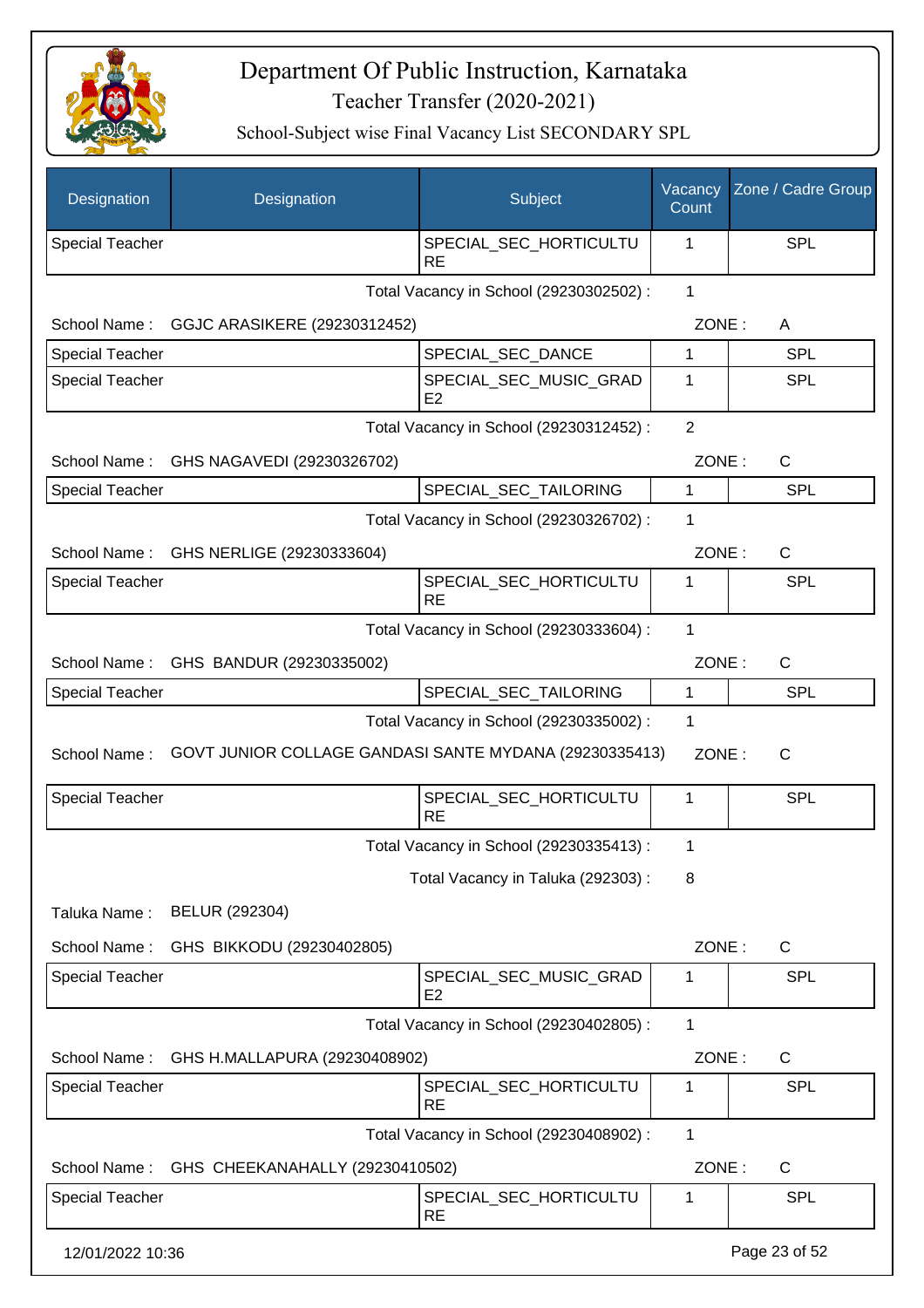

School-Subject wise Final Vacancy List SECONDARY SPL

| Designation            | Designation                                                                | Subject                                  | Vacancy<br>Count | Zone / Cadre Group |
|------------------------|----------------------------------------------------------------------------|------------------------------------------|------------------|--------------------|
|                        |                                                                            | Total Vacancy in School (29230410502) :  | 1                |                    |
|                        | School Name: GHS GABBALAGODU (29230411942)                                 |                                          | ZONE:            | $\mathsf C$        |
| <b>Special Teacher</b> |                                                                            | SPECIAL_SEC_TAILORING                    | $\mathbf{1}$     | <b>SPL</b>         |
|                        |                                                                            | Total Vacancy in School (29230411942) :  | 1                |                    |
|                        | School Name: GHS HANUMIDI (29230416802)                                    |                                          | ZONE:            | C                  |
| <b>Special Teacher</b> |                                                                            | SPECIAL_SEC_HORTICULTU<br><b>RE</b>      | 1                | SPL                |
|                        |                                                                            | Total Vacancy in School (29230416802) :  | 1                |                    |
|                        | School Name: GHS RAJANASIRIYURU (29230423902)                              |                                          | ZONE:            | $\mathsf C$        |
| <b>Special Teacher</b> |                                                                            | SPECIAL_SEC_MUSIC_GRAD<br>E <sub>2</sub> | 1                | SPL                |
|                        |                                                                            | Total Vacancy in School (29230423902) :  | 1                |                    |
| School Name:           | GHS TARIMARA (29230426202)                                                 |                                          | ZONE:            | C                  |
| <b>Special Teacher</b> |                                                                            | SPECIAL_SEC_HORTICULTU<br><b>RE</b>      | 1                | SPL                |
|                        |                                                                            | Total Vacancy in School (29230426202) :  | $\mathbf{1}$     |                    |
|                        | School Name: GOVT PU COLLEGE AREHALLY (29230426409)                        |                                          | ZONE:            | C                  |
| <b>Special Teacher</b> |                                                                            | SPECIAL_SEC_HORTICULTU<br><b>RE</b>      | 1                | SPL                |
|                        |                                                                            | Total Vacancy in School (29230426409) :  | 1                |                    |
|                        |                                                                            | Total Vacancy in Taluka (292304) :       | 8                |                    |
| Taluka Name:           | CHANNARAYAPATNA (292305)                                                   |                                          |                  |                    |
| School Name:           | GOVT.HIGH SCHOOL JUTTNAHALLY (29230537503)                                 |                                          | ZONE:            | C                  |
| <b>Special Teacher</b> |                                                                            | SPECIAL SEC DRAWING                      | 1                | <b>SPL</b>         |
|                        |                                                                            | Total Vacancy in School (29230537503) :  | 1                |                    |
|                        |                                                                            | Total Vacancy in Taluka (292305):        | 1                |                    |
| Taluka Name:           | HOLENARASIPURA (292306)                                                    |                                          |                  |                    |
| School Name:           | GOVT JUNIOR COLLEGE NAGARANAHALLI (29230601702)                            |                                          | ZONE:            | C                  |
| <b>Special Teacher</b> |                                                                            | SPECIAL_SEC_TAILORING                    | $\mathbf{1}$     | <b>SPL</b>         |
|                        |                                                                            | Total Vacancy in School (29230601702) :  | 1                |                    |
| School Name:           | KARNATAKA PUBLIC SCHOOLS GOVT JUNIOR COLLEGE<br>HARIHARAPURA (29230603103) |                                          | ZONE:            | C                  |
| <b>Special Teacher</b> |                                                                            | SPECIAL_SEC_HORTICULTU<br><b>RE</b>      | 1                | <b>SPL</b>         |
|                        |                                                                            |                                          |                  |                    |

12/01/2022 10:36 Page 24 of 52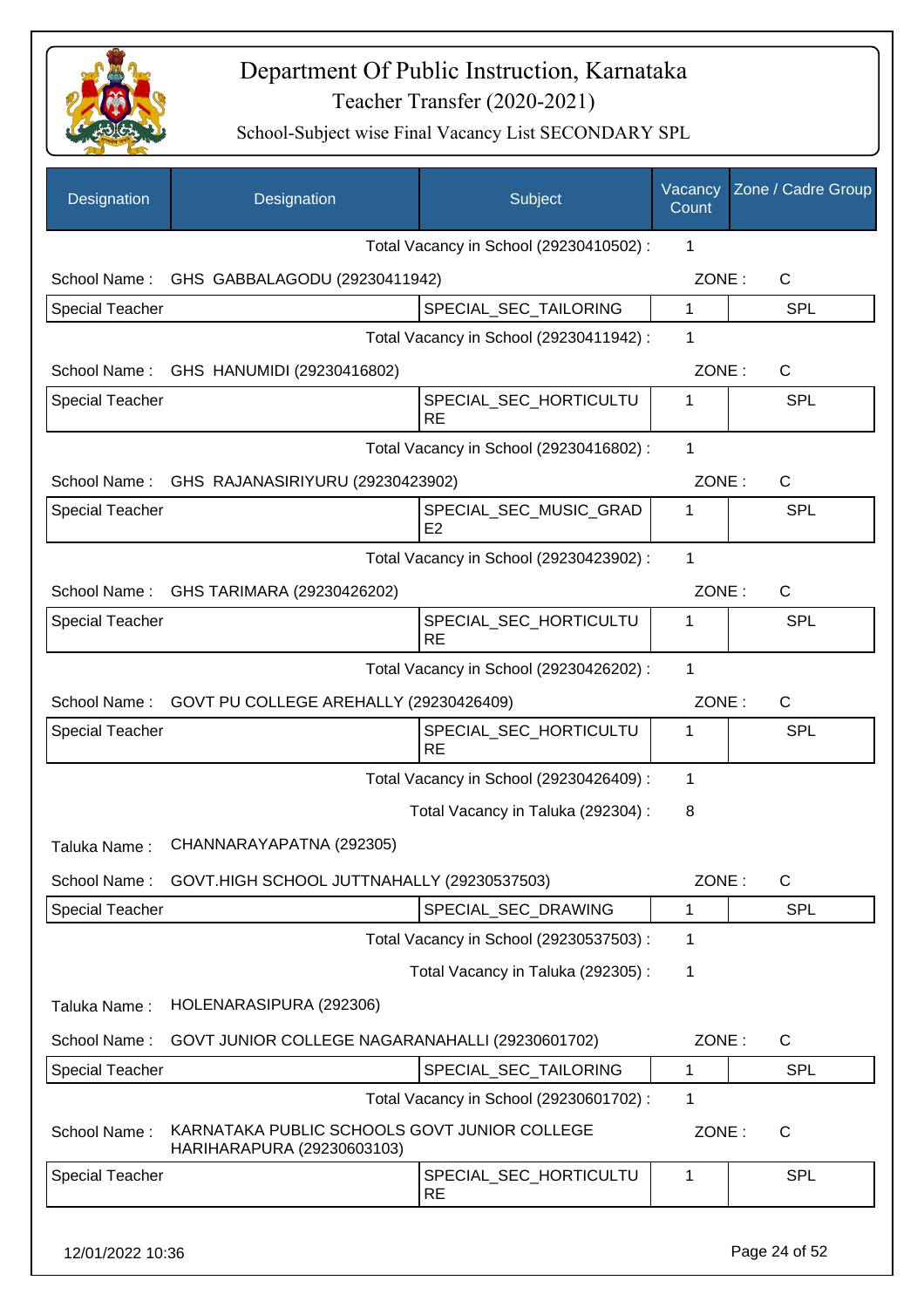

| Designation            | Designation                                                        | Subject                                 | Vacancy<br>Count | Zone / Cadre Group |
|------------------------|--------------------------------------------------------------------|-----------------------------------------|------------------|--------------------|
|                        |                                                                    | Total Vacancy in School (29230603103) : | 1                |                    |
|                        | School Name: GHS MAVANURU (29230603602)                            |                                         | ZONE:            | C                  |
| <b>Special Teacher</b> |                                                                    | SPECIAL_SEC_HORTICULTU<br><b>RE</b>     | 1                | <b>SPL</b>         |
|                        |                                                                    | Total Vacancy in School (29230603602) : | 1                |                    |
|                        | School Name: GHS BEDIGANAHALLY (29230603802)                       |                                         | ZONE:            | $\mathsf{C}$       |
| <b>Special Teacher</b> |                                                                    | SPECIAL_SEC_TAILORING                   | $\mathbf{1}$     | <b>SPL</b>         |
|                        |                                                                    | Total Vacancy in School (29230603802) : | 1                |                    |
|                        | School Name: GHS SOMANAHALLY (29230604902)                         |                                         | ZONE:            | $\mathsf{C}$       |
| <b>Special Teacher</b> |                                                                    | SPECIAL_SEC_DRAWING                     | $\mathbf{1}$     | <b>SPL</b>         |
|                        |                                                                    | Total Vacancy in School (29230604902) : | 1                |                    |
|                        | School Name: GHS BAGIVALU (29230606202)                            |                                         | ZONE:            | B                  |
| <b>Special Teacher</b> |                                                                    | SPECIAL_SEC_HORTICULTU<br><b>RE</b>     | 1                | <b>SPL</b>         |
|                        |                                                                    | Total Vacancy in School (29230606202) : | 1                |                    |
|                        | School Name: GHS YELLESHAPURA (29230607002)                        |                                         | ZONE:            | В                  |
| <b>Special Teacher</b> |                                                                    | SPECIAL_SEC_HORTICULTU<br><b>RE</b>     | 1                | <b>SPL</b>         |
|                        |                                                                    | Total Vacancy in School (29230607002) : | 1                |                    |
| School Name:           | GOVT JUNIOR COLLEGE PADAVALAHIPPE (29230609502)                    |                                         | ZONE:            | $\mathsf{C}$       |
| Special Teacher        |                                                                    | SPECIAL_SEC_HORTICULTU<br><b>RE</b>     | 1                | <b>SPL</b>         |
|                        |                                                                    | Total Vacancy in School (29230609502) : | 1                |                    |
| School Name:           | GOVT GIRLS HIGH SCHOOL HOLENARASIPURA (29230612136)                |                                         | ZONE:            | A                  |
| <b>Special Teacher</b> |                                                                    | SPECIAL_SEC_MUSIC_GRAD<br>E1            | 1                | <b>SPL</b>         |
|                        |                                                                    | Total Vacancy in School (29230612136) : | 1                |                    |
| School Name:           | GHS KARNATAKA HOUSING BOARD COLONY HOLENARASIPURA<br>(29230612139) |                                         | ZONE:            | A                  |
| <b>Special Teacher</b> |                                                                    | SPECIAL_SEC_TAILORING                   | 1                | <b>SPL</b>         |
|                        |                                                                    | Total Vacancy in School (29230612139) : | 1                |                    |
| School Name:           | GHS HIREHALLYKOPPALU (29230613204)                                 |                                         | ZONE:            | C                  |
| <b>Special Teacher</b> |                                                                    | SPECIAL_SEC_HORTICULTU<br><b>RE</b>     | 1                | <b>SPL</b>         |
|                        |                                                                    | Total Vacancy in School (29230613204) : | 1                |                    |
| 12/01/2022 10:36       |                                                                    |                                         |                  | Page 25 of 52      |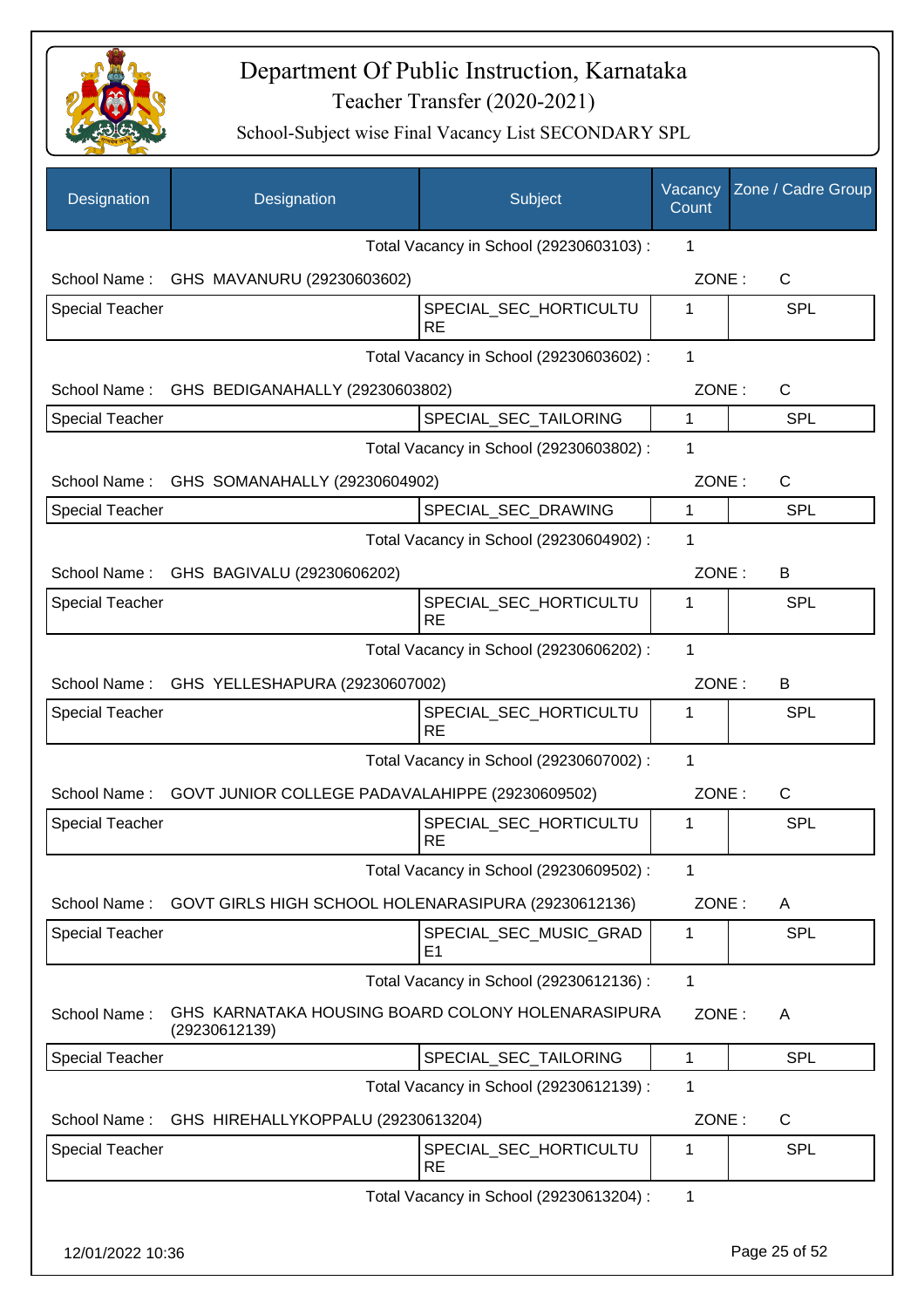

| Designation            | Designation                                               | Subject                                 | Vacancy<br>Count | Zone / Cadre Group |
|------------------------|-----------------------------------------------------------|-----------------------------------------|------------------|--------------------|
|                        | School Name: GOVT JUNIOR COLLEGE KERAGODU (29230613402)   |                                         | ZONE:            | C                  |
| <b>Special Teacher</b> |                                                           | SPECIAL_SEC_HORTICULTU<br><b>RE</b>     | 1                | <b>SPL</b>         |
|                        |                                                           | Total Vacancy in School (29230613402) : | $\mathbf{1}$     |                    |
|                        | School Name: GHS ATTICHOWDENAHALLY (29230615402)          |                                         | ZONE:            | C                  |
| <b>Special Teacher</b> |                                                           | SPECIAL_SEC_TAILORING                   | 1                | <b>SPL</b>         |
|                        |                                                           | Total Vacancy in School (29230615402) : | 1                |                    |
|                        | School Name: GHS BANUKUPPE (29230615602)                  |                                         | ZONE:            | C                  |
| <b>Special Teacher</b> |                                                           | SPECIAL_SEC_HORTICULTU<br><b>RE</b>     | 1                | <b>SPL</b>         |
|                        |                                                           | Total Vacancy in School (29230615602) : | 1                |                    |
|                        | School Name: GHS HADAVANAHALLY (29230616102)              |                                         | ZONE:            | $\mathsf{C}$       |
| <b>Special Teacher</b> |                                                           | SPECIAL_SEC_HORTICULTU<br><b>RE</b>     | 1                | <b>SPL</b>         |
|                        |                                                           | Total Vacancy in School (29230616102) : | 1                |                    |
|                        | School Name: GOVT JUNIOR COLLEGE MUDALHIPPE (29230617701) |                                         | ZONE:            | $\mathsf{C}$       |
| <b>Special Teacher</b> |                                                           | SPECIAL_SEC_TAILORING                   | $\mathbf{1}$     | <b>SPL</b>         |
|                        |                                                           | Total Vacancy in School (29230617701) : | 1                |                    |
|                        | School Name: GHS GANNIKADA (29230618202)                  |                                         | ZONE:            | C                  |
| Special Teacher        |                                                           | SPECIAL_SEC_HORTICULTU<br><b>RE</b>     | 1                | SPL                |
|                        |                                                           | Total Vacancy in School (29230618202) : | 1                |                    |
| School Name:           | GOVT JUNIOR COLLEGE DEVARAMUDDANAHALLY (29230620202)      |                                         | ZONE:            | С                  |
| <b>Special Teacher</b> |                                                           | SPECIAL_SEC_TAILORING                   | 1                | <b>SPL</b>         |
|                        |                                                           | Total Vacancy in School (29230620202) : | 1                |                    |
| School Name:           | GHS ALAGOWDANAHALLY (29230620702)                         |                                         | ZONE:            | C                  |
| <b>Special Teacher</b> |                                                           | SPECIAL_SEC_TAILORING                   | 1                | <b>SPL</b>         |
|                        |                                                           | Total Vacancy in School (29230620702) : | 1                |                    |
| School Name:           | GOVT JUNIOR COLLEGE HALLYMYSORE (29230621606)             |                                         | ZONE:            | C                  |
| <b>Special Teacher</b> |                                                           | SPECIAL_SEC_HORTICULTU<br>RE            | 1                | <b>SPL</b>         |
|                        |                                                           | Total Vacancy in School (29230621606) : | 1                |                    |
| School Name:           | GHS NIDUVANI (29230623503)                                |                                         | ZONE:            | C                  |
| <b>Special Teacher</b> |                                                           | SPECIAL_SEC_HORTICULTU                  | 1                | <b>SPL</b>         |
| 12/01/2022 10:36       |                                                           |                                         |                  | Page 26 of 52      |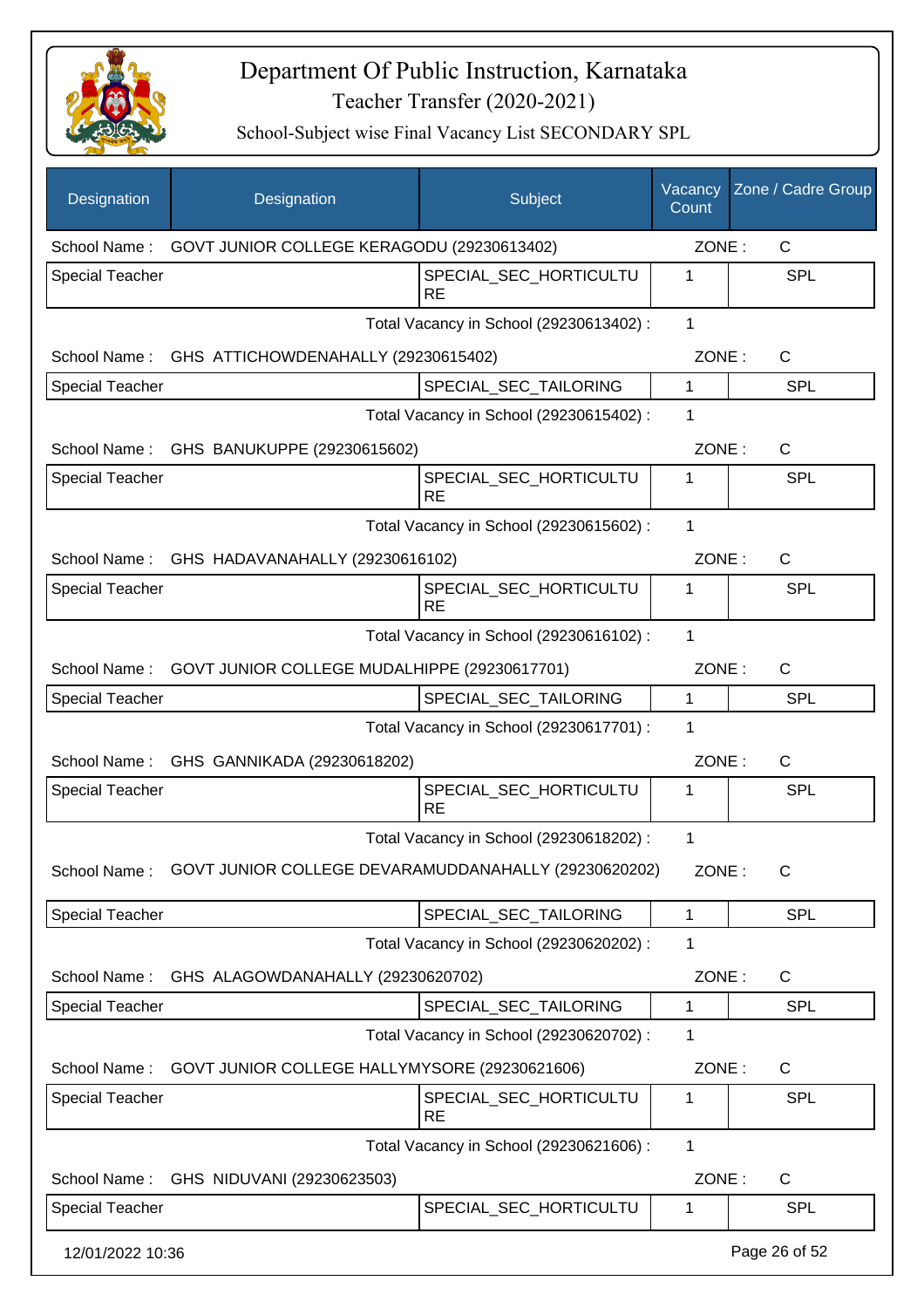

| Designation            | Designation                                                           | Subject                                  | Vacancy<br>Count | Zone / Cadre Group |
|------------------------|-----------------------------------------------------------------------|------------------------------------------|------------------|--------------------|
|                        |                                                                       | $\mathsf E$                              |                  |                    |
|                        |                                                                       | Total Vacancy in School (29230623503) :  | 1                |                    |
|                        |                                                                       | Total Vacancy in Taluka (292306) :       | 21               |                    |
| Taluka Name:           | SAKALESHAPURA (292308)                                                |                                          |                  |                    |
| School Name:           | GHS UDEVARA (29230800202)                                             |                                          | ZONE:            | $\mathsf{C}$       |
| <b>Special Teacher</b> |                                                                       | SPECIAL_SEC_MUSIC_GRAD<br>E <sub>1</sub> | 1                | <b>SPL</b>         |
|                        |                                                                       | Total Vacancy in School (29230800202) :  | 1                |                    |
| School Name:           | GHS SUNDEKERE (29230800802)                                           |                                          | ZONE:            | C                  |
| <b>Special Teacher</b> |                                                                       | SPECIAL_SEC_TAILORING                    | $\mathbf{1}$     | <b>SPL</b>         |
|                        |                                                                       | Total Vacancy in School (29230800802) :  | 1                |                    |
| School Name:           | GHS KUMBARADI (29230802802)                                           |                                          | ZONE:            | $\mathsf{C}$       |
| <b>Special Teacher</b> |                                                                       | SPECIAL_SEC_HORTICULTU<br><b>RE</b>      | 1                | <b>SPL</b>         |
|                        |                                                                       | Total Vacancy in School (29230802802) :  | 1                |                    |
| School Name:           | KARNATAKA PUBLIC SCHOOLS GOVT JUNIOR COLLEGE<br>HANBALU (29230803606) |                                          | ZONE:            | $\mathsf{C}$       |
| <b>Special Teacher</b> |                                                                       | SPECIAL_SEC_HORTICULTU<br><b>RE</b>      | 1                | <b>SPL</b>         |
|                        |                                                                       | Total Vacancy in School (29230803606) :  | 1                |                    |
| School Name:           | GOVT GIRLS HIGH SCHOOL SAKALESHPURA (29230806939)                     |                                          | ZONE:            | A                  |
| <b>Special Teacher</b> |                                                                       | SPECIAL_SEC_MUSIC_GRAD<br>E <sub>2</sub> | 1                | <b>SPL</b>         |
|                        |                                                                       | Total Vacancy in School (29230806939) :  | 1                |                    |
| School Name:           | KARNATAKA PUBLIC SCHOOLS GOVT JUNIOR COLLEGE HETHUR<br>(29230813303)  |                                          | ZONE:            | C                  |
| <b>Special Teacher</b> |                                                                       | SPECIAL SEC HORTICULTU<br><b>RE</b>      | 1                | <b>SPL</b>         |
|                        |                                                                       | Total Vacancy in School (29230813303) :  | 1                |                    |
| School Name:           | GOVT JUNIOR COLLEGE YESLUR (29230813704)                              |                                          | ZONE:            | $\mathsf{C}$       |
| <b>Special Teacher</b> |                                                                       | SPECIAL_SEC_HORTICULTU<br><b>RE</b>      | 1                | <b>SPL</b>         |
|                        |                                                                       | Total Vacancy in School (29230813704) :  | 1                |                    |
| School Name:           | GHS VANAGURU (29230815203)                                            |                                          | ZONE:            | C                  |
| <b>Special Teacher</b> |                                                                       | SPECIAL_SEC_DRAWING                      | 1                | <b>SPL</b>         |
|                        |                                                                       | Total Vacancy in School (29230815203) :  | 1                |                    |
| 12/01/2022 10:36       |                                                                       |                                          |                  | Page 27 of 52      |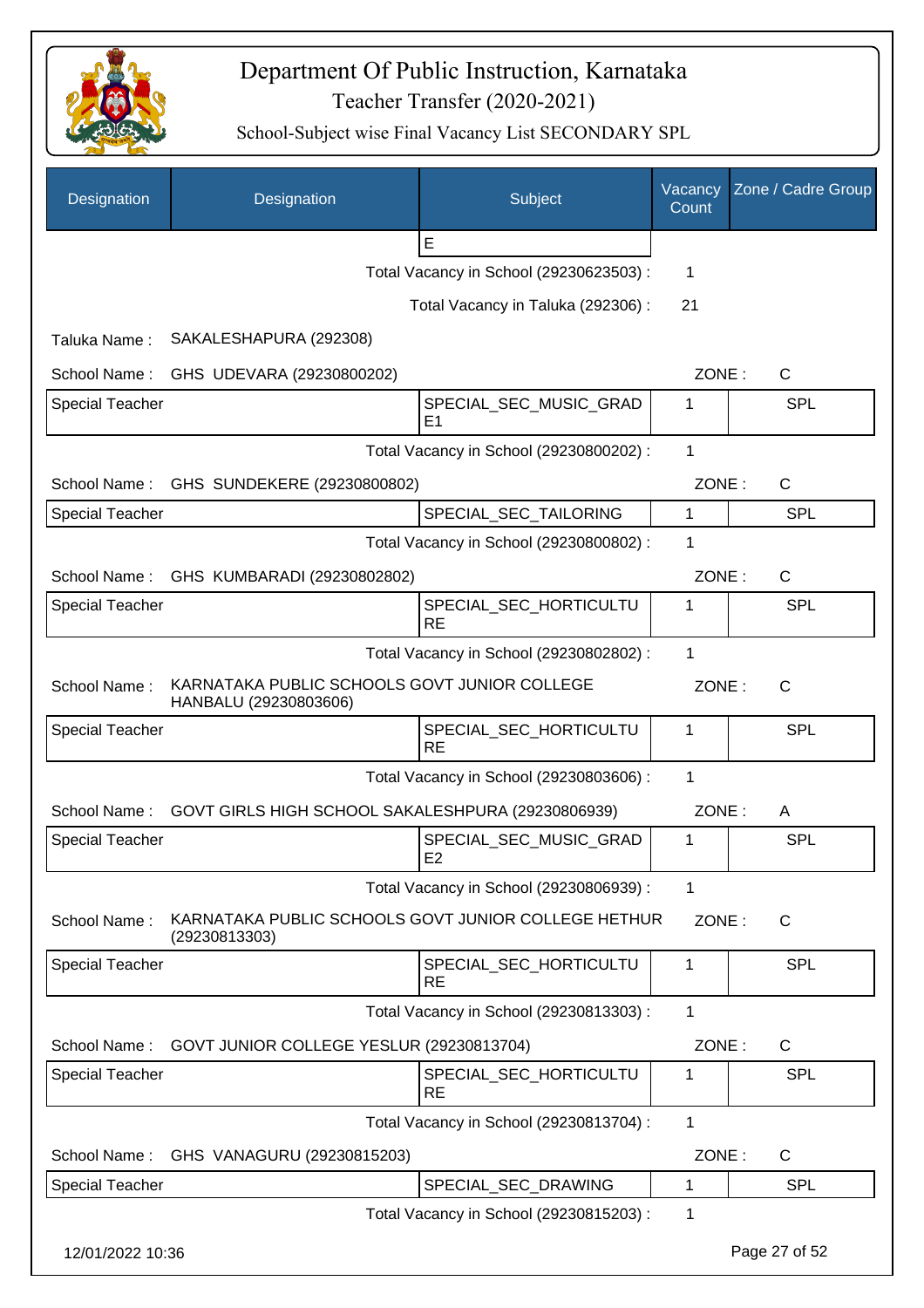

| Designation            | Designation                                                           | Subject                                 | Vacancy<br>Count | Zone / Cadre Group |
|------------------------|-----------------------------------------------------------------------|-----------------------------------------|------------------|--------------------|
|                        |                                                                       | Total Vacancy in Taluka (292308) :      | 8                |                    |
| District Name:         | DAKSHINA KANNADA (2924)                                               |                                         |                  |                    |
| Taluka Name:           | <b>BANTWAL (292401)</b>                                               |                                         |                  |                    |
| School Name:           | DKZP GOVT. HIGH SCHOOL BILIYOOR MADATHARU<br>(29240101304)            |                                         | ZONE:            | $\mathsf{C}$       |
| <b>Special Teacher</b> |                                                                       | SPECIAL_SEC_TAILORING                   | 1                | <b>SPL</b>         |
|                        |                                                                       | Total Vacancy in School (29240101304) : | 1                |                    |
| School Name:           | DKZP GOVT. HIGH SCHOOL SOORYA (29240102205)                           |                                         | ZONE:            | C                  |
| <b>Special Teacher</b> |                                                                       | SPECIAL_SEC_TAILORING                   | 1                | SPL                |
|                        |                                                                       | Total Vacancy in School (29240102205) : | 1                |                    |
| School Name:           | DKZP GOVT. HIGH SCHOOL KADESHIVALAYA (29240102605)                    |                                         | ZONE:            | C                  |
| <b>Special Teacher</b> |                                                                       | SPECIAL_SEC_HORTICULTU<br><b>RE</b>     | 1                | SPL                |
|                        |                                                                       | Total Vacancy in School (29240102605) : | 1                |                    |
| School Name:           | KARNATAKA PUBLIC SCHOOL KANYANA (29240102910)                         |                                         | ZONE:            | C                  |
| <b>Special Teacher</b> |                                                                       | SPECIAL_SEC_DRAWING                     | 1                | <b>SPL</b>         |
|                        |                                                                       | Total Vacancy in School (29240102910) : | 1                |                    |
| School Name:           | DKZP GOVT. HIGH SCHOOL KAVALAKATTE (29240103305)                      |                                         | ZONE:            | C                  |
| <b>Special Teacher</b> |                                                                       | SPECIAL SEC DRAWING                     | 1                | <b>SPL</b>         |
|                        |                                                                       | Total Vacancy in School (29240103305) : | 1                |                    |
| School Name:           | DKZP GOVT. PRE UNIVERSITY COLLEGE KAVALA PADUR VAGGA<br>(29240103406) |                                         | ZONE:            | С                  |
| <b>Special Teacher</b> |                                                                       | SPECIAL_SEC_TAILORING                   | 1                | <b>SPL</b>         |
|                        |                                                                       | Total Vacancy in School (29240103406) : | 1                |                    |
| School Name:           | DKZP GOVT. HIGH SCHOOL KALLANGALA KEPU (29240103609)                  |                                         | ZONE:            | C                  |
| Special Teacher        |                                                                       | SPECIAL_SEC_HORTICULTU<br><b>RE</b>     | 1                | SPL                |
|                        |                                                                       | Total Vacancy in School (29240103609) : | 1                |                    |
| School Name:           | DKZP GOVT. HIGH SCHOOL KODMANNU (29240103702)                         |                                         | ZONE:            | C                  |
| <b>Special Teacher</b> |                                                                       | SPECIAL_SEC_DRAWING                     | 1                | <b>SPL</b>         |
|                        |                                                                       | Total Vacancy in School (29240103702) : | 1                |                    |
| School Name:           | DKZP GOVT. HIGH SCHOOL SURIBAILU - RMSA (29240103908)                 |                                         | ZONE:            | C                  |
| <b>Special Teacher</b> |                                                                       | SPECIAL_SEC_DRAWING                     | 1                | <b>SPL</b>         |
|                        |                                                                       | Total Vacancy in School (29240103908) : | 1                |                    |
| 12/01/2022 10:36       |                                                                       |                                         |                  | Page 28 of 52      |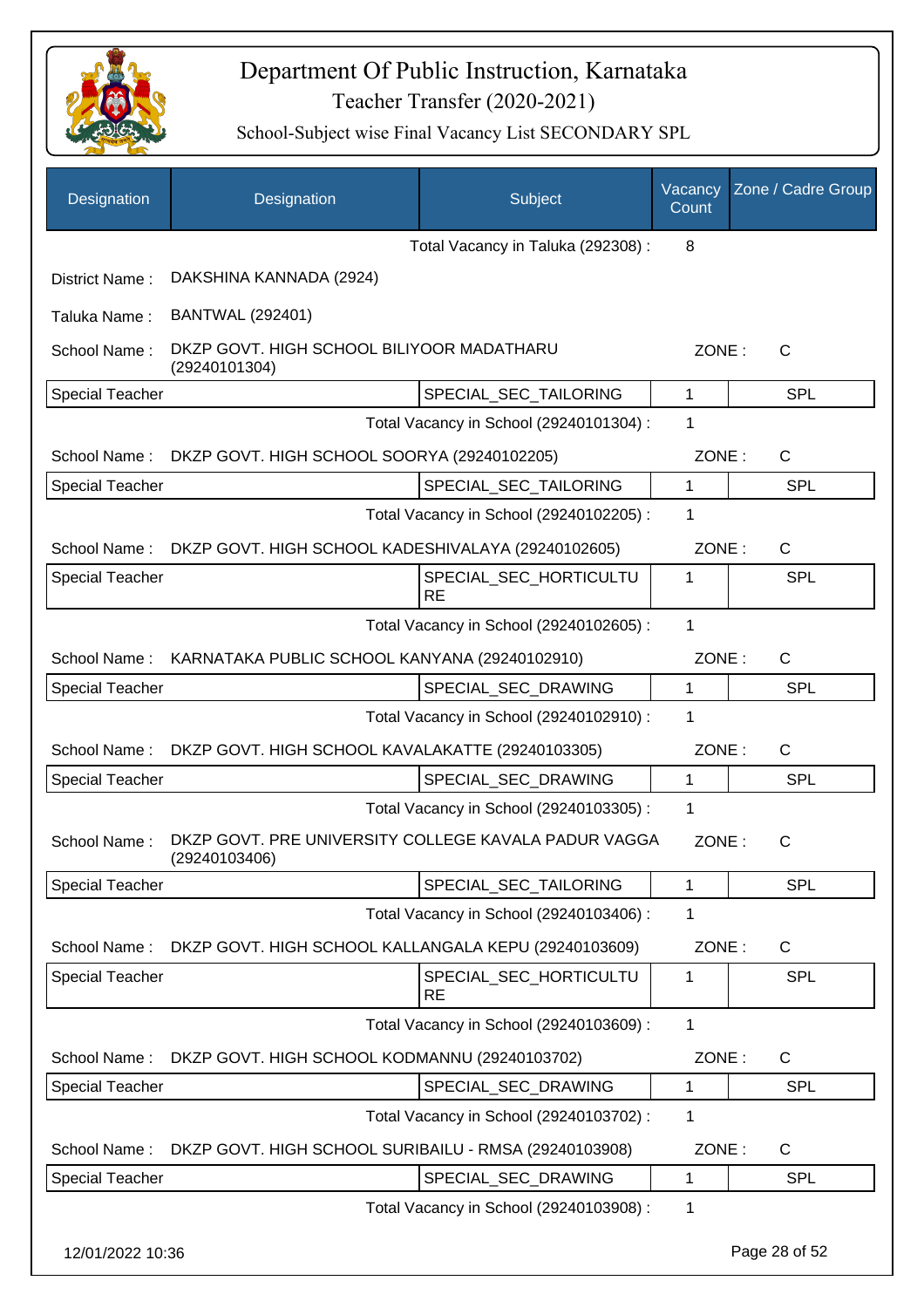

| Designation            | Designation                                                      | Subject                                 | Vacancy<br>Count | Zone / Cadre Group |
|------------------------|------------------------------------------------------------------|-----------------------------------------|------------------|--------------------|
| School Name:           | DKZP GOVT. HIGH SCHOOL NARSHA MAIDAN (29240103914)               |                                         | ZONE:            | $\mathsf{C}$       |
| <b>Special Teacher</b> |                                                                  | SPECIAL_SEC_DRAWING                     | 1                | <b>SPL</b>         |
|                        |                                                                  | Total Vacancy in School (29240103914) : | 1                |                    |
| School Name:           | DKZP GOVT. HIGH SCHOOL KOLNADU KADUMATA (29240103915)            |                                         | ZONE:            | $\mathsf{C}$       |
| <b>Special Teacher</b> |                                                                  | SPECIAL_SEC_DRAWING                     | 1                | <b>SPL</b>         |
|                        |                                                                  | Total Vacancy in School (29240103915) : | 1                |                    |
| School Name:           | DKZP GOVT. HIGH SCHOOL MANCHI KUKKAJE (29240104506)              |                                         | ZONE:            | $\mathsf{C}$       |
| <b>Special Teacher</b> |                                                                  | SPECIAL_SEC_HORTICULTU<br><b>RE</b>     | 1                | <b>SPL</b>         |
|                        |                                                                  | Total Vacancy in School (29240104506) : | 1                |                    |
| School Name:           | DKZP GOVT. HIGH SCHOOL MANILA (29240104705)                      |                                         | ZONE:            | $\mathsf{C}$       |
| <b>Special Teacher</b> |                                                                  | SPECIAL_SEC_TAILORING                   | 1                | <b>SPL</b>         |
|                        |                                                                  | Total Vacancy in School (29240104705) : | 1                |                    |
| School Name:           | DKZP GOVT. PRE UNIVERSITY COLLEGE MANINALKUR<br>(29240104805)    |                                         | ZONE:            | $\mathsf{C}$       |
| <b>Special Teacher</b> |                                                                  | SPECIAL_SEC_DRAWING                     | 1                | <b>SPL</b>         |
|                        |                                                                  | Total Vacancy in School (29240104805) : | 1                |                    |
| School Name:           | DKZP GOVT. HIGH SCHOOL DADDALAKADU (29240105001)                 |                                         | ZONE:            | B                  |
| <b>Special Teacher</b> |                                                                  | SPECIAL SEC DRAWING                     | 1                | <b>SPL</b>         |
|                        |                                                                  | Total Vacancy in School (29240105001) : | 1                |                    |
| School Name:           | DKZP GOVT. HIGH SCHOOL KALLARAKODI -RMSA (29240105303)           |                                         | ZONE:            | C                  |
| <b>Special Teacher</b> |                                                                  | SPECIAL_SEC_DRAWING                     | 1                | <b>SPL</b>         |
|                        |                                                                  | Total Vacancy in School (29240105303) : | 1                |                    |
| School Name:           | KARNATAKA PUBLIC SCHOOL MONTEPADAVU - SECONDARY<br>(29240105306) |                                         | ZONE:            | C                  |
| <b>Special Teacher</b> |                                                                  | SPECIAL_SEC_DRAWING                     | 1                | <b>SPL</b>         |
|                        |                                                                  | Total Vacancy in School (29240105306) : | 1                |                    |
| School Name:           | DKZP GOVT. HIGH SCHOOL NAVOOR (29240105404)                      |                                         | ZONE:            | B                  |
| <b>Special Teacher</b> |                                                                  | SPECIAL_SEC_TAILORING                   | 1                | <b>SPL</b>         |
|                        |                                                                  | Total Vacancy in School (29240105404) : | 1                |                    |
| School Name:           | DKZP GOVT. HIGH SCHOOL PANJIKAL (29240105703)                    |                                         | ZONE:            | $\mathsf{C}$       |
| <b>Special Teacher</b> |                                                                  | SPECIAL_SEC_TAILORING                   | 1                | <b>SPL</b>         |
|                        |                                                                  | Total Vacancy in School (29240105703) : | 1                |                    |
| 12/01/2022 10:36       |                                                                  |                                         |                  | Page 29 of 52      |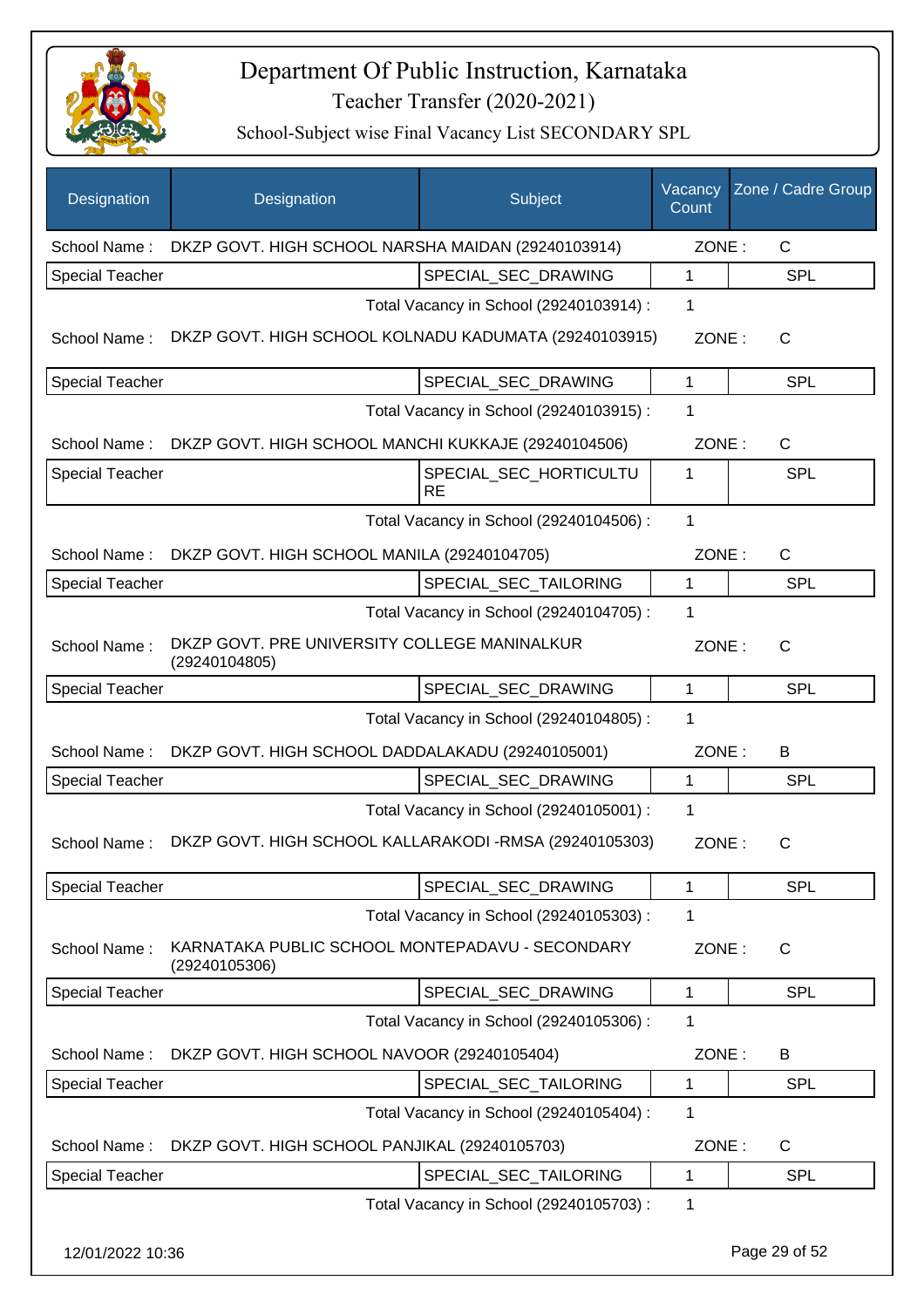

| Designation            | Designation                                                                          | Subject                                  | Vacancy<br>Count | Zone / Cadre Group |
|------------------------|--------------------------------------------------------------------------------------|------------------------------------------|------------------|--------------------|
| School Name:           | DKZP GOVT. HIGH SCHOOL SUJEER (29240106305)                                          |                                          | ZONE:            | B                  |
| <b>Special Teacher</b> |                                                                                      | SPECIAL SEC DRAWING                      | 1                | <b>SPL</b>         |
|                        |                                                                                      | Total Vacancy in School (29240106305) :  | 1                |                    |
|                        | School Name: DKZP GOVT. HIGH SCHOOL NANDAVARA (29240106705)                          |                                          | ZONE:            | B                  |
| <b>Special Teacher</b> |                                                                                      | SPECIAL SEC TAILORING                    | 1                | <b>SPL</b>         |
|                        |                                                                                      | Total Vacancy in School (29240106705) :  | 1                |                    |
|                        | School Name: DKZP GOVT. HIGH SCHOOL SAJIPANADU (29240106805)                         |                                          | ZONE:            | B                  |
| Special Teacher        |                                                                                      | SPECIAL_SEC_DRAWING                      | 1                | <b>SPL</b>         |
|                        |                                                                                      | Total Vacancy in School (29240106805) :  | 1                |                    |
|                        | School Name: DKZP GOVT. HIGH SCHOOL SALETHUR (29240107003)                           |                                          | ZONE:            | $\mathsf{C}$       |
| <b>Special Teacher</b> |                                                                                      | SPECIAL_SEC_DRAWING                      | $\mathbf{1}$     | SPL                |
|                        |                                                                                      | Total Vacancy in School (29240107003) :  | 1                |                    |
| School Name:           | DKZP GOVT. HIGH SCHOOL SARAPADY (29240107205)                                        |                                          | ZONE:            | $\mathsf{C}$       |
| <b>Special Teacher</b> |                                                                                      | SPECIAL_SEC_TAILORING                    | 1                | <b>SPL</b>         |
|                        |                                                                                      | Total Vacancy in School (29240107205) :  | 1                |                    |
| School Name:           | BONDALA JAGANNATHA SHETTY MEMORIAL DKZP GOVT. HIGH<br>SCHOOL SHAMBHOOR (29240107302) |                                          | ZONE:            | B                  |
| <b>Special Teacher</b> |                                                                                      | SPECIAL_SEC_DRAWING                      | 1                | <b>SPL</b>         |
|                        |                                                                                      | Total Vacancy in School (29240107302) :  | 1                |                    |
| School Name:           | DKZP GOVT. HIGH SCHOOL VITTAL - RMSA (29240108107)                                   |                                          | ZONE:            | A                  |
| <b>Special Teacher</b> |                                                                                      | SPECIAL_SEC_MUSIC_GRAD<br>E <sub>1</sub> | 1                | SPL                |
|                        |                                                                                      | Total Vacancy in School (29240108107) :  | 1                |                    |
| School Name:           | DKZP GOVT. HIGH SCHOOL AJJIBETTU (29240109202)                                       |                                          | ZONE:            | A                  |
| Special Teacher        |                                                                                      | SPECIAL SEC DRAWING                      | 1                | <b>SPL</b>         |
|                        |                                                                                      | Total Vacancy in School (29240109202) :  | 1                |                    |
| School Name:           | NETAJI SUBHASCHANDRA BOSE DKZP GOVT. HIGH SCHOOL<br>KODANGE (29240109304)            |                                          | ZONE:            | A                  |
| Special Teacher        |                                                                                      | SPECIAL_SEC_DRAWING                      | 1                | <b>SPL</b>         |
|                        |                                                                                      | Total Vacancy in School (29240109304) :  | 1                |                    |
|                        |                                                                                      | Total Vacancy in Taluka (292401) :       | 28               |                    |
| Taluka Name:           | BELTHANGADY (292402)                                                                 |                                          |                  |                    |
| School Name:           | DKZP GOVT. HIGH SCHOOL KAKKINJE (29240201004)                                        |                                          | ZONE:            | C                  |
| <b>Special Teacher</b> |                                                                                      | SPECIAL_SEC_HORTICULTU                   | 1                | <b>SPL</b>         |
| 12/01/2022 10:36       |                                                                                      |                                          |                  | Page 30 of 52      |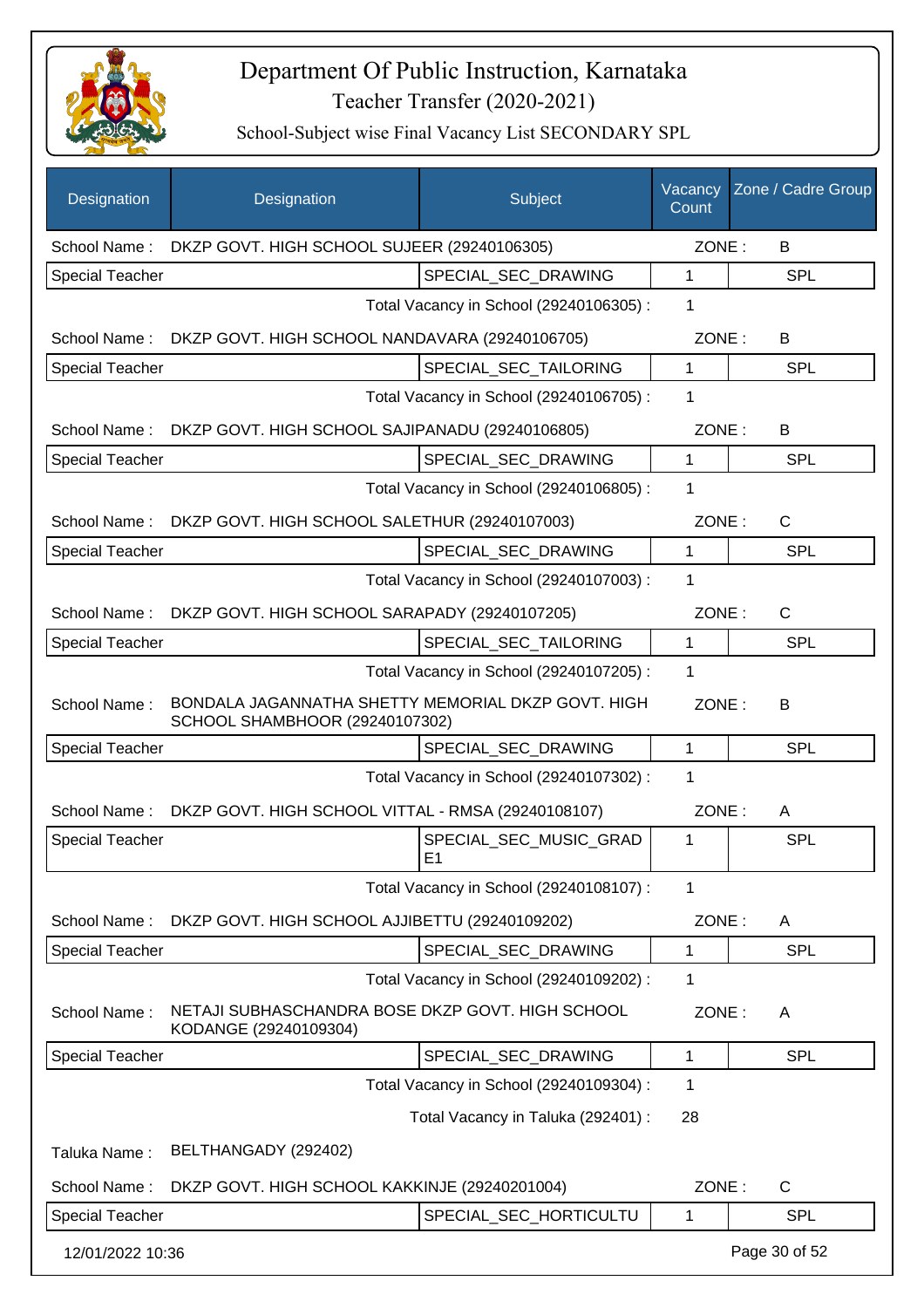

| Designation            | Designation                                                      | Subject                                  | Vacancy<br>Count | Zone / Cadre Group |
|------------------------|------------------------------------------------------------------|------------------------------------------|------------------|--------------------|
|                        |                                                                  | E                                        |                  |                    |
|                        |                                                                  | Total Vacancy in School (29240201004) :  | 1                |                    |
| School Name:           | DKZP GOVT. PRE UNIVERSITY COLLEGE ARASINA MAKKI<br>(29240201503) |                                          | ZONE:            | $\mathsf{C}$       |
| <b>Special Teacher</b> |                                                                  | SPECIAL_SEC_HORTICULTU<br><b>RE</b>      | 1                | <b>SPL</b>         |
|                        |                                                                  | Total Vacancy in School (29240201503) :  | 1                |                    |
| School Name:           | DKZP GOVT. HIGH SCHOOL KAYARTHADKA (29240202004)                 |                                          | ZONE:            | C                  |
| <b>Special Teacher</b> |                                                                  | SPECIAL_SEC_TAILORING                    | 1                | <b>SPL</b>         |
|                        |                                                                  | Total Vacancy in School (29240202004) :  | 1                |                    |
| School Name:           | DKZP GOVT. PRE UNIVERSITY COLLEGE GERUKATTE<br>(29240202104)     |                                          | ZONE:            | $\mathsf{C}$       |
| <b>Special Teacher</b> |                                                                  | SPECIAL_SEC_HORTICULTU<br><b>RE</b>      | 1                | SPL                |
|                        |                                                                  | Total Vacancy in School (29240202104) :  | $\mathbf{1}$     |                    |
| School Name:           | DKZP GOVT. HIGH SCHOOL KARAYA (29240202605)                      |                                          | ZONE:            | $\mathsf{C}$       |
| <b>Special Teacher</b> |                                                                  | SPECIAL_SEC_HORTICULTU<br><b>RE</b>      | 1                | <b>SPL</b>         |
|                        |                                                                  | Total Vacancy in School (29240202605) :  | 1                |                    |
| School Name:           | DKZP GOVT. HIGH SCHOOL KASHIPATNA (29240202803)                  |                                          | ZONE:            | C                  |
| <b>Special Teacher</b> |                                                                  | SPECIAL_SEC_DRAWING                      | 1                | <b>SPL</b>         |
|                        |                                                                  | Total Vacancy in School (29240202803) :  | 1                |                    |
| School Name:           | DKZP GOVT. PRE UNIVERSITY COLLEGE KOKKADA (29240202907)          |                                          | ZONE:            | C                  |
| <b>Special Teacher</b> |                                                                  | SPECIAL SEC DRAWING                      | 1                | SPL                |
|                        |                                                                  | Total Vacancy in School (29240202907) :  | 1                |                    |
| School Name:           | DKZP GOVT. PRE UNIVERSITY COLLEGE KOKRADY (29240203002)          |                                          | ZONE:            | C                  |
| <b>Special Teacher</b> |                                                                  | SPECIAL_SEC_TAILORING                    | 1                | <b>SPL</b>         |
|                        |                                                                  | Total Vacancy in School (29240203002) :  | 1                |                    |
| School Name:           | DKZP GOVT. PRE UNIVERSITY COLLEGE KOYYURU<br>(29240203106)       |                                          | ZONE:            | C                  |
| <b>Special Teacher</b> |                                                                  | SPECIAL_SEC_TAILORING                    | 1                | <b>SPL</b>         |
|                        |                                                                  | Total Vacancy in School (29240203106) :  | 1                |                    |
| School Name:           | KARNATAKA PUBLIC SCHOOL PUNJALKATTE (29240203303)                |                                          | ZONE:            | $\mathsf{C}$       |
| Special Teacher        |                                                                  | SPECIAL_SEC_MUSIC_GRAD<br>E <sub>1</sub> | 1                | <b>SPL</b>         |
| 12/01/2022 10:36       |                                                                  |                                          |                  | Page 31 of 52      |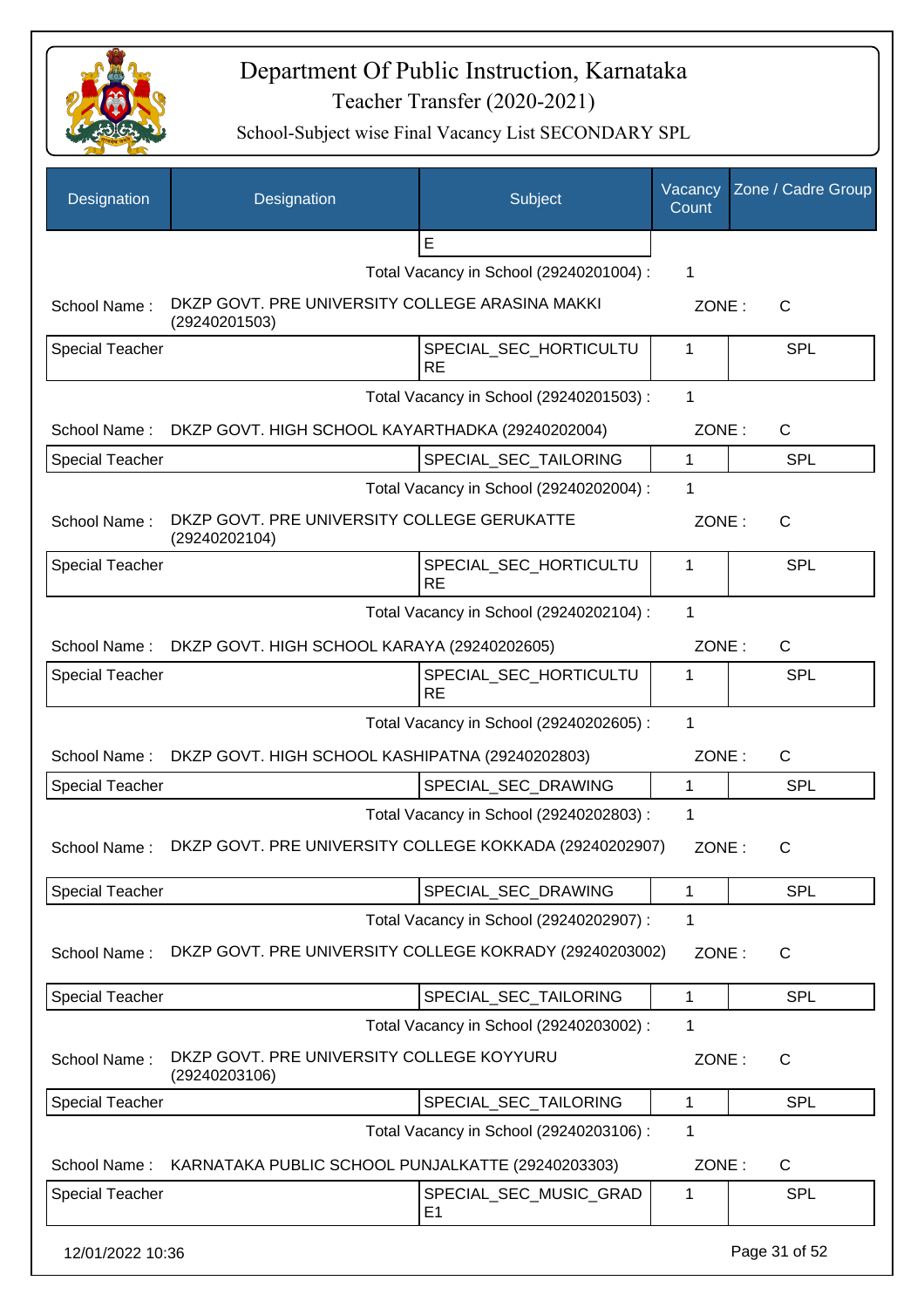

| Designation            | Designation                                                                  | Subject                                 | Vacancy<br>Count | Zone / Cadre Group |
|------------------------|------------------------------------------------------------------------------|-----------------------------------------|------------------|--------------------|
|                        |                                                                              | Total Vacancy in School (29240203303) : | 1                |                    |
| School Name:           | DKZP GOVT. HIGH SCHOOL MACHINA (29240203907)                                 |                                         | ZONE:            | $\mathsf C$        |
| <b>Special Teacher</b> |                                                                              | SPECIAL_SEC_DRAWING                     | $\mathbf{1}$     | <b>SPL</b>         |
|                        |                                                                              | Total Vacancy in School (29240203907) : | 1                |                    |
| School Name:           | DKZP GOVT. HIGH SCHOOL MITTABAGILU (29240204304)                             |                                         | ZONE:            | C                  |
| Special Teacher        |                                                                              | SPECIAL_SEC_DRAWING                     | $\mathbf{1}$     | <b>SPL</b>         |
|                        |                                                                              | Total Vacancy in School (29240204304) : | 1                |                    |
| School Name:           | DKZP GOVT. HIGH SCHOOL BULERI - MOGRU (29240204405)                          |                                         | ZONE:            | $\mathsf C$        |
| <b>Special Teacher</b> |                                                                              | SPECIAL_SEC_TAILORING                   | 1                | <b>SPL</b>         |
|                        |                                                                              | Total Vacancy in School (29240204405) : | 1                |                    |
| School Name:           | DKZP GOVT. PRE UNIVERSITY COLLEGE NADA (29240204806)                         |                                         | ZONE:            | $\mathsf{C}$       |
| <b>Special Teacher</b> |                                                                              | SPECIAL_SEC_TAILORING                   | 1                | <b>SPL</b>         |
|                        |                                                                              | Total Vacancy in School (29240204806) : | 1                |                    |
| School Name:           | DKZP GOVT. HIGH SCHOOL NAVOOR (29240205203)                                  |                                         | ZONE:            | $\mathsf{C}$       |
| <b>Special Teacher</b> |                                                                              | SPECIAL_SEC_DRAWING                     | 1                | <b>SPL</b>         |
|                        |                                                                              | Total Vacancy in School (29240205203) : | 1                |                    |
| School Name:           | DKZP GOVT. HIGH SCHOOL NIDLE (29240205404)                                   |                                         | ZONE:            | $\mathsf{C}$       |
| <b>Special Teacher</b> |                                                                              | SPECIAL_SEC_TAILORING                   | 1                | <b>SPL</b>         |
|                        |                                                                              | Total Vacancy in School (29240205404) : | 1                |                    |
| School Name:           | DKZP GOVT. HIGH SCHOOL PADANGADY (29240205702)                               |                                         | ZONE:            | C                  |
| Special Teacher        |                                                                              | SPECIAL_SEC_HORTICULTU<br><b>RE</b>     | $\mathbf{1}$     | <b>SPL</b>         |
|                        |                                                                              | Total Vacancy in School (29240205702) : | 1                |                    |
| School Name:           | DKZP GOVT. HIGH SCHOOL PUTHILA (29240206303)                                 |                                         | ZONE:            | C                  |
| <b>Special Teacher</b> |                                                                              | SPECIAL_SEC_TAILORING                   | 1                | <b>SPL</b>         |
|                        |                                                                              | Total Vacancy in School (29240206303) : | 1                |                    |
| School Name:           | DKZP GOVT. HIGH SCHOOL NELYADKA (29240206403)                                |                                         | ZONE:            | C                  |
| <b>Special Teacher</b> |                                                                              | SPECIAL SEC DRAWING                     | 1                | <b>SPL</b>         |
|                        |                                                                              | Total Vacancy in School (29240206403) : | 1                |                    |
| School Name:           | NETHAJI SUBHASHCHANDRA BOSE DKZP GOVT. HIGH SCHOOL<br>SAVANALU (29240206503) |                                         | ZONE:            | $\mathsf{C}$       |
| Special Teacher        |                                                                              | SPECIAL_SEC_HORTICULTU<br><b>RE</b>     | 1                | <b>SPL</b>         |
|                        |                                                                              | Total Vacancy in School (29240206503) : | $\mathbf 1$      |                    |
| 12/01/2022 10:36       |                                                                              |                                         |                  | Page 32 of 52      |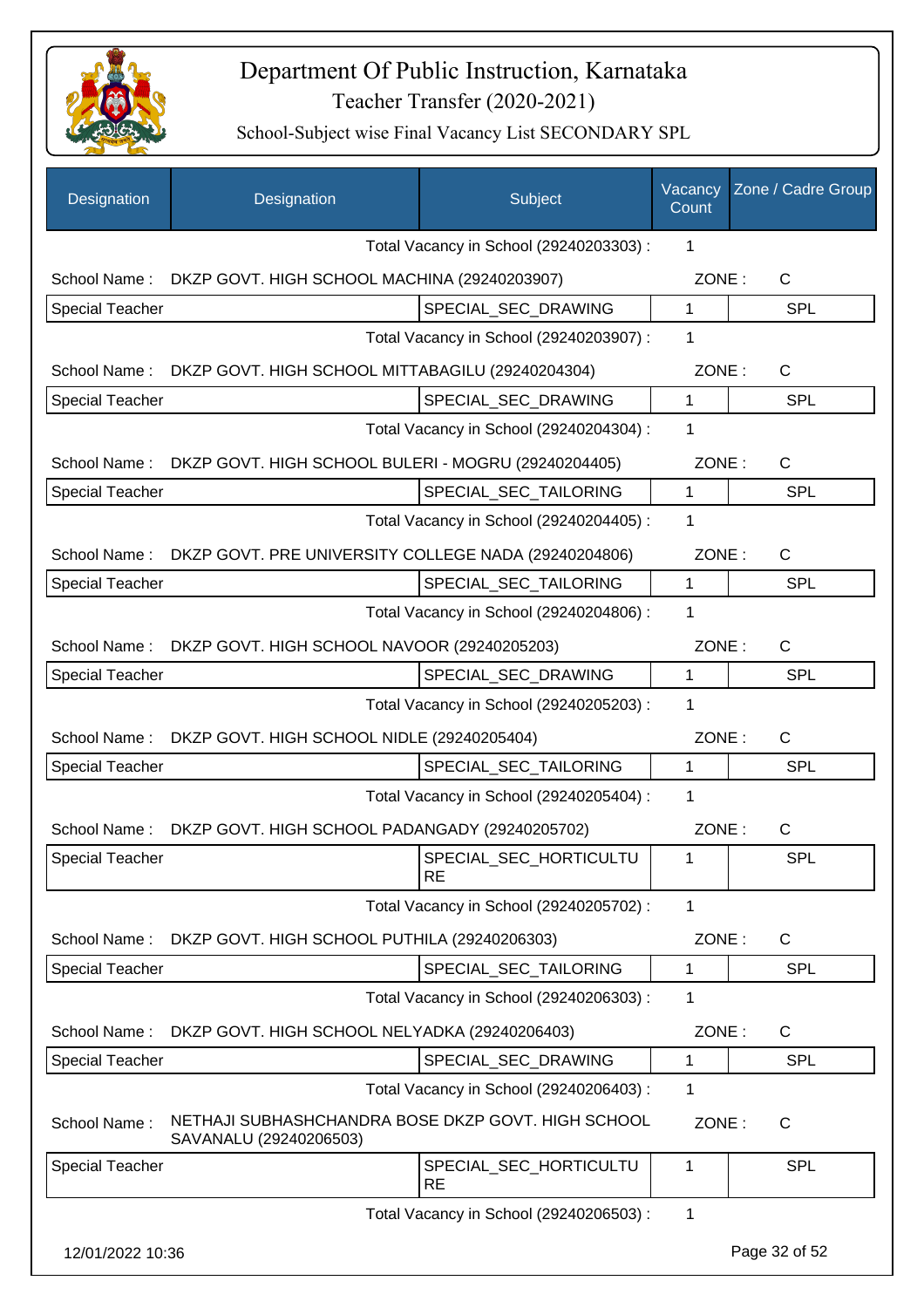

| Designation            | Designation                                                                     | Subject                                  | Vacancy<br>Count | Zone / Cadre Group |
|------------------------|---------------------------------------------------------------------------------|------------------------------------------|------------------|--------------------|
| School Name:           | DKZP GOVT. HIGH SCHOOL HALEPETE UJIRE (29240207712)                             |                                          | ZONE:            | B                  |
| <b>Special Teacher</b> |                                                                                 | SPECIAL_SEC_HORTICULTU<br><b>RE</b>      | 1                | <b>SPL</b>         |
|                        |                                                                                 | Total Vacancy in School (29240207712) :  | 1                |                    |
| School Name:           | DKZP GOVT. PRE UNIVERSITY COLLEGE VENOOR (29240207902)                          |                                          | ZONE:            | C                  |
| <b>Special Teacher</b> |                                                                                 | SPECIAL_SEC_DRAWING                      | $\mathbf{1}$     | <b>SPL</b>         |
|                        |                                                                                 | Total Vacancy in School (29240207902) :  | 1                |                    |
| School Name:           | GOVT. PRE UNIVERSITY COLLEGE BELTHANGADY (29240208702)                          |                                          | ZONE:            | A                  |
| <b>Special Teacher</b> |                                                                                 | SPECIAL_SEC_DRAWING                      | $\mathbf{1}$     | <b>SPL</b>         |
|                        |                                                                                 | Total Vacancy in School (29240208702) :  | 1                |                    |
|                        |                                                                                 | Total Vacancy in Taluka (292402) :       | 23               |                    |
| Taluka Name:           | MANGALURU NORTH (292403)                                                        |                                          |                  |                    |
| School Name:           | DKZP GOVT. PRE UNIVERSITY COLLEGE KAVOOR (29240300404)                          |                                          | ZONE:            | A                  |
| <b>Special Teacher</b> |                                                                                 | SPECIAL_SEC_MUSIC_GRAD<br>E <sub>2</sub> | 1                | SPL                |
|                        |                                                                                 | Total Vacancy in School (29240300404) :  | 1                |                    |
| School Name:           | DKZP GOVT. PRE UNIVERSITY COLLEGE BOKKAPATNA<br>(29240301504)                   |                                          | ZONE:            | A                  |
| <b>Special Teacher</b> |                                                                                 | SPECIAL_SEC_TAILORING                    | 1                | <b>SPL</b>         |
|                        |                                                                                 | Total Vacancy in School (29240301504) :  | 1                |                    |
| School Name:           | DKZP GOVT. PRE UNIVERSITY COLLEGE BALMATTA<br>(29240302807)                     |                                          | ZONE:            | A                  |
| <b>Special Teacher</b> |                                                                                 | SPECIAL SEC TAILORING                    | 1                | <b>SPL</b>         |
|                        |                                                                                 | Total Vacancy in School (29240302807) :  | 1                |                    |
| School Name:           | DKZP GOVT. HIGH SCHOOL BUNDER (URDU) (29240303203)                              |                                          | ZONE:            | A                  |
| <b>Special Teacher</b> |                                                                                 | SPECIAL SEC TAILORING                    | 1                | <b>SPL</b>         |
|                        |                                                                                 | Total Vacancy in School (29240303203) :  | 1                |                    |
| School Name:           | SRI NARAYAN SANIL GOVT. PUC HALEYANGADY (29240305605)                           |                                          | ZONE:            | B                  |
| <b>Special Teacher</b> |                                                                                 | SPECIAL_SEC_HORTICULTU<br><b>RE</b>      | 1                | <b>SPL</b>         |
|                        |                                                                                 | Total Vacancy in School (29240305605) :  | 1                |                    |
| School Name:           | PANJADA GUTHU SHANTHARAMA SHETTY DKZP GOVT. HIGH<br>SCHOOL KEMRAL (29240306002) |                                          | ZONE:            | $\mathsf{C}$       |
|                        |                                                                                 |                                          |                  |                    |
| 12/01/2022 10:36       |                                                                                 |                                          |                  | Page 33 of 52      |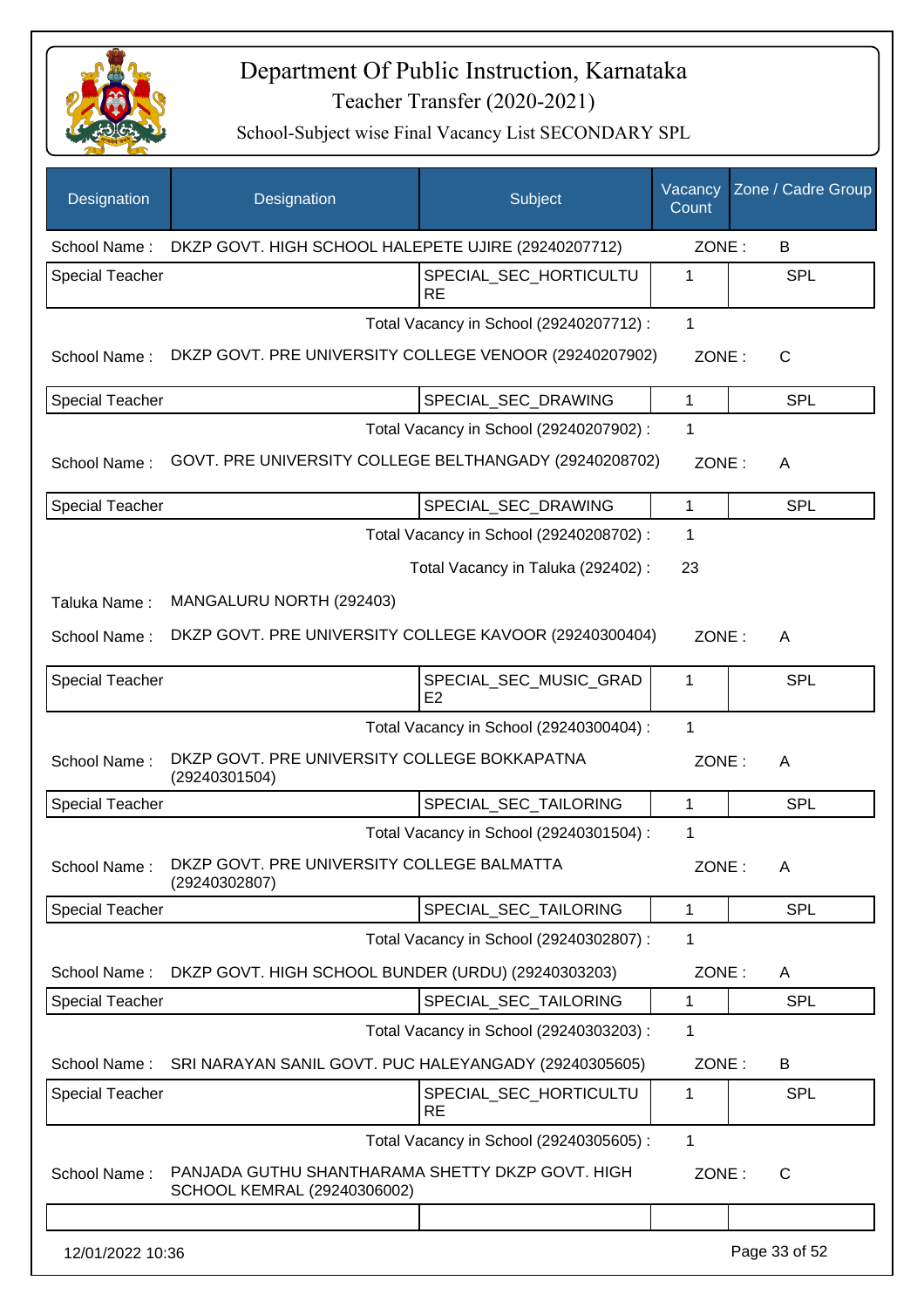

| Designation            | Designation                                                       | Subject                                  | Vacancy<br>Count | Zone / Cadre Group |
|------------------------|-------------------------------------------------------------------|------------------------------------------|------------------|--------------------|
| <b>Special Teacher</b> |                                                                   | SPECIAL_SEC_HORTICULTU<br>RE             | 1                | SPL                |
|                        |                                                                   | Total Vacancy in School (29240306002) :  | $\mathbf{1}$     |                    |
| School Name:           | DKZP GOVT. PRE UNIVERSITY COLLEGE CHELLAIRU<br>(29240307203)      |                                          | ZONE:            | B                  |
| <b>Special Teacher</b> |                                                                   | SPECIAL SEC TAILORING                    | 1                | SPL                |
|                        |                                                                   | Total Vacancy in School (29240307203) :  | 1                |                    |
|                        | School Name: DKZP GOVT. HIGH SCHOOL JOKATTE (29240307406)         |                                          | ZONE:            | B                  |
| <b>Special Teacher</b> |                                                                   | SPECIAL_SEC_TAILORING                    | 1                | SPL                |
|                        |                                                                   | Total Vacancy in School (29240307406) :  | 1                |                    |
| School Name:           | DKZP GOVT. HIGH SCHOOL KENJAR (29240308102)                       |                                          | ZONE:            | B                  |
| Special Teacher        |                                                                   | SPECIAL_SEC_TAILORING                    | $\mathbf{1}$     | <b>SPL</b>         |
|                        |                                                                   | Total Vacancy in School (29240308102) :  | 1                |                    |
| School Name:           | DKZP GOVT. HIGH SCHOOL SOORINJE (29240308403)                     |                                          | ZONE:            | B                  |
| Special Teacher        |                                                                   | SPECIAL_SEC_MUSIC_GRAD<br>E <sub>2</sub> | 1                | SPL                |
|                        |                                                                   | Total Vacancy in School (29240308403) :  | 1                |                    |
| School Name:           | DKZP GOVT. HIGH SCHOOL BENGRE KASABA (29240308705)                |                                          | ZONE:            | A                  |
| <b>Special Teacher</b> |                                                                   | SPECIAL_SEC_TAILORING                    | 1                | <b>SPL</b>         |
|                        |                                                                   | Total Vacancy in School (29240308705) :  | 1                |                    |
| School Name:           | DKZP GOVT. HIGH SCHOOL CHITRAPURA (29240309605)                   |                                          | ZONE:            | A                  |
| <b>Special Teacher</b> |                                                                   | SPECIAL_SEC_TAILORING                    | 1                | <b>SPL</b>         |
|                        |                                                                   | Total Vacancy in School (29240309605) :  | 1                |                    |
| School Name:           | KS RAO MEMORIAL DKZP GOVT. HIGH SCHOOL CHITRAPU<br>(29240309912)  |                                          | ZONE:            | A                  |
| <b>Special Teacher</b> |                                                                   | SPECIAL_SEC_MUSIC_GRAD<br>E <sub>2</sub> | $\mathbf 1$      | SPL                |
|                        |                                                                   | Total Vacancy in School (29240309912) :  | 1                |                    |
|                        |                                                                   | Total Vacancy in Taluka (292403) :       | 13               |                    |
| Taluka Name:           | <b>PUTTUR (292404)</b>                                            |                                          |                  |                    |
| School Name:           | DKZP GOVT. PRE UNIVERSITY COLLEGE BELIYOOR KATTE<br>(29240401006) |                                          | ZONE:            | $\mathsf{C}$       |
| Special Teacher        |                                                                   | SPECIAL_SEC_TAILORING                    | 1                | <b>SPL</b>         |
|                        |                                                                   | Total Vacancy in School (29240401006) :  | 1                |                    |
| School Name:           | DKZP GOVT. HIGH SCHOOL SHANTHI NAGAR (29240401502)                |                                          | ZONE:            | $\mathsf{C}$       |
| 12/01/2022 10:36       |                                                                   |                                          |                  | Page 34 of 52      |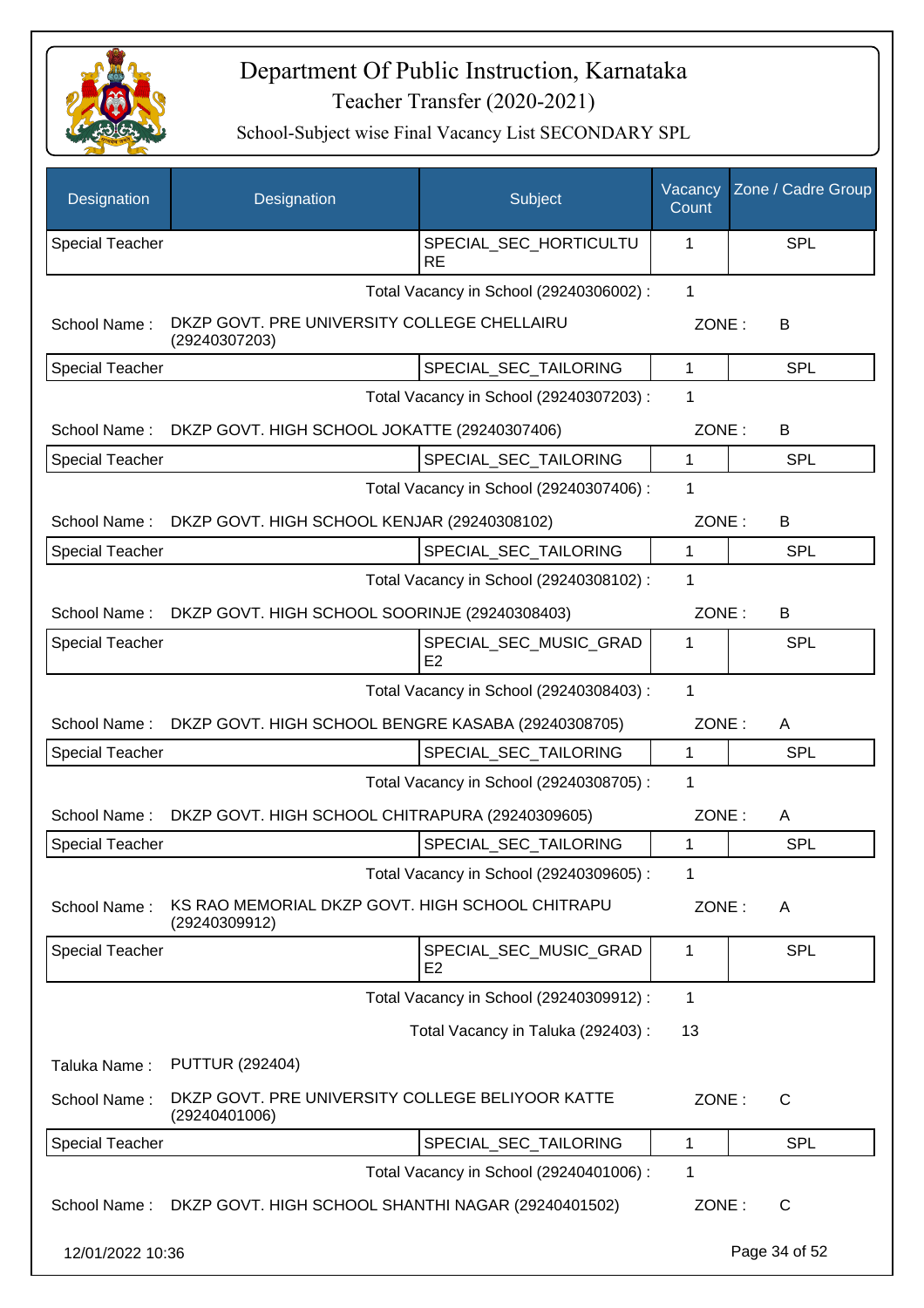

| Designation            | Designation                                                 | Subject                                  | Vacancy<br>Count | Zone / Cadre Group |
|------------------------|-------------------------------------------------------------|------------------------------------------|------------------|--------------------|
| <b>Special Teacher</b> |                                                             | SPECIAL_SEC_HORTICULTU<br><b>RE</b>      | 1                | <b>SPL</b>         |
|                        |                                                             | Total Vacancy in School (29240401502) :  | 1                |                    |
| School Name:           | DKZP GOVT. HIGH SCHOOL DOLPADY (29240402003)                |                                          | ZONE:            | C                  |
| Special Teacher        |                                                             | SPECIAL_SEC_TAILORING                    | 1                | <b>SPL</b>         |
|                        |                                                             | Total Vacancy in School (29240402003) :  | 1                |                    |
| School Name:           | DKZP GOVT. PRE UNIVERSITY COLLEGE KABAKA (29240402605)      |                                          | ZONE:            | B                  |
| <b>Special Teacher</b> |                                                             | SPECIAL_SEC_TAILORING                    | $\mathbf{1}$     | SPL                |
|                        |                                                             | Total Vacancy in School (29240402605) :  | 1                |                    |
| School Name:           | DKZP GOVT. PRE UNIVERSITY COLLEGE KANIYURU<br>(29240402903) |                                          | ZONE:            | $\mathsf{C}$       |
| <b>Special Teacher</b> |                                                             | SPECIAL_SEC_MUSIC_GRAD<br>E <sub>2</sub> | 1                | SPL                |
|                        |                                                             | Total Vacancy in School (29240402903) :  | $\mathbf{1}$     |                    |
| School Name:           | DKZP GOVT. HIGH SCHOOL MANIKKARA (29240403710)              |                                          | ZONE:            | $\mathsf{C}$       |
| <b>Special Teacher</b> |                                                             | SPECIAL_SEC_DRAWING                      | 1                | SPL                |
|                        |                                                             | Total Vacancy in School (29240403710) :  | 1                |                    |
| School Name:           | DKZP GOVT. PRE UNIVERSITY COLLEGE KONALU (29240404002)      |                                          | ZONE:            | $\mathsf{C}$       |
| Special Teacher        |                                                             | SPECIAL_SEC_HORTICULTU<br><b>RE</b>      | 1                | <b>SPL</b>         |
|                        |                                                             | Total Vacancy in School (29240404002) :  | 1                |                    |
|                        | School Name: DKZP GOVT. HIGH SCHOOL PADUBETTU (29240404905) |                                          | ZONE:            | C                  |
| <b>Special Teacher</b> |                                                             | SPECIAL_SEC_TAILORING                    | 1                | <b>SPL</b>         |
|                        |                                                             | Total Vacancy in School (29240404905) :  | 1                |                    |
| School Name:           | DKZP GOVT. HIGH SCHOOL NETTANIGE MUDNUR (29240405014)       |                                          | ZONE:            | $\mathsf{C}$       |
| <b>Special Teacher</b> |                                                             | SPECIAL_SEC_DRAWING                      | 1                | <b>SPL</b>         |
|                        |                                                             | Total Vacancy in School (29240405014) :  | 1                |                    |
| School Name:           | DKZP GOVT. HIGH SCHOOL MANJUNATHA NAGARA<br>(29240405505)   |                                          | ZONE:            | C                  |
| Special Teacher        |                                                             | SPECIAL_SEC_DRAWING                      | $\mathbf{1}$     | <b>SPL</b>         |
|                        |                                                             | Total Vacancy in School (29240405505) :  | 1                |                    |
| School Name:           | DKZP GOVT. HIGH SCHOOL SARVE (29240406103)                  |                                          | ZONE:            | $\mathsf{C}$       |
| <b>Special Teacher</b> |                                                             | SPECIAL_SEC_HORTICULTU<br><b>RE</b>      | 1                | <b>SPL</b>         |
| 12/01/2022 10:36       |                                                             |                                          |                  | Page 35 of 52      |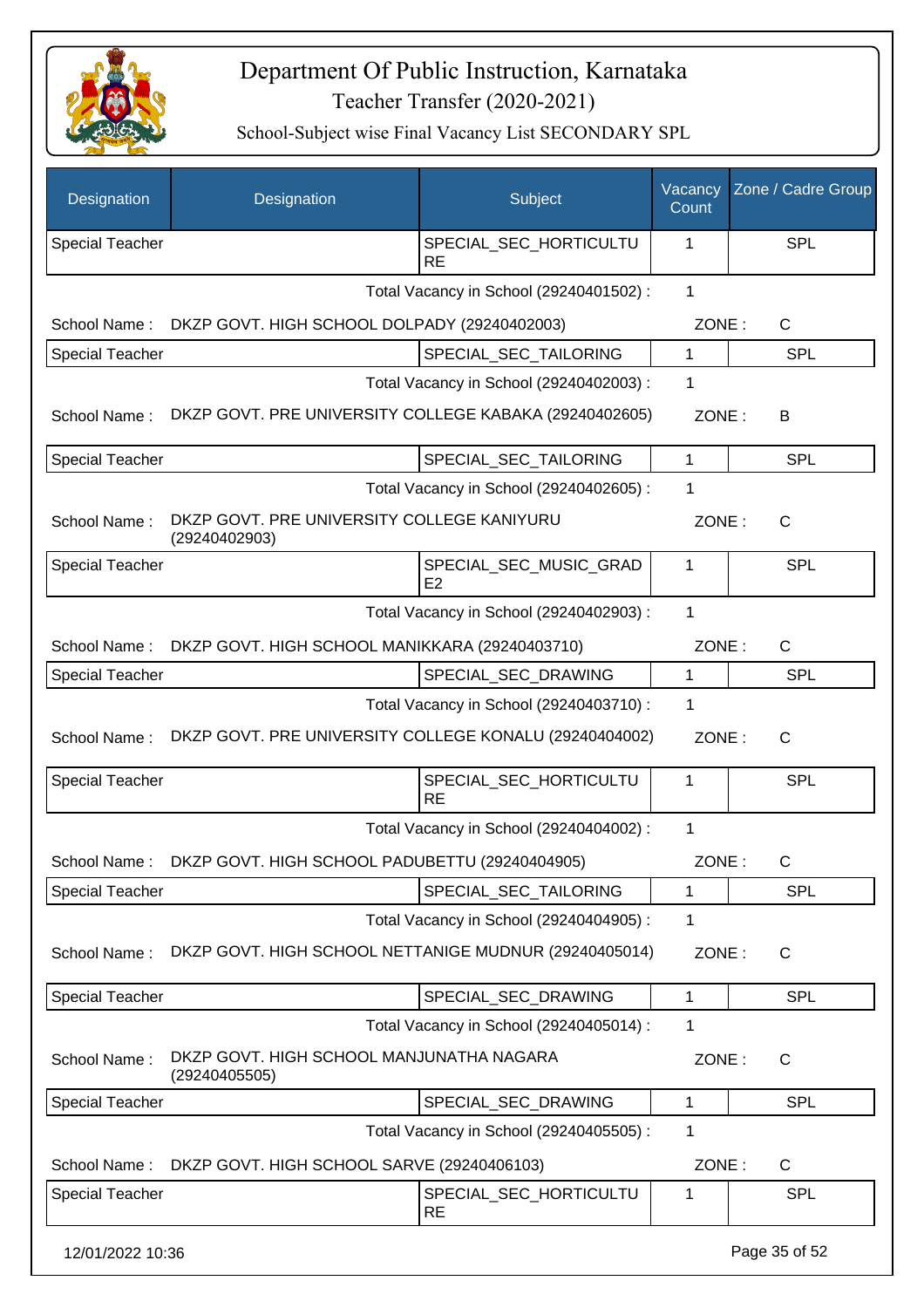

School-Subject wise Final Vacancy List SECONDARY SPL

| Designation            | Designation                                                        | Subject                                  | Vacancy<br>Count | Zone / Cadre Group |
|------------------------|--------------------------------------------------------------------|------------------------------------------|------------------|--------------------|
|                        |                                                                    | Total Vacancy in School (29240406103) :  | 1                |                    |
| School Name:           | DKZP GOVT. PRE UNIVERSITY COLLEGE SAVANUR (29240406205)            |                                          | ZONE:            | $\mathsf{C}$       |
| Special Teacher        |                                                                    | SPECIAL SEC MUSIC GRAD<br>E2             | 1                | <b>SPL</b>         |
|                        |                                                                    | Total Vacancy in School (29240406205) :  | 1                |                    |
| School Name:           | KARNATAKA PUBLIC SCHOOL KUMBRA - SECONDARY<br>(29240406707)        |                                          | ZONE:            | $\mathsf{C}$       |
| <b>Special Teacher</b> |                                                                    | SPECIAL_SEC_DRAWING                      | $\mathbf{1}$     | <b>SPL</b>         |
|                        |                                                                    | Total Vacancy in School (29240406707) :  | 1                |                    |
| School Name:           | DKZP GOVT. PRE UNIVERSITY COLLEGE KOMBETTU PUTTUR<br>(29240407501) |                                          | ZONE:            | A                  |
| Special Teacher        |                                                                    | SPECIAL_SEC_HORTICULTU<br><b>RE</b>      | 1                | <b>SPL</b>         |
|                        |                                                                    | Total Vacancy in School (29240407501) :  | 1                |                    |
| School Name:           | DR. SHIVARAMA KARANTHA HIGH SCHOOL PUTTUR<br>(29240408402)         |                                          | ZONE:            | A                  |
| Special Teacher        |                                                                    | SPECIAL_SEC_MUSIC_GRAD<br>E <sub>2</sub> | 1                | <b>SPL</b>         |
|                        |                                                                    | Total Vacancy in School (29240408402) :  | 1                |                    |
|                        |                                                                    | Total Vacancy in Taluka (292404) :       | 15               |                    |
| Taluka Name:           | <b>SULLIA (292405)</b>                                             |                                          |                  |                    |
| School Name:           | DKZP GOVT. PRE UNIVERSITY COLLEGE AIVARNADU<br>(29240500206)       |                                          | ZONE:            | В                  |
| <b>Special Teacher</b> |                                                                    | SPECIAL_SEC_HORTICULTU<br><b>RE</b>      | 1                | SPL                |
|                        |                                                                    | Total Vacancy in School (29240500206) :  | 1                |                    |
| School Name:           | DKZP GOVT. PRE UNIVERSITY COLLEGE PANJA (29240500306)              |                                          | ZONE:            | C                  |
| Special Teacher        |                                                                    | SPECIAL_SEC_DRAWING                      | 1                | <b>SPL</b>         |
|                        |                                                                    | Total Vacancy in School (29240500306) :  | 1                |                    |
| School Name:           | DKZP GOVT. HIGH SCHOOL ELIMALE (29240501310)                       |                                          | ZONE:            | C                  |
| Special Teacher        |                                                                    | SPECIAL_SEC_DRAWING                      | 1                | <b>SPL</b>         |
|                        |                                                                    | Total Vacancy in School (29240501310) :  | 1                |                    |
| School Name:           | DKZP GOVT. PRE UNIVERSITY COLLEGE GUTHIGAR<br>(29240501409)        |                                          | ZONE:            | C                  |
| <b>Special Teacher</b> |                                                                    | SPECIAL_SEC_HORTICULTU<br><b>RE</b>      | 1                | <b>SPL</b>         |
|                        |                                                                    |                                          |                  |                    |

12/01/2022 10:36 Page 36 of 52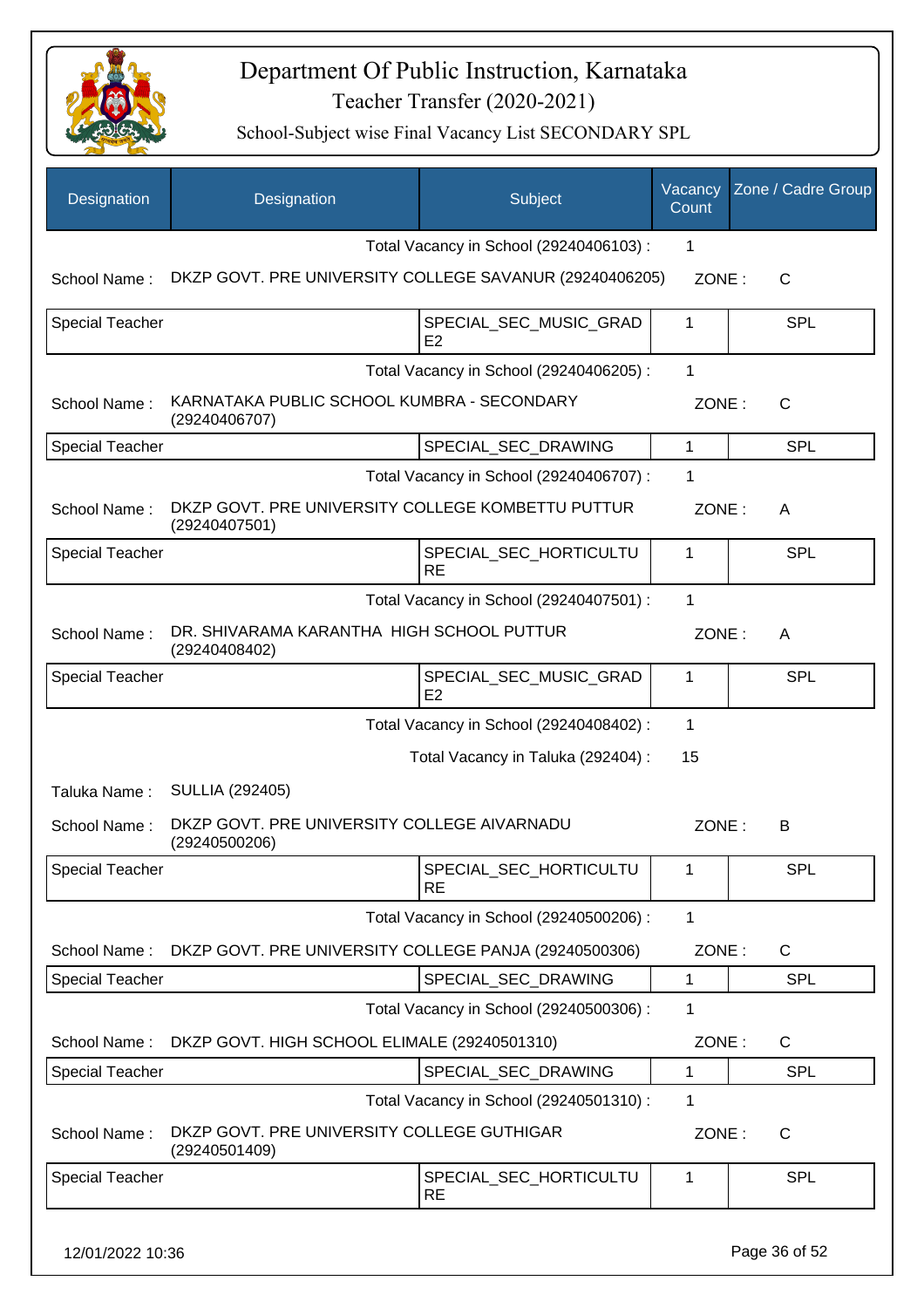

| Designation            | Designation                                                            | Subject                                  | Vacancy<br>Count | Zone / Cadre Group |
|------------------------|------------------------------------------------------------------------|------------------------------------------|------------------|--------------------|
|                        |                                                                        | Total Vacancy in School (29240501409) :  | 1                |                    |
| School Name:           | DKZP GOVT. PRE UNIVERSITY COLLEGE<br>HARIHARAPALLATHADKA (29240501502) |                                          | ZONE:            | $\mathsf{C}$       |
| <b>Special Teacher</b> |                                                                        | SPECIAL_SEC_MUSIC_GRAD<br>E <sub>2</sub> | 1                | <b>SPL</b>         |
|                        |                                                                        | Total Vacancy in School (29240501502) :  | $\mathbf{1}$     |                    |
|                        | School Name: DKZP GOVT. HIGH SCHOOL YENEKALLU (29240503904)            |                                          | ZONE:            | C                  |
| <b>Special Teacher</b> |                                                                        | SPECIAL_SEC_DRAWING                      | $\mathbf{1}$     | <b>SPL</b>         |
|                        |                                                                        | Total Vacancy in School (29240503904) :  | 1                |                    |
| School Name:           | DKZP GOVT. HIGH SCHOOL DUGGALADKA (29240504102)                        |                                          | ZONE:            | A                  |
| <b>Special Teacher</b> |                                                                        | SPECIAL_SEC_HORTICULTU<br><b>RE</b>      | 1                | SPL                |
|                        |                                                                        | Total Vacancy in School (29240504102) :  | 1                |                    |
| School Name:           | DKZP GOVT. PRE UNIVERSITY COLLEGE SULLIA (29240504606)                 |                                          | ZONE:            | A                  |
| <b>Special Teacher</b> |                                                                        | SPECIAL_SEC_DRAWING                      | $\mathbf{1}$     | <b>SPL</b>         |
|                        |                                                                        | Total Vacancy in School (29240504606) :  | 1                |                    |
| School Name:           | KARNATAKA PUBLIC SCHOOL GANDHINAGARA (29240505501)                     |                                          | ZONE:            | A                  |
| <b>Special Teacher</b> |                                                                        | SPECIAL_SEC_TAILORING                    | 1                | <b>SPL</b>         |
|                        |                                                                        | Total Vacancy in School (29240505501) :  | 1                |                    |
|                        |                                                                        | Total Vacancy in Taluka (292405) :       | 9                |                    |
| Taluka Name:           | MANGALURU SOUTH (292406)                                               |                                          |                  |                    |
| School Name:           | DKZP GOVT. PRE UNIVERSITY COLLEGE GURUPURA<br>(29240600605)            |                                          | ZONE :           | B                  |
| <b>Special Teacher</b> |                                                                        | SPECIAL_SEC_HORTICULTU<br><b>RE</b>      | 1                | <b>SPL</b>         |
|                        |                                                                        | Total Vacancy in School (29240600605) :  | $\mathbf{1}$     |                    |
| School Name:           | DKZP GOVT. HIGH SCHOOL MALALI (29240600804)                            |                                          | ZONE:            | C                  |
| <b>Special Teacher</b> |                                                                        | SPECIAL_SEC_MUSIC_GRAD<br>E <sub>1</sub> | 1                | <b>SPL</b>         |
|                        |                                                                        | Total Vacancy in School (29240600804) :  | 1                |                    |
| School Name:           | DKZP GOVT. HIGH SCHOOL KINNIKAMBLA (29240601008)                       |                                          | ZONE:            | $\mathsf{C}$       |
| <b>Special Teacher</b> |                                                                        | SPECIAL_SEC_DRAWING                      | 1                | <b>SPL</b>         |
|                        |                                                                        | Total Vacancy in School (29240601008) :  | 1                |                    |
| School Name:           | DKZP GOVT. HIGH SCHOOL KALLADI (29240601105)                           |                                          | ZONE:            | C                  |
| <b>Special Teacher</b> |                                                                        | SPECIAL_SEC_HORTICULTU                   | 1                | <b>SPL</b>         |
| 12/01/2022 10:36       |                                                                        |                                          |                  | Page 37 of 52      |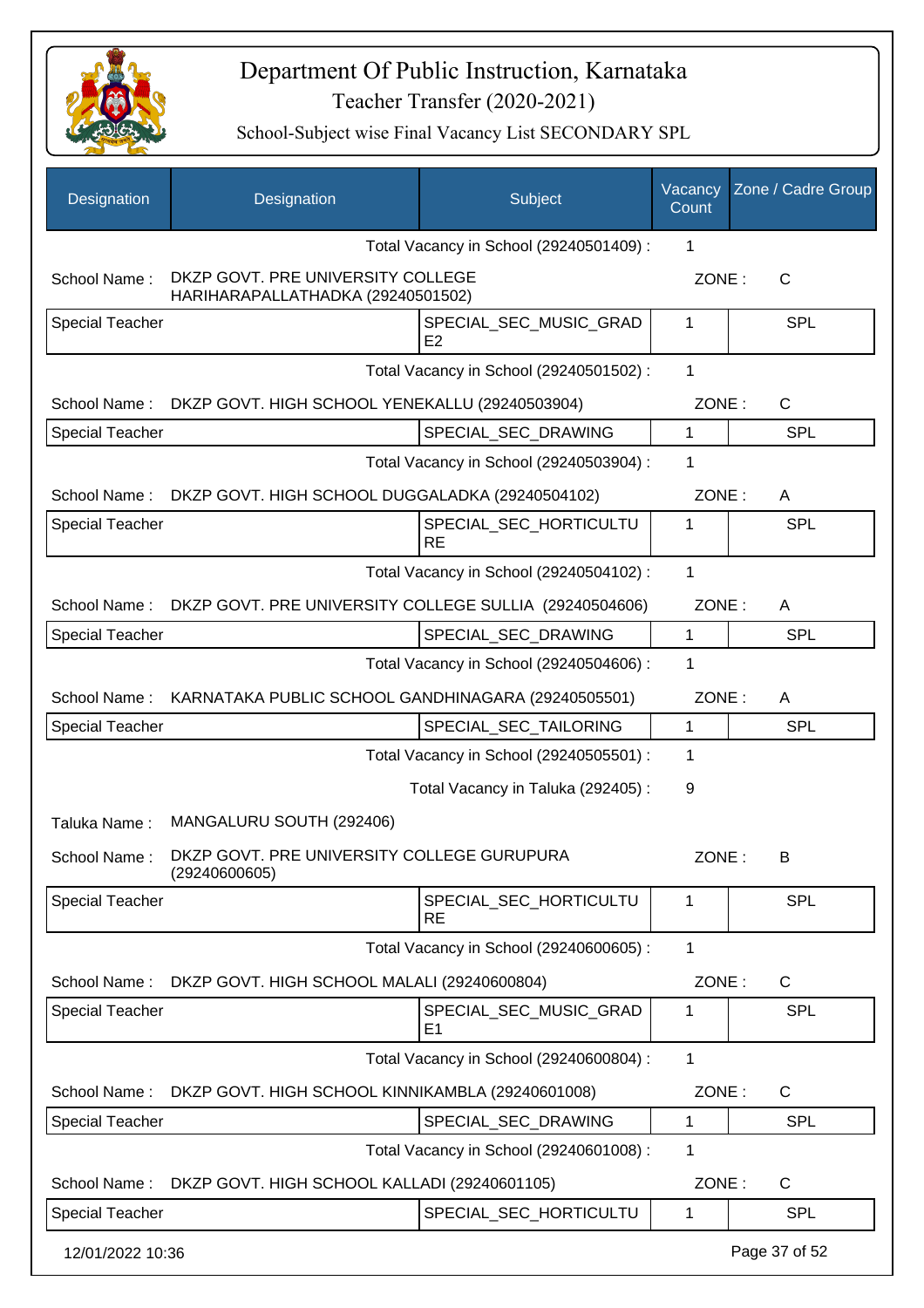

| Designation            | Designation                                                       | Subject                                 | Vacancy<br>Count | Zone / Cadre Group |
|------------------------|-------------------------------------------------------------------|-----------------------------------------|------------------|--------------------|
|                        |                                                                   | E                                       |                  |                    |
|                        |                                                                   | Total Vacancy in School (29240601105) : | 1                |                    |
|                        | School Name: KARNATAKA PUBLIC SCHOOL MUTHUR (29240601302)         |                                         | ZONE:            | C                  |
| <b>Special Teacher</b> |                                                                   | SPECIAL SEC TAILORING                   | 1                | <b>SPL</b>         |
|                        |                                                                   | Total Vacancy in School (29240601302) : | 1                |                    |
| School Name:           | NETAJI S BOSE DKZP GOVT. HIGH SCHOOL DERALAKATTE<br>(29240602307) |                                         | ZONE:            | В                  |
| Special Teacher        |                                                                   | SPECIAL_SEC_TAILORING                   | $\mathbf{1}$     | <b>SPL</b>         |
|                        |                                                                   | Total Vacancy in School (29240602307) : | 1                |                    |
|                        | School Name: DKZP GOVT. HIGH SCHOOL NEWPADPU (29240603105)        |                                         | ZONE:            | $\mathsf{C}$       |
| <b>Special Teacher</b> |                                                                   | SPECIAL_SEC_DRAWING                     | $\mathbf{1}$     | <b>SPL</b>         |
|                        |                                                                   | Total Vacancy in School (29240603105) : | 1                |                    |
|                        | School Name: DKZP GOVT. HIGH SCHOOL KALKATTA (29240605008)        |                                         | ZONE:            | C                  |
| Special Teacher        |                                                                   | SPECIAL_SEC_TAILORING                   | 1                | SPL                |
|                        |                                                                   | Total Vacancy in School (29240605008) : | 1                |                    |
| School Name:           | DKZP GOVT. HIGH SCHOOL MOODUSHEDDE (29240605304)                  |                                         | ZONE:            | B                  |
| <b>Special Teacher</b> |                                                                   | SPECIAL_SEC_TAILORING                   | $\mathbf 1$      | <b>SPL</b>         |
|                        |                                                                   | Total Vacancy in School (29240605304) : | 1                |                    |
| School Name:           | DKZP GOVT. HIGH SCHOOL MUCHUR (29240605402)                       |                                         | ZONE:            | $\mathsf{C}$       |
| <b>Special Teacher</b> |                                                                   | SPECIAL_SEC_DRAWING                     | 1                | <b>SPL</b>         |
|                        |                                                                   | Total Vacancy in School (29240605402) : | 1                |                    |
| School Name:           | DKZP GOVT. HIGH SCHOOL PAVOOR (29240606106)                       |                                         | ZONE:            | C                  |
| <b>Special Teacher</b> |                                                                   | SPECIAL_SEC_TAILORING                   | 1                | <b>SPL</b>         |
|                        |                                                                   | Total Vacancy in School (29240606106) : | 1                |                    |
| School Name:           | DKZP GOVT. HIGH SCHOOL PERMANNUR (29240607628)                    |                                         | ZONE:            | A                  |
| <b>Special Teacher</b> |                                                                   | SPECIAL SEC TAILORING                   | 1                | <b>SPL</b>         |
|                        |                                                                   | Total Vacancy in School (29240607628) : | $\mathbf{1}$     |                    |
| School Name:           | DKZP GOVT. HIGH SCHOOL KANNUR (29240608905)                       |                                         | ZONE:            | A                  |
| <b>Special Teacher</b> |                                                                   | SPECIAL_SEC_DRAWING                     | 1                | SPL                |
|                        |                                                                   | Total Vacancy in School (29240608905) : | 1                |                    |
| School Name:           | DKZP GOVT. HIGH SCHOOL NALYAPADAVU (29240609804)                  |                                         | ZONE:            | A                  |
| <b>Special Teacher</b> |                                                                   | SPECIAL_SEC_DRAWING                     | $\mathbf 1$      | SPL                |
|                        |                                                                   | Total Vacancy in School (29240609804) : | 1                |                    |
| 12/01/2022 10:36       |                                                                   |                                         |                  | Page 38 of 52      |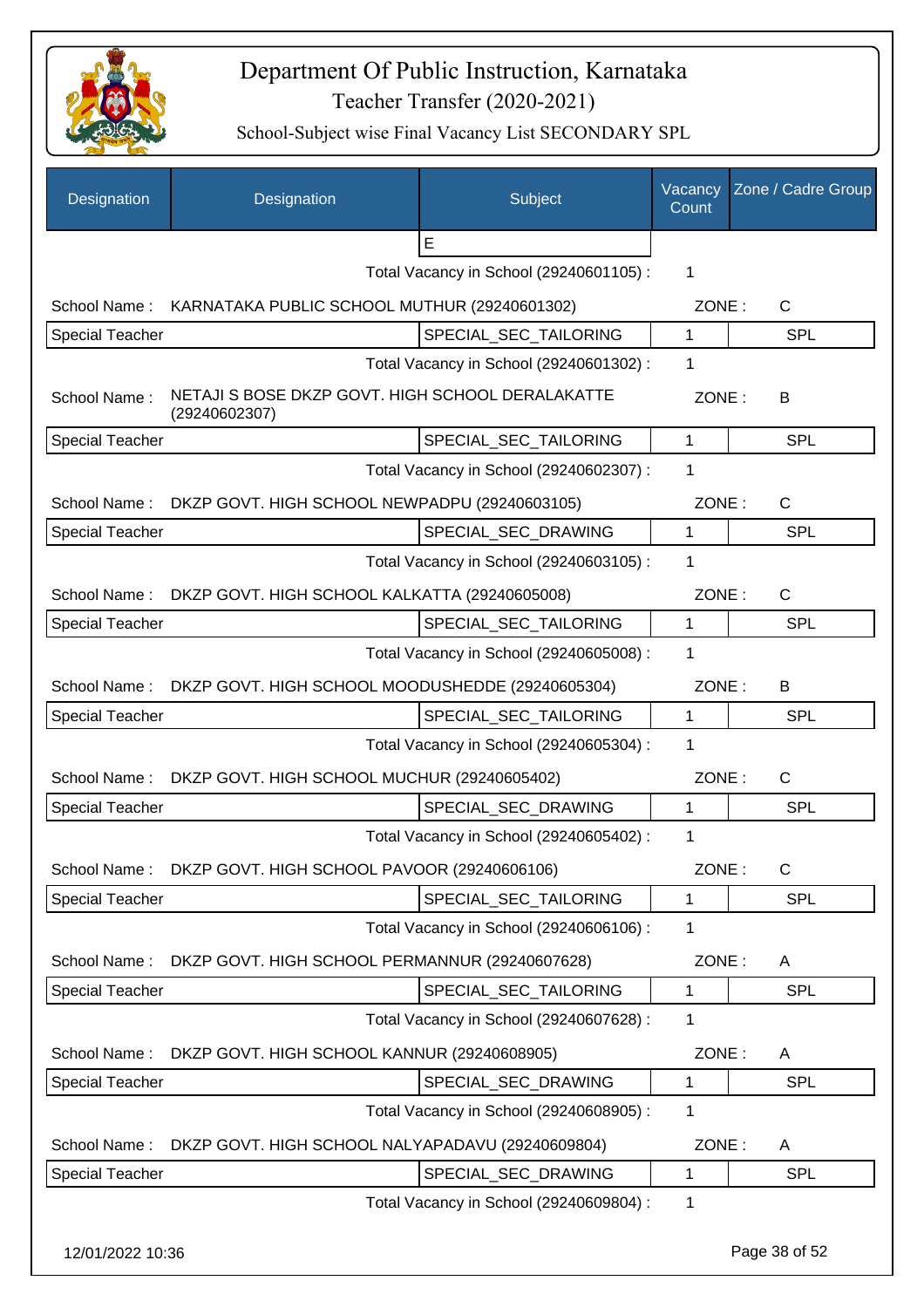

| Designation            | Designation                                                  | Subject                                 | Vacancy<br>Count | Zone / Cadre Group |
|------------------------|--------------------------------------------------------------|-----------------------------------------|------------------|--------------------|
| School Name:           | DKZP GOVT. HIGH SCHOOL MALLIKATTE (29240610006)              |                                         | ZONE:            | A                  |
| <b>Special Teacher</b> |                                                              | SPECIAL_SEC_TAILORING                   | 1                | <b>SPL</b>         |
|                        |                                                              | Total Vacancy in School (29240610006) : | 1                |                    |
| School Name:           | DKZP GOVT. PRACTICING HIGH SCHOOL MANGALORE<br>(29240610701) |                                         | ZONE:            | A                  |
| <b>Special Teacher</b> |                                                              | SPECIAL_SEC_DRAWING                     | $\mathbf 1$      | <b>SPL</b>         |
|                        |                                                              | Total Vacancy in School (29240610701) : | 1                |                    |
| School Name:           | DKZP GOVT. HIGH SCHOOL HOIGEBAZAR (29240611602)              |                                         | ZONE:            | A                  |
| <b>Special Teacher</b> |                                                              | SPECIAL_SEC_DRAWING                     | 1                | <b>SPL</b>         |
|                        |                                                              | Total Vacancy in School (29240611602) : | $\mathbf 1$      |                    |
|                        |                                                              | Total Vacancy in Taluka (292406) :      | 17               |                    |
| Taluka Name:           | MOODABIDRE (292407)                                          |                                         |                  |                    |
| School Name:           | DKZP GOVT. HIGH SCHOOL HOSABETTU (29240700404)               |                                         | ZONE:            | $\mathsf{C}$       |
| <b>Special Teacher</b> |                                                              | SPECIAL_SEC_MUSIC_GRAD<br>E2            | 1                | SPL                |
|                        |                                                              | Total Vacancy in School (29240700404) : | $\mathbf 1$      |                    |
| School Name:           | DKZP GOVT. HIGH SCHOOL PADUKONAJE (29240701402)              |                                         | ZONE:            | B                  |
| <b>Special Teacher</b> |                                                              | SPECIAL_SEC_DRAWING                     | $\mathbf{1}$     | <b>SPL</b>         |
|                        |                                                              | Total Vacancy in School (29240701402) : | 1                |                    |
| School Name:           | DKZP GOVT. HIGH SCHOOL NEERKERE (29240702104)                |                                         | ZONE:            | C                  |
| <b>Special Teacher</b> |                                                              | SPECIAL_SEC_DRAWING                     | 1                | SPL                |
|                        |                                                              | Total Vacancy in School (29240702104) : | 1                |                    |
|                        |                                                              | Total Vacancy in Taluka (292407) :      | 3                |                    |
| District Name:         | <b>KODAGU (2925)</b>                                         |                                         |                  |                    |
| Taluka Name:           | <b>MADIKERI (292501)</b>                                     |                                         |                  |                    |
| School Name:           | HIGH SCHOOL, YEMMEMADU (29250104004)                         |                                         | ZONE:            | C                  |
| <b>Special Teacher</b> |                                                              | SPECIAL_SEC_DRAWING                     | 1                | <b>SPL</b>         |
|                        |                                                              | Total Vacancy in School (29250104004) : | 1                |                    |
|                        |                                                              | Total Vacancy in Taluka (292501) :      | 1                |                    |
| Taluka Name:           | SOMAVARPET (292502)                                          |                                         |                  |                    |
| School Name:           | KARNATAKA PUBLIC SCHOOL NELLIAHUDIKERI (29250209607)         |                                         | ZONE:            | $\mathsf{C}$       |
| <b>Special Teacher</b> |                                                              | SPECIAL_SEC_HORTICULTU<br><b>RE</b>     | 1                | <b>SPL</b>         |
| 12/01/2022 10:36       |                                                              |                                         |                  | Page 39 of 52      |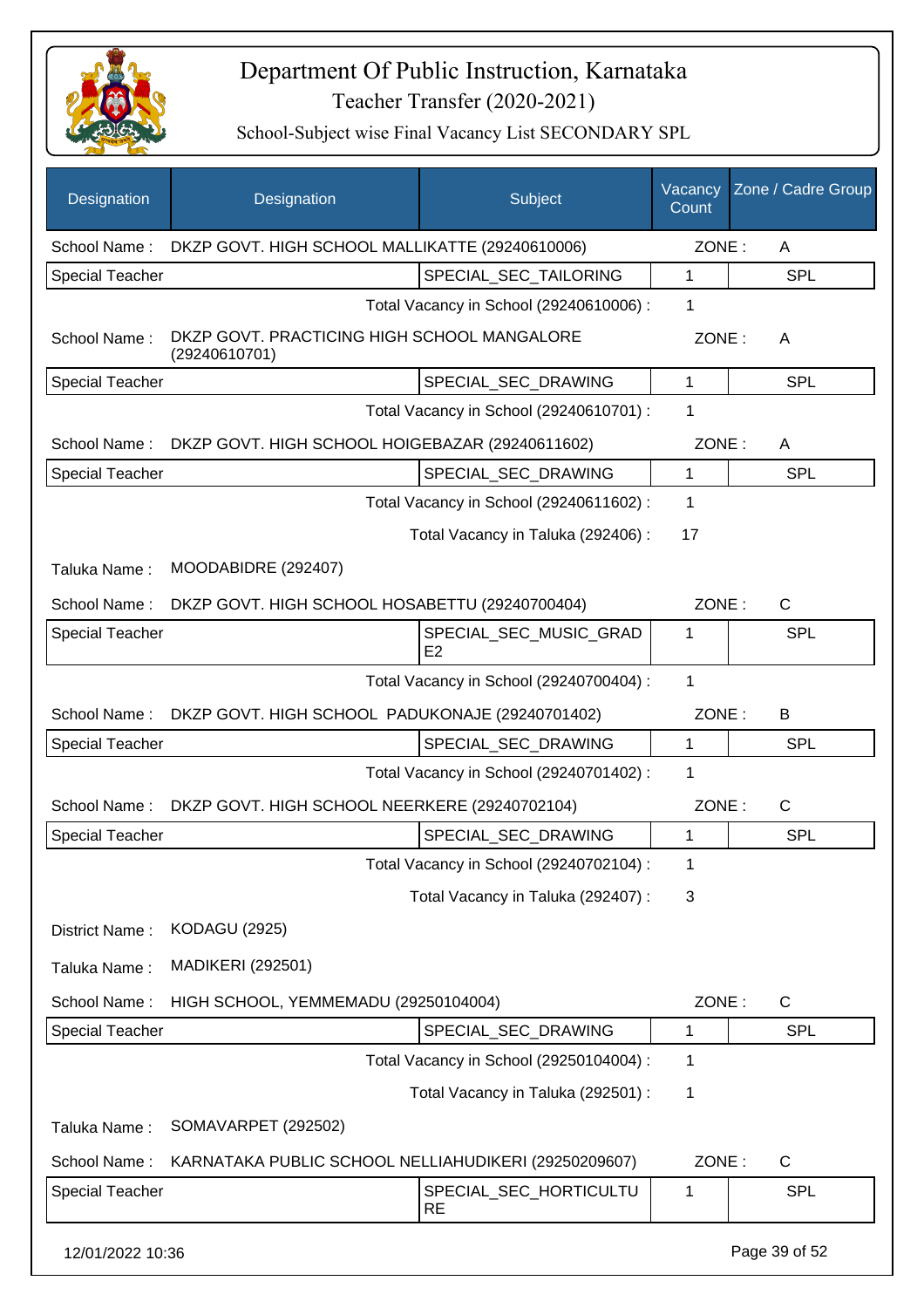

| Designation            | Designation                                                            | Subject                                  | Vacancy<br>Count | Zone / Cadre Group |
|------------------------|------------------------------------------------------------------------|------------------------------------------|------------------|--------------------|
|                        |                                                                        | Total Vacancy in School (29250209607) :  | 1                |                    |
|                        |                                                                        | Total Vacancy in Taluka (292502) :       | 1                |                    |
| Taluka Name:           | <b>VIRAJPET (292503)</b>                                               |                                          |                  |                    |
| School Name:           | KARNATAKA PUBLIC SCHOOLS GOV JUNIOR COLLEGE<br>PONNAMPET (29250304713) |                                          | ZONE:            | $\mathsf{C}$       |
| <b>Special Teacher</b> |                                                                        | SPECIAL_SEC_MUSIC_GRAD<br>E <sub>1</sub> | 1                | <b>SPL</b>         |
|                        |                                                                        | Total Vacancy in School (29250304713) :  | 1                |                    |
|                        |                                                                        | Total Vacancy in Taluka (292503) :       | 1                |                    |
| District Name:         | <b>MYSURU (2926)</b>                                                   |                                          |                  |                    |
| Taluka Name:           | H.D.KOTE (292603)                                                      |                                          |                  |                    |
| School Name:           | GHS MADAPURA (29260305711)                                             |                                          | ZONE:            | $\mathsf{C}$       |
| <b>Special Teacher</b> |                                                                        | SPECIAL_SEC_DRAWING                      | $\mathbf 1$      | <b>SPL</b>         |
|                        |                                                                        | Total Vacancy in School (29260305711) :  | 1                |                    |
| School Name:           | GHS K BELTHURU (29260306305)                                           |                                          | ZONE:            | $\mathsf{C}$       |
| Special Teacher        |                                                                        | SPECIAL_SEC_HORTICULTU<br><b>RE</b>      | 1                | SPL                |
|                        |                                                                        | Total Vacancy in School (29260306305) :  | 1                |                    |
| School Name:           | GHS ANTHARASANTHE (29260309106)                                        |                                          | ZONE:            | $\mathsf{C}$       |
| Special Teacher        |                                                                        | SPECIAL_SEC_HORTICULTU<br><b>RE</b>      | 1                | <b>SPL</b>         |
|                        |                                                                        | Total Vacancy in School (29260309106) :  | 1                |                    |
| School Name:           | GHS SAVVE (29260314807)                                                |                                          | ZONE:            | C                  |
| <b>Special Teacher</b> |                                                                        | SPECIAL SEC HORTICULTU<br><b>RE</b>      | 1                | <b>SPL</b>         |
|                        |                                                                        | Total Vacancy in School (29260314807) :  | $\mathbf{1}$     |                    |
| School Name:           | GHS DODDABYRANAKUPPE (29260332101)                                     |                                          | ZONE:            | $\mathsf{C}$       |
| <b>Special Teacher</b> |                                                                        | SPECIAL_SEC_MUSIC_GRAD<br>E <sub>2</sub> | 1                | <b>SPL</b>         |
|                        |                                                                        | Total Vacancy in School (29260332101) :  | $\mathbf{1}$     |                    |
| School Name:           | GHS GIRLS, SARAGUR WARD-5 (29260334901)                                |                                          | ZONE:            | A                  |
| <b>Special Teacher</b> |                                                                        | SPECIAL_SEC_TAILORING                    | 1                | <b>SPL</b>         |
|                        |                                                                        | Total Vacancy in School (29260334901) :  | 1                |                    |
|                        |                                                                        | Total Vacancy in Taluka (292603):        | 6                |                    |
| 12/01/2022 10:36       |                                                                        |                                          |                  | Page 40 of 52      |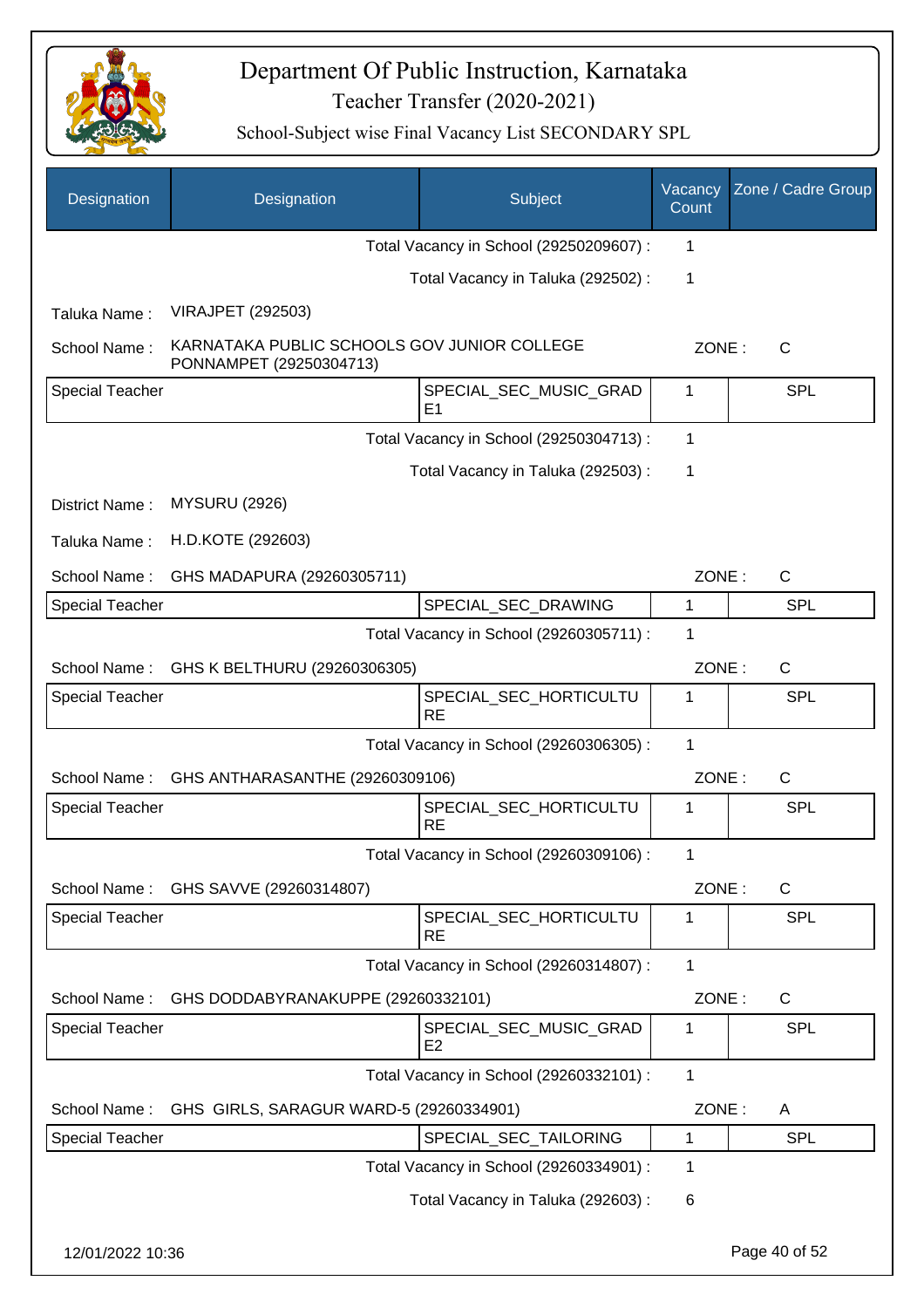

| Designation            | Designation                                                          | Subject                                  | Vacancy<br>Count | Zone / Cadre Group |
|------------------------|----------------------------------------------------------------------|------------------------------------------|------------------|--------------------|
| Taluka Name:           | <b>HUNSUR (292604)</b>                                               |                                          |                  |                    |
| School Name:           | GPUC HANAGODU (29260401808)                                          |                                          | ZONE:            | $\mathsf{C}$       |
| <b>Special Teacher</b> |                                                                      | SPECIAL_SEC_DRAWING                      | $\mathbf 1$      | <b>SPL</b>         |
|                        |                                                                      | Total Vacancy in School (29260401808) :  | 1                |                    |
|                        | School Name: GOVERNMENT HIGH SCHOOL NERALAKUPPE (29260403204)        |                                          | ZONE:            | $\mathsf{C}$       |
| <b>Special Teacher</b> |                                                                      | SPECIAL_SEC_DRAWING                      | 1                | <b>SPL</b>         |
|                        |                                                                      | Total Vacancy in School (29260403204) :  | 1                |                    |
| School Name:           | GOVERNMENT HIGH SCHOOL CHILKUNDA (29260404904)                       |                                          | ZONE:            | C                  |
| <b>Special Teacher</b> |                                                                      | SPECIAL SEC HORTICULTU<br><b>RE</b>      | 1                | <b>SPL</b>         |
|                        |                                                                      | Total Vacancy in School (29260404904) :  | 1                |                    |
| School Name:           | GOVERNMENT HIGH SCHOOL HIREKYATHANAHALLI<br>(29260406804)            |                                          | ZONE:            | $\mathsf{C}$       |
| <b>Special Teacher</b> |                                                                      | SPECIAL_SEC_DRAWING                      | $\mathbf{1}$     | <b>SPL</b>         |
|                        |                                                                      | Total Vacancy in School (29260406804) :  | 1                |                    |
| School Name:           | GOVERNMENT HIGH SCHOOL HARAVE (29260407603)                          |                                          | ZONE:            | C                  |
| <b>Special Teacher</b> |                                                                      | SPECIAL_SEC_MUSIC_GRAD<br>E1             | 1                | <b>SPL</b>         |
|                        |                                                                      | Total Vacancy in School (29260407603) :  | 1                |                    |
| School Name:           | KARNATAKA PUBLIC SCHOOLS GPUC GAVADAGERE<br>(29260413004)            |                                          | ZONE:            | $\mathsf{C}$       |
| <b>Special Teacher</b> |                                                                      | SPECIAL_SEC_HORTICULTU<br><b>RE</b>      | 1                | SPL                |
|                        |                                                                      | Total Vacancy in School (29260413004) :  | 1                |                    |
| School Name:           | GOVERNMENT HIGH SCHOOL DAHRMAPURA (29260415802)                      |                                          | ZONE:            | $\mathsf{C}$       |
| <b>Special Teacher</b> |                                                                      | SPECIAL_SEC_MUSIC_GRAD<br>E <sub>1</sub> | 1                | <b>SPL</b>         |
|                        |                                                                      | Total Vacancy in School (29260415802) :  | $\mathbf{1}$     |                    |
| School Name:           | GOVERNMENT HIGH SCHOOL GURUPURA HUNSUR TALUK<br>MYSORE (29260419104) |                                          | ZONE:            | C                  |
| <b>Special Teacher</b> |                                                                      | SPECIAL_SEC_HORTICULTU<br><b>RE</b>      | 1                | <b>SPL</b>         |
|                        |                                                                      | Total Vacancy in School (29260419104) :  | 1                |                    |
| School Name:           | GJC BANNIKUPPE (29260420304)                                         |                                          | ZONE:            | C                  |
| <b>Special Teacher</b> |                                                                      | SPECIAL_SEC_HORTICULTU<br><b>RE</b>      | 1                | <b>SPL</b>         |
| 12/01/2022 10:36       |                                                                      |                                          |                  | Page 41 of 52      |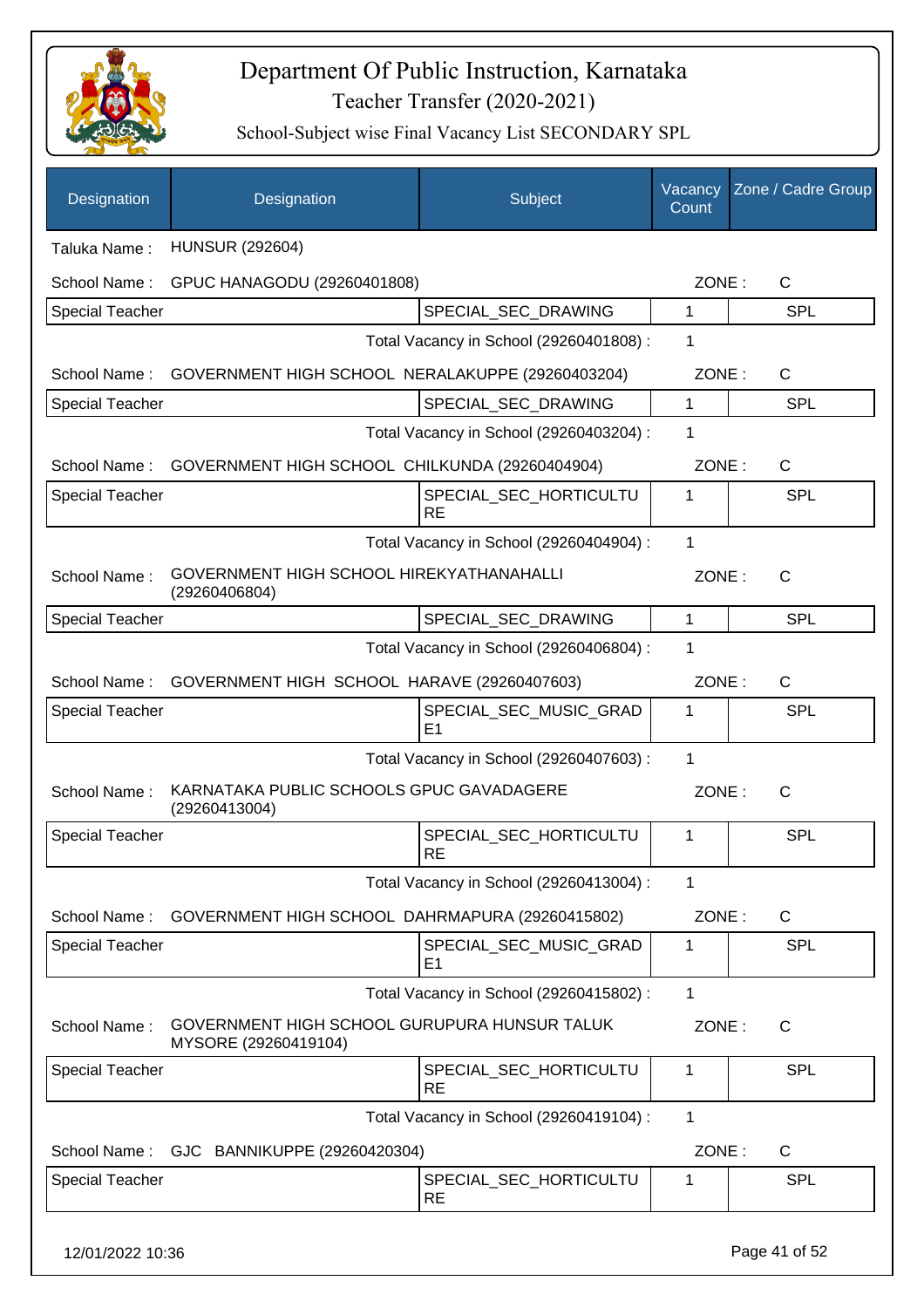

| Designation            | Designation                                                     | Subject                                  | Vacancy<br>Count | Zone / Cadre Group |
|------------------------|-----------------------------------------------------------------|------------------------------------------|------------------|--------------------|
|                        |                                                                 | Total Vacancy in School (29260420304) :  | 1                |                    |
| School Name:           | GOVERNMENT HIGH SCHOOL NAGAPURA HADI (29260425702)              |                                          | ZONE:            | $\mathsf{C}$       |
| <b>Special Teacher</b> |                                                                 | SPECIAL_SEC_MUSIC_GRAD<br>E1             | 1                | SPL                |
|                        |                                                                 | Total Vacancy in School (29260425702) :  | $\mathbf{1}$     |                    |
| School Name:           | GJC GIRLS, HUNSUR TOWN (29260427003)                            |                                          | ZONE:            | A                  |
| <b>Special Teacher</b> |                                                                 | SPECIAL_SEC_TAILORING                    | 1                | <b>SPL</b>         |
|                        |                                                                 | Total Vacancy in School (29260427003) :  | 1                |                    |
| School Name:           | GOVERNMENT HIGH SCHOOL KALKUNIKE HUNSUR WARD-1<br>(29260428202) |                                          | ZONE:            | Α                  |
| <b>Special Teacher</b> |                                                                 | SPECIAL_SEC_HORTICULTU<br><b>RE</b>      | 1                | SPL                |
|                        |                                                                 | Total Vacancy in School (29260428202) :  | 1                |                    |
|                        |                                                                 | Total Vacancy in Taluka (292604) :       | 12               |                    |
| Taluka Name:           | MYSORE RURAL (292608)                                           |                                          |                  |                    |
| School Name:           | GOVERNMENT HIGH SCHOOL HINKAL (29260818902)                     |                                          | ZONE:            | A                  |
| <b>Special Teacher</b> |                                                                 | SPECIAL_SEC_HORTICULTU<br><b>RE</b>      | 1                | SPL                |
|                        |                                                                 | Total Vacancy in School (29260818902) :  | 1                |                    |
|                        |                                                                 | Total Vacancy in Taluka (292608) :       | 1                |                    |
| Taluka Name:           | NANJANAGUD (292609)                                             |                                          |                  |                    |
| School Name : .        | GOVERNMENT HIGH SCHOOL HARADANA HALLI (29260901403)             |                                          | ZONE:            | C.                 |
| <b>Special Teacher</b> |                                                                 | SPECIAL_SEC_MUSIC_GRAD<br>E <sub>1</sub> | 1                | SPL                |
|                        |                                                                 | Total Vacancy in School (29260901403) :  | $\mathbf{1}$     |                    |
| School Name:           | GOVERNMENT HIGH SCHOOL HURA, HURA (29260902703)                 |                                          | ZONE:            | $\mathsf C$        |
| <b>Special Teacher</b> |                                                                 | SPECIAL_SEC_HORTICULTU<br><b>RE</b>      | 1                | SPL                |
|                        |                                                                 | Total Vacancy in School (29260902703) :  | 1                |                    |
| School Name:           | G.P.U.COLLEGE, HIGH SCHOOL SECTION, HEDIYALA.<br>(29260904106)  |                                          | ZONE:            | C                  |
| <b>Special Teacher</b> |                                                                 | SPECIAL_SEC_DRAWING                      | $\mathbf 1$      | SPL                |
|                        |                                                                 | Total Vacancy in School (29260904106) :  | 1                |                    |
| School Name:           | GOVERNMENT HIGH SCHOOL MADUVINAHALLI (29260904202)              |                                          | ZONE:            | $\mathsf C$        |
| <b>Special Teacher</b> |                                                                 | SPECIAL_SEC_TAILORING                    | 1                | SPL                |
| 12/01/2022 10:36       |                                                                 |                                          |                  | Page 42 of 52      |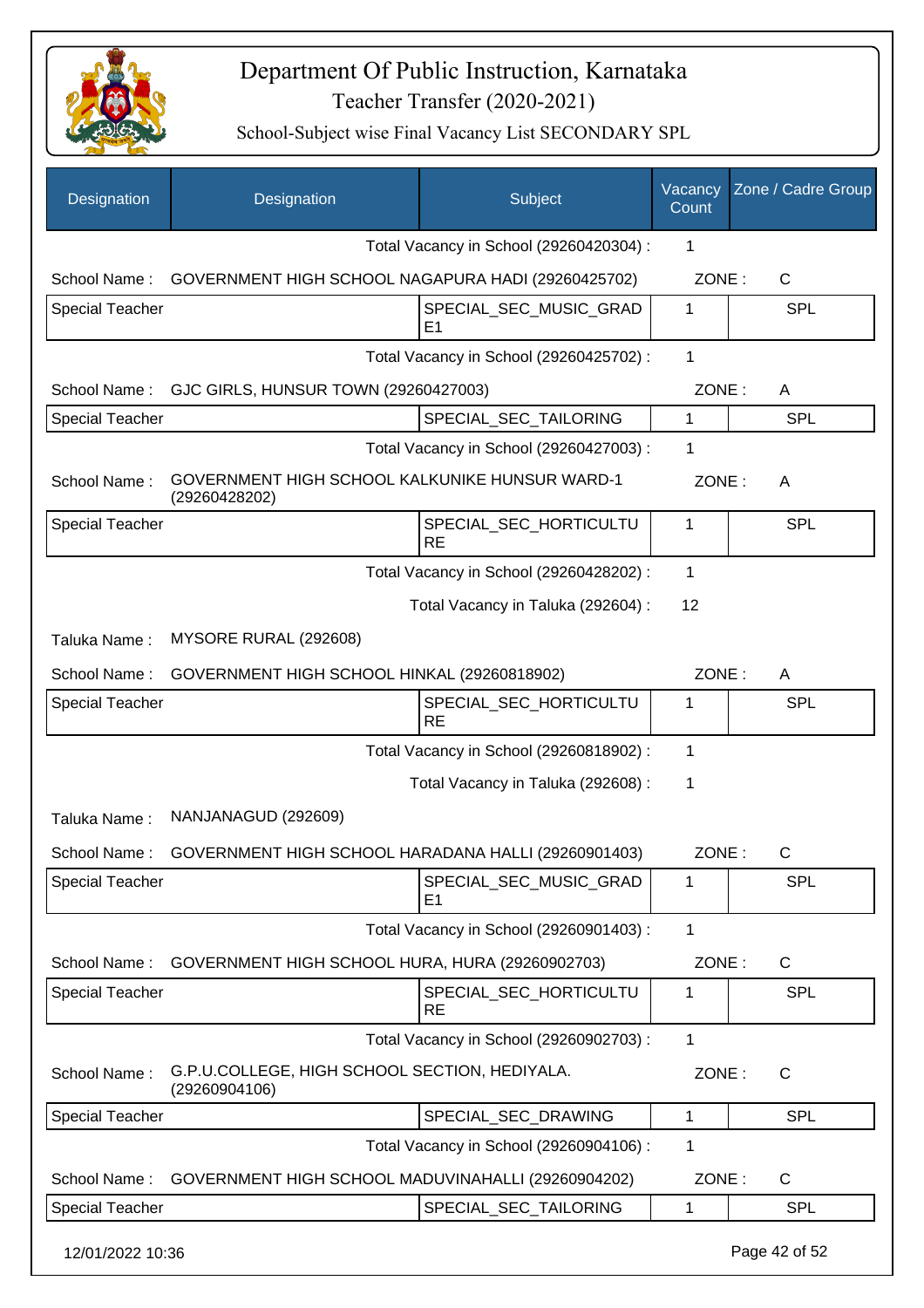

| Designation            | Designation                                                    | Subject                                  | Vacancy<br>Count | Zone / Cadre Group |
|------------------------|----------------------------------------------------------------|------------------------------------------|------------------|--------------------|
|                        |                                                                | Total Vacancy in School (29260904202) :  | 1                |                    |
| School Name:           | GOVERNMENT HIGH SCHOOL KAPPASOGE (29260905202)                 |                                          | ZONE:            | C                  |
| <b>Special Teacher</b> |                                                                | SPECIAL_SEC_HORTICULTU<br><b>RE</b>      | 1                | <b>SPL</b>         |
|                        |                                                                | Total Vacancy in School (29260905202) :  | 1                |                    |
|                        | School Name: GJC DODDA KAVALANDE (29260911204)                 |                                          | ZONE:            | C                  |
| <b>Special Teacher</b> |                                                                | SPECIAL_SEC_HORTICULTU<br><b>RE</b>      | 1                | <b>SPL</b>         |
|                        |                                                                | Total Vacancy in School (29260911204) :  | 1                |                    |
| School Name:           | KARNATAKA PUBLIC SCHOOLS GJC HEMMARA GALA<br>(29260912403)     |                                          | ZONE:            | $\mathsf{C}$       |
| <b>Special Teacher</b> |                                                                | SPECIAL SEC MUSIC GRAD<br>E2             | 1                | <b>SPL</b>         |
|                        |                                                                | Total Vacancy in School (29260912403) :  | 1                |                    |
| School Name:           | GOVERNMENT HIGH SCHOOL HEDATHALE, HEDATHALE<br>(29260912805)   |                                          | ZONE:            | $\mathsf{C}$       |
| <b>Special Teacher</b> |                                                                | SPECIAL_SEC_HORTICULTU<br><b>RE</b>      | 1                | SPL                |
|                        |                                                                | Total Vacancy in School (29260912805) :  | 1                |                    |
| School Name:           | GOVERNMENT HIGH SCHOOL NAVILURU, NAVILURU<br>(29260915502)     |                                          | ZONE:            | $\mathsf{C}$       |
| <b>Special Teacher</b> |                                                                | SPECIAL_SEC_TAILORING                    | $\mathbf{1}$     | <b>SPL</b>         |
|                        |                                                                | Total Vacancy in School (29260915502) :  | 1                |                    |
|                        | School Name: GOVERNMENT HIGH SCHOOL, HORALA VADI (29260916404) |                                          | ZONE:            | C                  |
| <b>Special Teacher</b> |                                                                | SPECIAL_SEC_TAILORING                    | 1                | <b>SPL</b>         |
|                        |                                                                | Total Vacancy in School (29260916404) :  | 1                |                    |
| School Name:           | GJC DEVANURU (29260921702)                                     |                                          | ZONE:            | C                  |
| <b>Special Teacher</b> |                                                                | SPECIAL_SEC_MUSIC_GRAD<br>E <sub>2</sub> | 1                | <b>SPL</b>         |
|                        |                                                                | Total Vacancy in School (29260921702) :  | 1                |                    |
| School Name:           | GOVT GIRLS HIGH SCHOOL(DALVAI PREMISES) (29260927302)          |                                          | ZONE:            | A                  |
| <b>Special Teacher</b> |                                                                | SPECIAL_SEC_HORTICULTU<br><b>RE</b>      | 1                | <b>SPL</b>         |
|                        |                                                                | Total Vacancy in School (29260927302) :  | 1                |                    |
|                        |                                                                | Total Vacancy in Taluka (292609):        | 12               |                    |
| Taluka Name:           | PERIYA PATNA (292610)                                          |                                          |                  |                    |
| 12/01/2022 10:36       |                                                                |                                          |                  | Page 43 of 52      |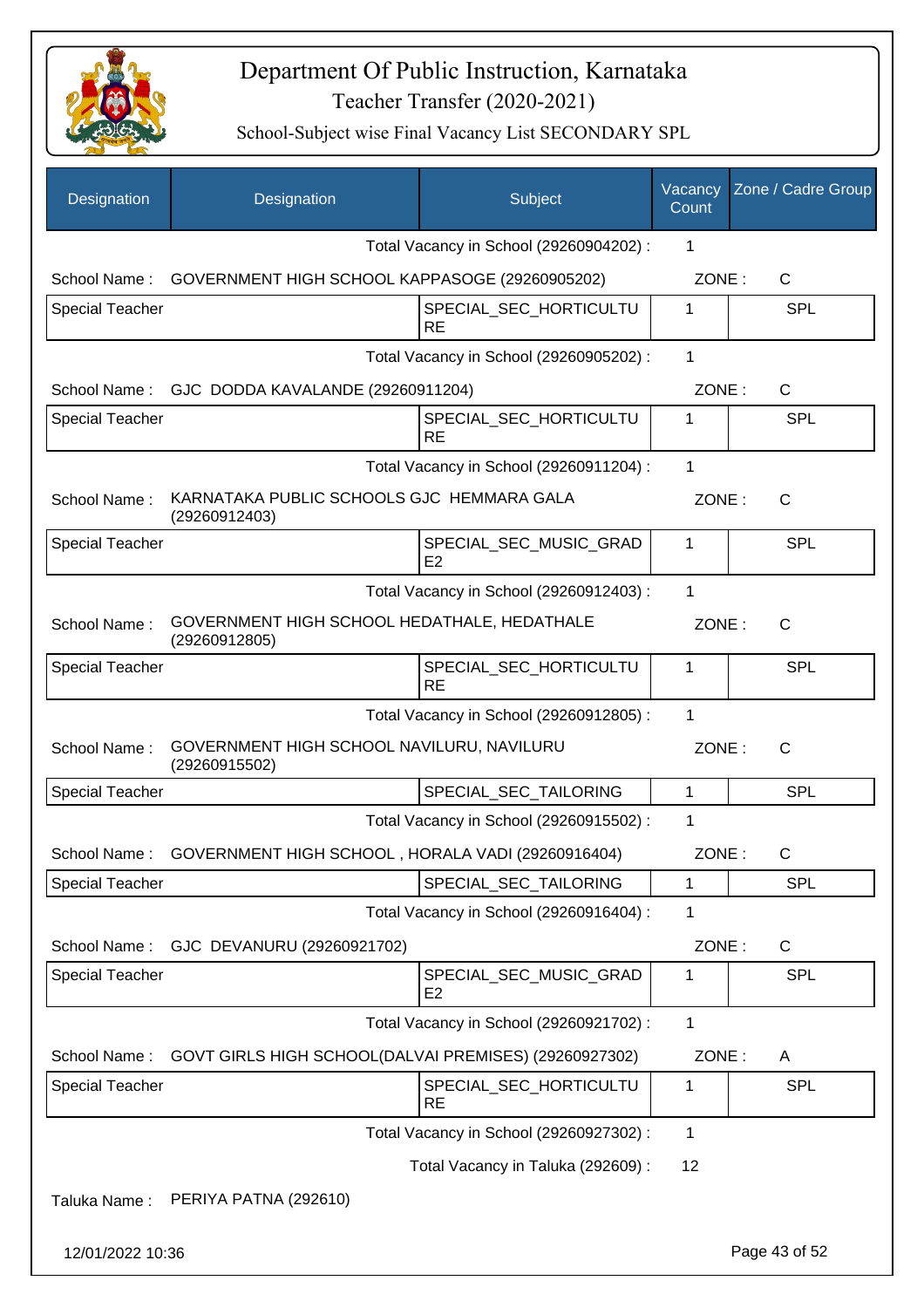

| Designation            | Designation                                                                | Subject                                 | Vacancy<br>Count | Zone / Cadre Group |
|------------------------|----------------------------------------------------------------------------|-----------------------------------------|------------------|--------------------|
| School Name:           | KARNATAKA PUBLIC SCHOOLS GOVT JUNIOR COLLEGE<br>HARANA HALLI (29261002102) |                                         | ZONE:            | C                  |
| <b>Special Teacher</b> |                                                                            | SPECIAL_SEC_DRAWING                     | $\mathbf{1}$     | <b>SPL</b>         |
|                        |                                                                            | Total Vacancy in School (29261002102) : | 1                |                    |
|                        | School Name: GHS CHIKKA NERALE (29261002804)                               |                                         | ZONE:            | $\mathsf{C}$       |
| <b>Special Teacher</b> |                                                                            | SPECIAL SEC HORTICULTU<br><b>RE</b>     | 1                | <b>SPL</b>         |
|                        |                                                                            | Total Vacancy in School (29261002804) : | 1                |                    |
|                        | School Name: GHS BYLA KUPPE (29261003810)                                  |                                         | ZONE:            | C                  |
| <b>Special Teacher</b> |                                                                            | SPECIAL SEC MUSIC GRAD<br>E1            | 1                | <b>SPL</b>         |
|                        |                                                                            | Total Vacancy in School (29261003810) : | 1                |                    |
|                        | School Name: GHS CHANNAKAL (29261004703)                                   |                                         | ZONE:            | $\mathsf{C}$       |
| <b>Special Teacher</b> |                                                                            | SPECIAL_SEC_DRAWING                     | 1                | <b>SPL</b>         |
|                        |                                                                            | Total Vacancy in School (29261004703) : | 1                |                    |
| School Name:           | GHS DODDA KAMRA VALLI (29261005603)                                        |                                         | ZONE:            | $\mathsf{C}$       |
| <b>Special Teacher</b> |                                                                            | SPECIAL_SEC_HORTICULTU<br><b>RE</b>     | 1                | <b>SPL</b>         |
|                        |                                                                            | Total Vacancy in School (29261005603) : | 1                |                    |
|                        | School Name: GHS HUNASAVADI (29261006302)                                  |                                         | ZONE:            | C                  |
| <b>Special Teacher</b> |                                                                            | SPECIAL_SEC_DRAWING                     | 1                | <b>SPL</b>         |
|                        |                                                                            | Total Vacancy in School (29261006302):  | 1                |                    |
|                        | School Name: GHS MUTHURU (29261007407)                                     |                                         | ZONE:            | C                  |
| <b>Special Teacher</b> |                                                                            | SPECIAL_SEC_HORTICULTU<br><b>RE</b>     | 1                | <b>SPL</b>         |
|                        |                                                                            | Total Vacancy in School (29261007407) : | $\mathbf{1}$     |                    |
| School Name:           | GOVT HIGH SCHOOL MAKODU (29261011503)                                      |                                         | ZONE:            | C                  |
| <b>Special Teacher</b> |                                                                            | SPECIAL_SEC_HORTICULTU<br><b>RE</b>     | 1                | <b>SPL</b>         |
|                        |                                                                            | Total Vacancy in School (29261011503) : | $\mathbf{1}$     |                    |
| School Name:           | GHS BHUVANAHALLI (29261014802)                                             |                                         | ZONE:            | $\mathsf{C}$       |
| Special Teacher        |                                                                            | SPECIAL_SEC_HORTICULTU<br><b>RE</b>     | 1                | <b>SPL</b>         |
|                        |                                                                            | Total Vacancy in School (29261014802) : | 1                |                    |
| School Name:           | KARNATAKA PUBLIC SCHOOLS GOVT JUNIOR COLLEGE<br>RAVANDUR (29261016109)     |                                         | ZONE:            | $\mathsf{C}$       |
| 12/01/2022 10:36       |                                                                            |                                         |                  | Page 44 of 52      |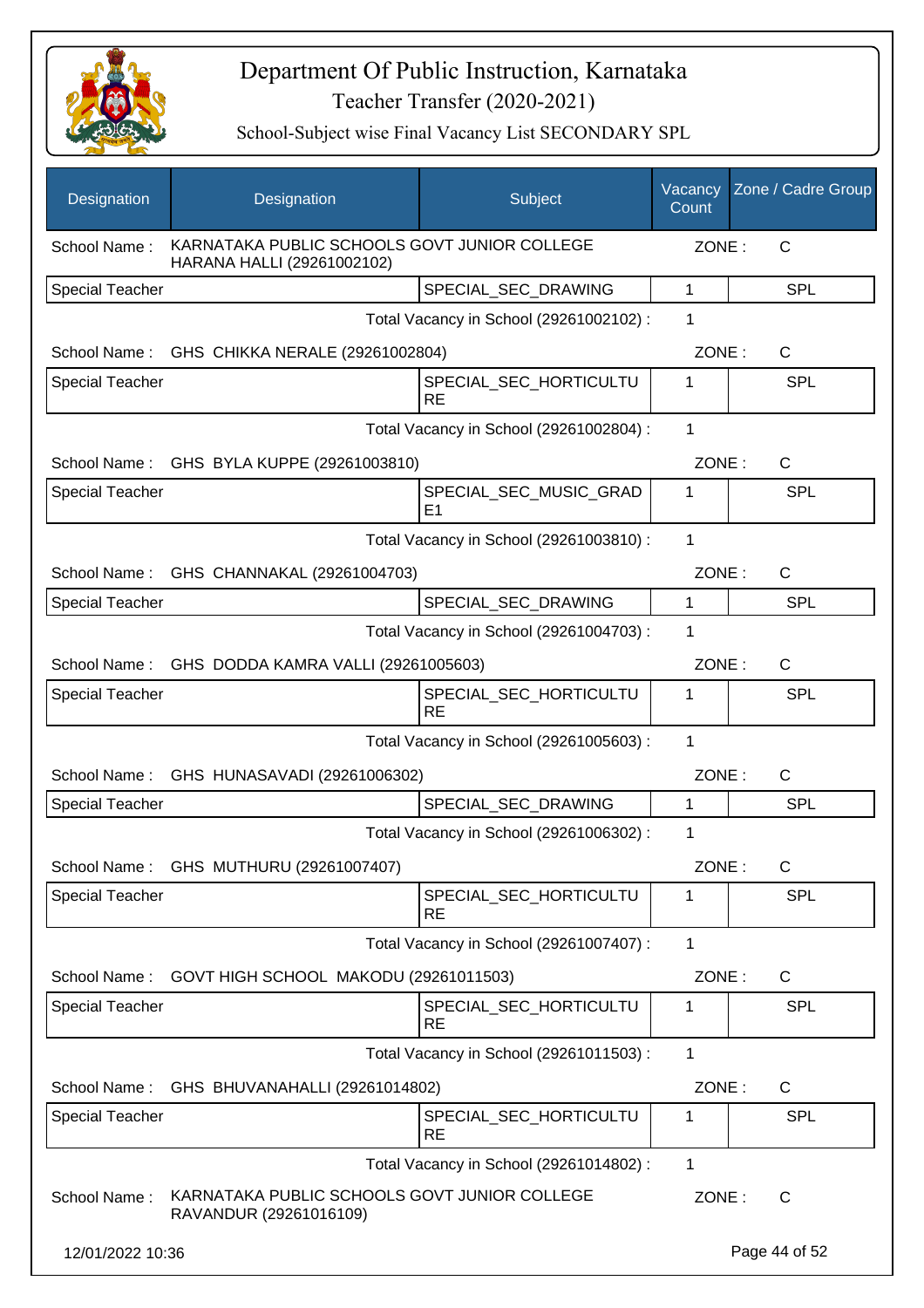

| Designation            | Designation                                                                                  | Subject                                  | Vacancy<br>Count | Zone / Cadre Group |
|------------------------|----------------------------------------------------------------------------------------------|------------------------------------------|------------------|--------------------|
| <b>Special Teacher</b> |                                                                                              | SPECIAL_SEC_MUSIC_GRAD<br>E <sub>1</sub> | 1                | <b>SPL</b>         |
|                        |                                                                                              | Total Vacancy in School (29261016109) :  | $\mathbf{1}$     |                    |
| School Name:           | GHS HANDITHAVALLI (29261016902)                                                              |                                          | ZONE:            | C                  |
| <b>Special Teacher</b> |                                                                                              | SPECIAL_SEC_DRAWING                      | 1                | <b>SPL</b>         |
|                        |                                                                                              | Total Vacancy in School (29261016902) :  | 1                |                    |
| School Name:           | GOVT JUNIOR COLLEGE HALAGANA HALLI (29261017805)                                             |                                          | ZONE:            | $\mathsf{C}$       |
| <b>Special Teacher</b> |                                                                                              | SPECIAL_SEC_DRAWING                      | 1                | <b>SPL</b>         |
|                        |                                                                                              | Total Vacancy in School (29261017805) :  | 1                |                    |
| School Name:           | GOVT GIRLS JUNIOR COLLEGE PERIYAPATNA (29261025902)                                          |                                          | ZONE:            | A                  |
| <b>Special Teacher</b> |                                                                                              | SPECIAL_SEC_TAILORING                    | 1                | <b>SPL</b>         |
|                        |                                                                                              | Total Vacancy in School (29261025902) :  | 1                |                    |
|                        | School Name: GOVT BOYS JUNIOR COLLEGE PERIYAPATNA (29261025913)                              |                                          | ZONE:            | $\mathsf{A}$       |
| <b>Special Teacher</b> |                                                                                              | SPECIAL_SEC_HORTICULTU<br><b>RE</b>      | 3                | <b>SPL</b>         |
|                        |                                                                                              | Total Vacancy in School (29261025913) :  | 3                |                    |
|                        |                                                                                              | Total Vacancy in Taluka (292610) :       | 16               |                    |
| Taluka Name:           | T.N.PURA (292611)                                                                            |                                          |                  |                    |
| School Name:           | GOVERNAMENT PRE UNIVERSITY COLLEGE HIGH SCHOOL<br>SECTION MENASIKYATHANA HALLI (29261100603) |                                          | ZONE:            | $\mathsf{C}$       |
| <b>Special Teacher</b> |                                                                                              | SPECIAL_SEC_MUSIC_GRAD<br>E1             | 1                | SPL                |
|                        |                                                                                              | Total Vacancy in School (29261100603) :  | 1                |                    |
| School Name:           | GHS CHIDARA VALLI (29261102803)                                                              |                                          | ZONE:            | $\mathsf{C}$       |
| <b>Special Teacher</b> |                                                                                              | SPECIAL_SEC_HORTICULTU<br><b>RE</b>      | 1                | <b>SPL</b>         |
|                        |                                                                                              | Total Vacancy in School (29261102803) :  | 1                |                    |
| School Name:           | GHS MAVINAHALLI (29261103903)                                                                |                                          | ZONE:            | C                  |
| Special Teacher        |                                                                                              | SPECIAL SEC MUSIC GRAD<br>E <sub>1</sub> | 1                | <b>SPL</b>         |
|                        |                                                                                              | Total Vacancy in School (29261103903) :  | 1                |                    |
| School Name:           | GHS YADADORE (29261104302)                                                                   |                                          | ZONE:            | B                  |
| Special Teacher        |                                                                                              | SPECIAL_SEC_DRAMA_GRA<br>DE <sub>1</sub> | 1                | SPL                |
|                        |                                                                                              | Total Vacancy in School (29261104302) :  | 1                |                    |
| 12/01/2022 10:36       |                                                                                              |                                          |                  | Page 45 of 52      |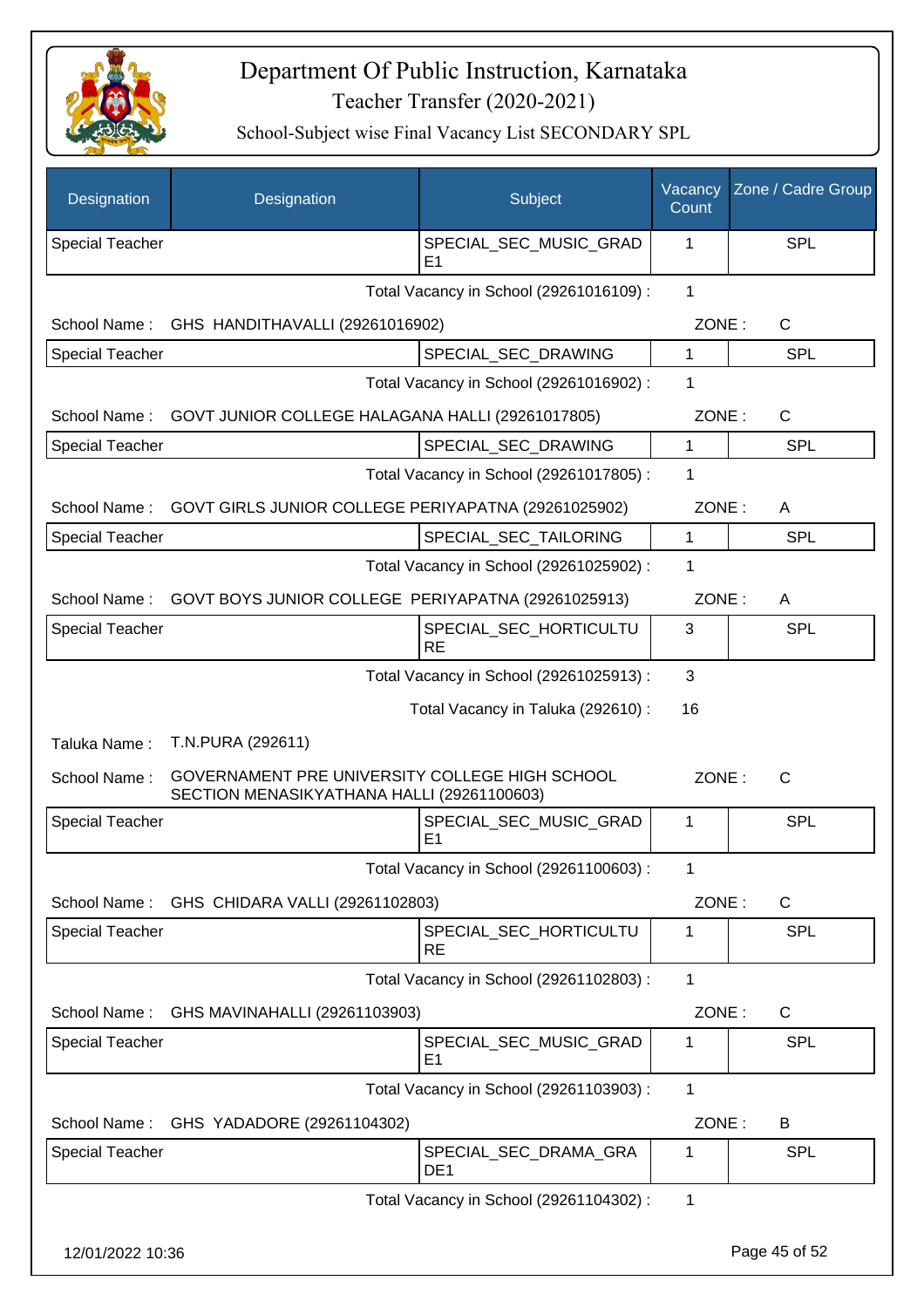

| Designation            | Designation                                       | Subject                                  | Vacancy<br>Count | Zone / Cadre Group |
|------------------------|---------------------------------------------------|------------------------------------------|------------------|--------------------|
| School Name:           | GHS HEGGURU (29261104603)                         |                                          | ZONE:            | C                  |
| <b>Special Teacher</b> |                                                   | SPECIAL_SEC_TAILORING                    | 1                | SPL                |
|                        |                                                   | Total Vacancy in School (29261104603) :  | 1                |                    |
|                        | School Name: GHS KODAGAHALLI (29261107803)        |                                          | ZONE:            | C                  |
| <b>Special Teacher</b> |                                                   | SPECIAL_SEC_MUSIC_GRAD<br>E <sub>1</sub> | 1                | <b>SPL</b>         |
|                        |                                                   | Total Vacancy in School (29261107803) :  | 1                |                    |
| School Name:           | GHS KETHUPURA (29261108203)                       |                                          | ZONE:            | C                  |
| <b>Special Teacher</b> |                                                   | SPECIAL_SEC_TAILORING                    | 1                | <b>SPL</b>         |
|                        |                                                   | Total Vacancy in School (29261108203) :  | 1                |                    |
|                        | School Name: GHS BANNAHALLI HUNDI (29261110502)   |                                          | ZONE:            | B                  |
| <b>Special Teacher</b> |                                                   | SPECIAL_SEC_MUSIC_GRAD<br>E <sub>1</sub> | $\mathbf{1}$     | SPL                |
|                        |                                                   | Total Vacancy in School (29261110502) :  | 1                |                    |
|                        | School Name: GHS BILAGEREHUNDI (29261111103)      |                                          | ZONE:            | B                  |
| <b>Special Teacher</b> |                                                   | SPECIAL_SEC_MUSIC_GRAD<br>E <sub>1</sub> | 1                | SPL                |
|                        |                                                   | Total Vacancy in School (29261111103) :  | 1                |                    |
|                        | School Name: GHS MADAPURA (29261113203)           |                                          | ZONE:            | C                  |
| <b>Special Teacher</b> |                                                   | SPECIAL_SEC_HORTICULTU<br><b>RE</b>      | 1                | SPL                |
|                        |                                                   | Total Vacancy in School (29261113203) :  | 1                |                    |
| School Name:           | KARNATAKA PUBLIC SCHOOLS GJC MUGURU (29261113607) |                                          | ZONE:            | C                  |
| Special Teacher        |                                                   | SPECIAL_SEC_MUSIC_GRAD<br>E2             | 1                | SPL                |
|                        |                                                   | Total Vacancy in School (29261113607) :  | 1                |                    |
| School Name:           | GHS VYASARAJA PURA (29261115903)                  |                                          | ZONE:            | C                  |
| <b>Special Teacher</b> |                                                   | SPECIAL_SEC_HORTICULTU<br><b>RE</b>      | 1                | SPL                |
|                        |                                                   | Total Vacancy in School (29261115903) :  | 1                |                    |
| School Name:           | GJC TALAKADU (29261117309)                        |                                          | ZONE:            | C                  |
| <b>Special Teacher</b> |                                                   | SPECIAL_SEC_HORTICULTU<br><b>RE</b>      | 1                | SPL                |
|                        |                                                   | Total Vacancy in School (29261117309) :  | $\mathbf{1}$     |                    |
| School Name:           | GHS ATTAHALLI (29261119604)                       |                                          | ZONE:            | B                  |
| 12/01/2022 10:36       |                                                   |                                          |                  | Page 46 of 52      |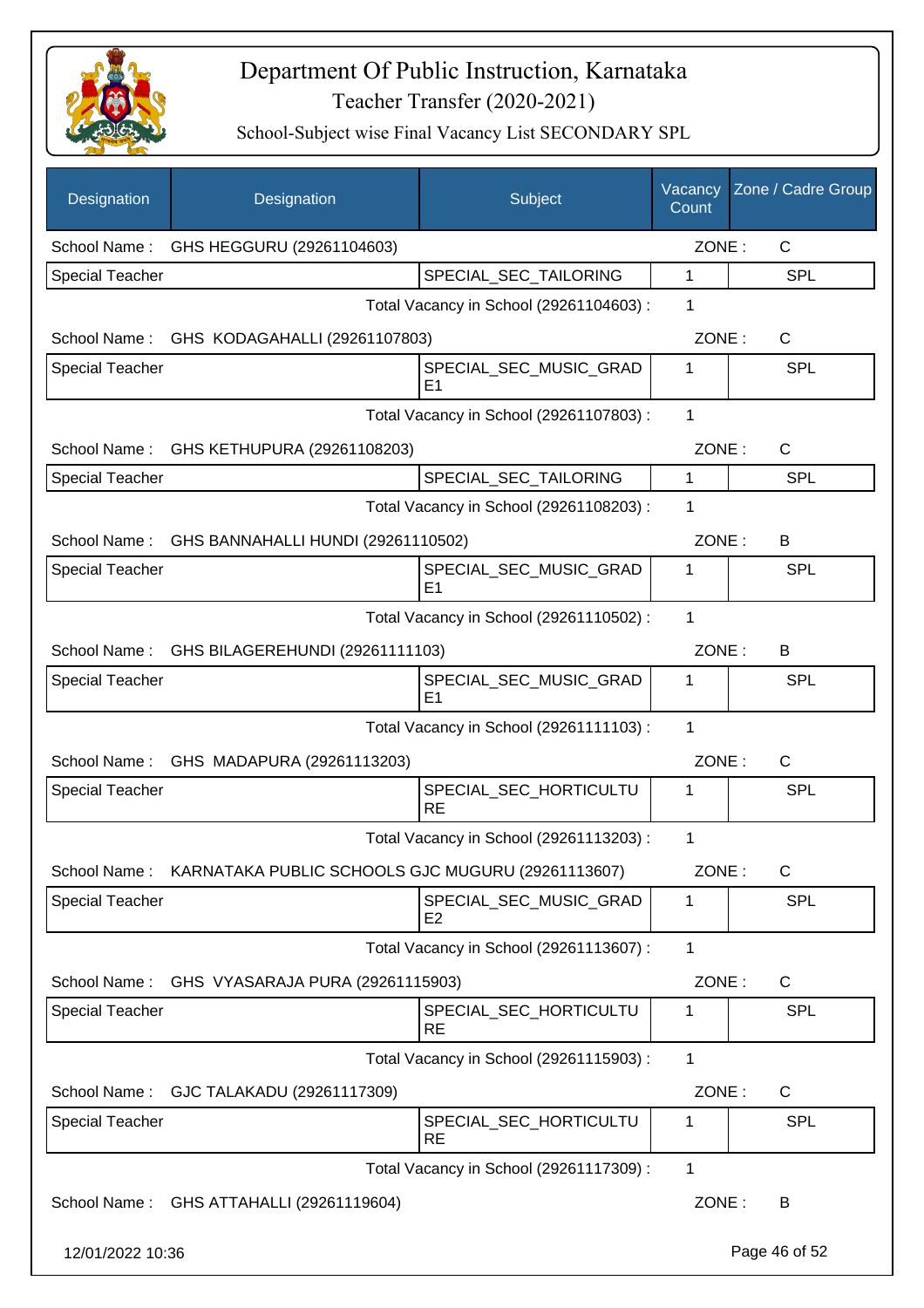

| Designation            | Designation                                     | Subject                                  | Vacancy<br>Count | Zone / Cadre Group |
|------------------------|-------------------------------------------------|------------------------------------------|------------------|--------------------|
| <b>Special Teacher</b> |                                                 | SPECIAL_SEC_MUSIC_GRAD<br>E <sub>1</sub> | 1                | <b>SPL</b>         |
|                        |                                                 | Total Vacancy in School (29261119604) :  | 1                |                    |
| School Name:           | GJC T.N.PURA WARD-5 (29261122503)               |                                          | ZONE:            | A                  |
| Special Teacher        |                                                 | SPECIAL_SEC_MUSIC_GRAD<br>E1             | 1                | <b>SPL</b>         |
|                        |                                                 | Total Vacancy in School (29261122503) :  | $\mathbf{1}$     |                    |
|                        |                                                 | Total Vacancy in Taluka (292611) :       | 15               |                    |
| Taluka Name:           | MYSORE SOUTH (292612)                           |                                          |                  |                    |
| School Name:           | GOVT MAHARANI'S HS(CJC) (29261203011)           |                                          | ZONE:            | A                  |
| Special Teacher        |                                                 | SPECIAL_SEC_MUSIC_GRAD<br>E <sub>1</sub> | 1                | <b>SPL</b>         |
|                        |                                                 | Total Vacancy in School (29261203011) :  | $\mathbf 1$      |                    |
|                        |                                                 | Total Vacancy in Taluka (292612) :       | 1                |                    |
| District Name:         | CHAMARAJANAGARA (2927)                          |                                          |                  |                    |
| Taluka Name:           | CHAMARAJA NAGAR (292701)                        |                                          |                  |                    |
| School Name:           | GHS BADANAGUPPE (29270100403)                   |                                          | ZONE:            | B                  |
| <b>Special Teacher</b> |                                                 | SPECIAL_SEC_TAILORING                    | $\mathbf{1}$     | <b>SPL</b>         |
|                        |                                                 | Total Vacancy in School (29270100403) :  | 1                |                    |
| School Name:           | GHS HEGGOTARA (29270100904)                     |                                          | ZONE:            | C                  |
| <b>Special Teacher</b> |                                                 | SPECIAL_SEC_HORTICULTU<br><b>RE</b>      | 1                | SPL                |
|                        |                                                 | Total Vacancy in School (29270100904) :  | 1                |                    |
| School Name:           | GHS DODDARAYAPETE (29270104702)                 |                                          | ZONE:            | B                  |
| Special Teacher        |                                                 | SPECIAL_SEC_TAILORING                    | $\mathbf 1$      | <b>SPL</b>         |
|                        |                                                 | Total Vacancy in School (29270104702) :  | 1                |                    |
| School Name:           | GPUC HARAVE (29270105105)                       |                                          | ZONE:            | C                  |
| Special Teacher        |                                                 | SPECIAL_SEC_DRAWING                      | 1                | <b>SPL</b>         |
|                        |                                                 | Total Vacancy in School (29270105105) :  | 1                |                    |
| School Name:           | GHS SAGADE (29270107602)                        |                                          | ZONE:            | $\mathsf{C}$       |
| <b>Special Teacher</b> |                                                 | SPECIAL_SEC_HORTICULTU<br><b>RE</b>      | 1                | <b>SPL</b>         |
|                        |                                                 | Total Vacancy in School (29270107602) :  | 1                |                    |
|                        | School Name: GHS NANJEDEVANA PURA (29270108501) |                                          | ZONE:            | $\mathsf{C}$       |
| 12/01/2022 10:36       |                                                 |                                          |                  | Page 47 of 52      |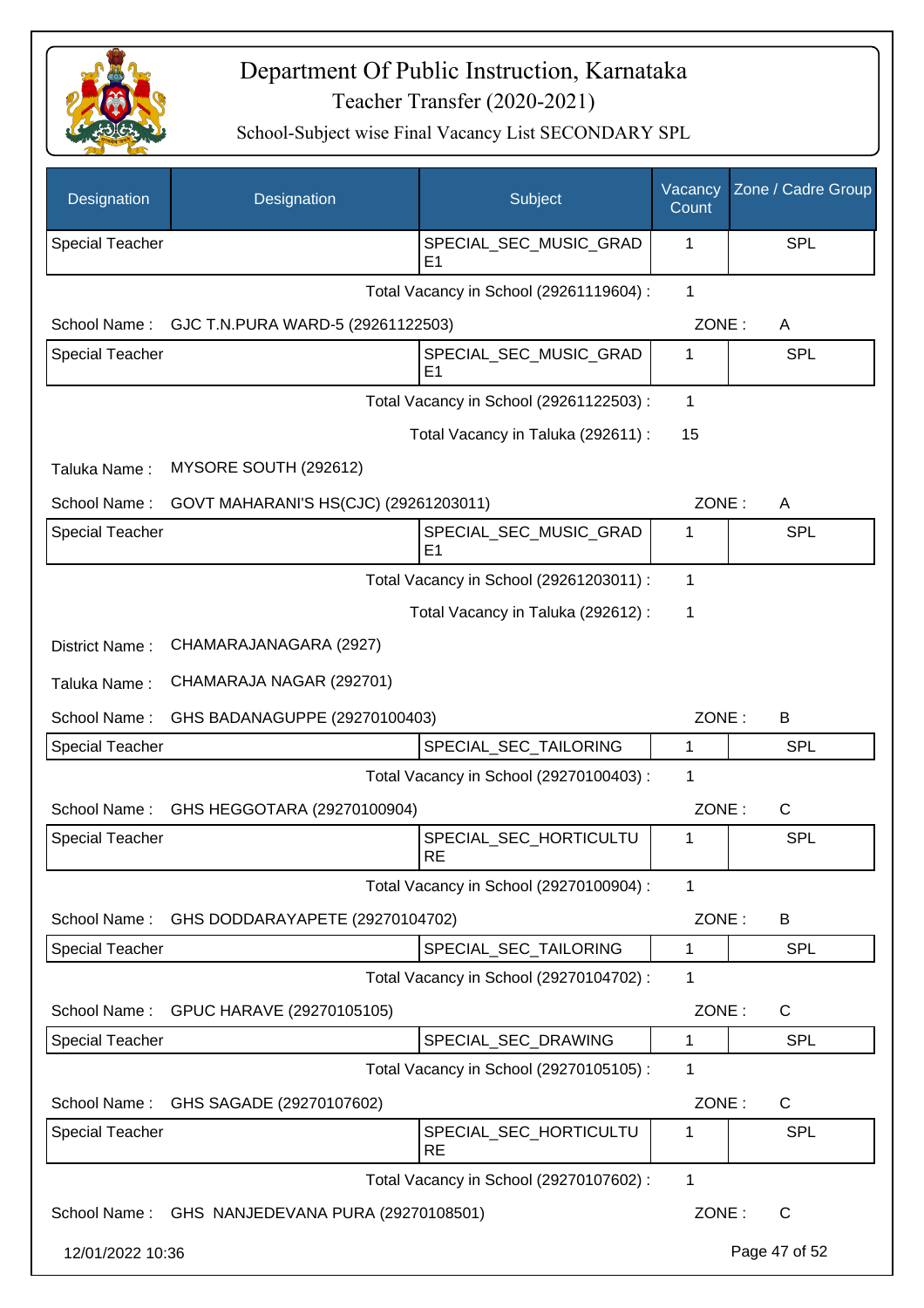

| Designation            | Designation                                                     | Subject                                  | Vacancy<br>Count | Zone / Cadre Group |
|------------------------|-----------------------------------------------------------------|------------------------------------------|------------------|--------------------|
| <b>Special Teacher</b> |                                                                 | SPECIAL_SEC_HORTICULTU<br>RE             | 1                | SPL                |
|                        |                                                                 | Total Vacancy in School (29270108501) :  | $\mathbf{1}$     |                    |
| School Name:           | GHS THAMMADAHALLI (29270108702)                                 |                                          | ZONE:            | C                  |
| <b>Special Teacher</b> |                                                                 | SPECIAL SEC HORTICULTU<br><b>RE</b>      | 1                | SPL                |
|                        |                                                                 | Total Vacancy in School (29270108702) :  | 1                |                    |
| School Name:           | GHS HARADANAHALLI (29270108904)                                 |                                          | ZONE:            | B                  |
| <b>Special Teacher</b> |                                                                 | SPECIAL_SEC_HORTICULTU<br><b>RE</b>      | 1                | <b>SPL</b>         |
|                        |                                                                 | Total Vacancy in School (29270108904) :  | 1                |                    |
|                        | School Name: GPUC VENKATAIAHNA CHATHRA (29270109202)            |                                          | ZONE:            | B                  |
| <b>Special Teacher</b> |                                                                 | SPECIAL_SEC_MUSIC_GRAD<br>E <sub>2</sub> | 1                | <b>SPL</b>         |
|                        |                                                                 | Total Vacancy in School (29270109202) :  | 1                |                    |
|                        | School Name: GHS YANAGALLI (29270110602)                        |                                          | ZONE:            | C                  |
| <b>Special Teacher</b> |                                                                 | SPECIAL_SEC_HORTICULTU<br><b>RE</b>      | 1                | SPL                |
|                        |                                                                 | Total Vacancy in School (29270110602) :  | 1                |                    |
|                        | School Name: GHS YARAGANAHALLI (29270111102)                    |                                          | ZONE:            | C                  |
| <b>Special Teacher</b> |                                                                 | SPECIAL_SEC_HORTICULTU<br><b>RE</b>      | 1                | SPL                |
|                        |                                                                 | Total Vacancy in School (29270111102) :  | 1                |                    |
| School Name:           | KARNATAKA PUBLIC SCHOOLS GPUC CHANDAKAVADI(HS)<br>(29270111507) |                                          | ZONE:            | В                  |
| <b>Special Teacher</b> |                                                                 | SPECIAL_SEC_DRAWING                      | 1                | <b>SPL</b>         |
|                        |                                                                 | Total Vacancy in School (29270111507) :  | 1                |                    |
| School Name:           | GHS KOLIPALYA (29270115304)                                     |                                          | ZONE:            | $\mathsf{C}$       |
| Special Teacher        |                                                                 | SPECIAL_SEC_HORTICULTU<br><b>RE</b>      | 1                | <b>SPL</b>         |
|                        |                                                                 | Total Vacancy in School (29270115304) :  | $\mathbf{1}$     |                    |
| School Name:           | GHS NAVILUR (29270116002)                                       |                                          | ZONE:            | $\mathsf{C}$       |
| <b>Special Teacher</b> |                                                                 | SPECIAL_SEC_MUSIC_GRAD<br>E <sub>2</sub> | 1                | <b>SPL</b>         |
|                        |                                                                 | Total Vacancy in School (29270116002) :  | 1                |                    |
| School Name:           | GPUC KUDERU (29270116905)                                       |                                          | ZONE:            | $\mathsf{C}$       |
| 12/01/2022 10:36       |                                                                 |                                          |                  | Page 48 of 52      |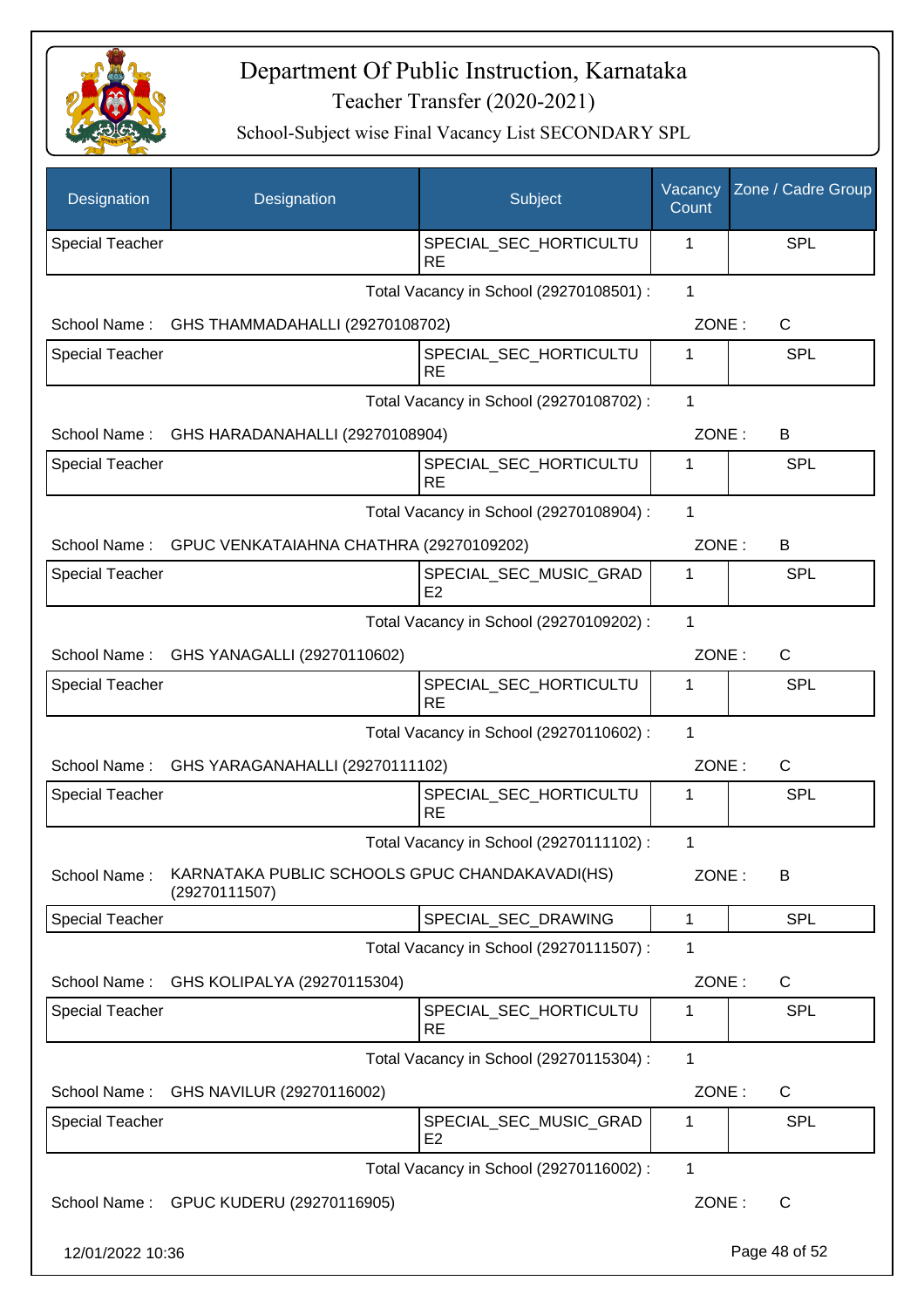

| Designation            | Designation                                         | Subject                                  | Vacancy<br>Count | Zone / Cadre Group |
|------------------------|-----------------------------------------------------|------------------------------------------|------------------|--------------------|
| <b>Special Teacher</b> |                                                     | SPECIAL_SEC_HORTICULTU<br><b>RE</b>      | 1                | SPL                |
|                        |                                                     | Total Vacancy in School (29270116905) :  | 1                |                    |
| School Name:           | GHS GULIPURA (29270118306)                          |                                          | ZONE:            | C                  |
| Special Teacher        |                                                     | SPECIAL_SEC_HORTICULTU<br><b>RE</b>      | 1                | SPL                |
|                        |                                                     | Total Vacancy in School (29270118306) :  | 1                |                    |
| School Name:           | GHS HONGANURU (29270118709)                         |                                          | ZONE:            | $\mathsf{C}$       |
| <b>Special Teacher</b> |                                                     | SPECIAL_SEC_HORTICULTU<br><b>RE</b>      | 1                | <b>SPL</b>         |
|                        |                                                     | Total Vacancy in School (29270118709) :  | 1                |                    |
| School Name:           | GHS ERASA VADI (29270119103)                        |                                          | ZONE:            | C                  |
| <b>Special Teacher</b> |                                                     | SPECIAL_SEC_HORTICULTU<br><b>RE</b>      | 1                | SPL                |
|                        |                                                     | Total Vacancy in School (29270119103) :  | 1                |                    |
| School Name:           | GPUC SANTHEMARAHALLI (29270119808)                  |                                          | ZONE:            | $\mathsf{C}$       |
| <b>Special Teacher</b> |                                                     | SPECIAL_SEC_MUSIC_GRAD<br>E <sub>1</sub> | 1                | SPL                |
|                        |                                                     | Total Vacancy in School (29270119808) :  | 1                |                    |
| School Name:           | GPUC GIRLS, CHAMARAJANAGA (29270126504)             |                                          | ZONE:            | A                  |
| <b>Special Teacher</b> |                                                     | SPECIAL_SEC_TAILORING                    | $\mathbf{1}$     | SPL                |
|                        |                                                     | Total Vacancy in School (29270126504) :  | 1                |                    |
|                        |                                                     | Total Vacancy in Taluka (292701) :       | 20               |                    |
| Taluka Name:           | <b>GUNDULPET (292702)</b>                           |                                          |                  |                    |
| School Name:           | GHS ALATHUR (29270200603)                           |                                          | ZONE:            | $\mathsf{C}$       |
| Special Teacher        |                                                     | SPECIAL_SEC_DRAWING                      | 1                | <b>SPL</b>         |
|                        |                                                     | Total Vacancy in School (29270200603) :  | 1                |                    |
| School Name:           | KARNATAKA PUBLIC SCHOOLS GPUC HANGALA (29270204203) |                                          | ZONE:            | C                  |
| <b>Special Teacher</b> |                                                     | SPECIAL_SEC_DRAWING                      | $\mathbf{1}$     | <b>SPL</b>         |
|                        |                                                     | Total Vacancy in School (29270204203) :  | 1                |                    |
| School Name:           | GHS BACHALLI (29270204704)                          |                                          | ZONE:            | C                  |
| Special Teacher        |                                                     | SPECIAL_SEC_HORTICULTU<br><b>RE</b>      | 1                | <b>SPL</b>         |
|                        |                                                     | Total Vacancy in School (29270204704) :  | 1                |                    |
| 12/01/2022 10:36       |                                                     |                                          |                  | Page 49 of 52      |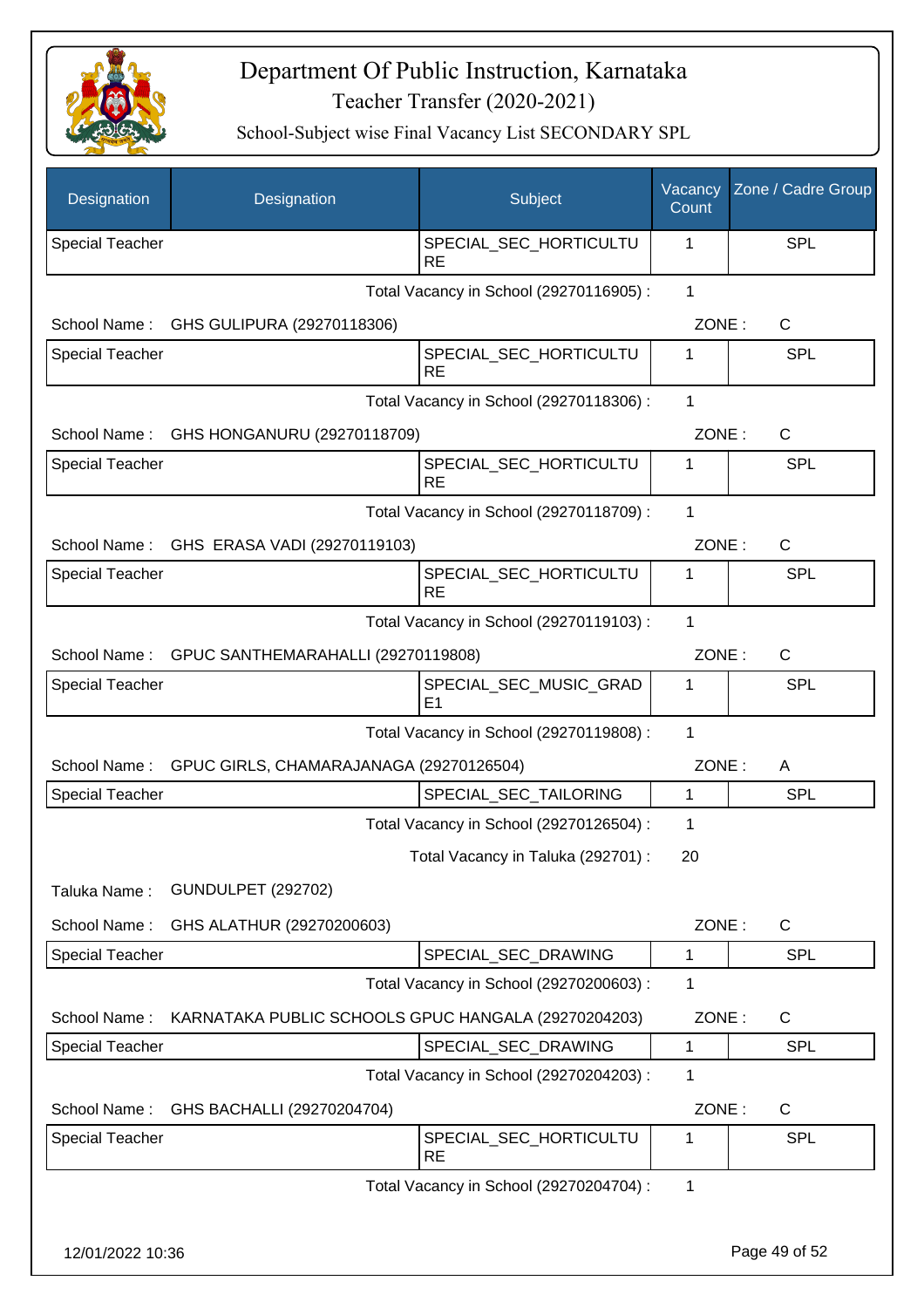

| Designation            | Designation                                          | Subject                                 | Vacancy<br>Count | Zone / Cadre Group |
|------------------------|------------------------------------------------------|-----------------------------------------|------------------|--------------------|
| School Name:           | GHS HUNDI PURA (29270206002)                         |                                         | ZONE:            | C                  |
| <b>Special Teacher</b> |                                                      | SPECIAL_SEC_DRAWING                     | 1                | <b>SPL</b>         |
|                        |                                                      | Total Vacancy in School (29270206002) : | 1                |                    |
| School Name:           | GHS GIRLS KABBAHALLI (29270207307)                   |                                         | ZONE:            | $\mathsf{C}$       |
| <b>Special Teacher</b> |                                                      | SPECIAL_SEC_TAILORING                   | 1                | <b>SPL</b>         |
|                        |                                                      | Total Vacancy in School (29270207307) : | 1                |                    |
| School Name:           | GHS KELASURU (29270208502)                           |                                         | ZONE:            | $\mathsf{C}$       |
| Special Teacher        |                                                      | SPECIAL_SEC_DRAWING                     | 1                | <b>SPL</b>         |
|                        |                                                      | Total Vacancy in School (29270208502) : | 1                |                    |
| School Name:           | GPUC HS BEGUR (29270209303)                          |                                         | ZONE:            | $\mathsf{C}$       |
| <b>Special Teacher</b> |                                                      | SPECIAL_SEC_HORTICULTU<br><b>RE</b>     | 1                | <b>SPL</b>         |
|                        |                                                      | Total Vacancy in School (29270209303) : | 1                |                    |
| School Name:           | GHS BOMMANA HALLI (29270210402)                      |                                         | ZONE:            | C                  |
| <b>Special Teacher</b> |                                                      | SPECIAL_SEC_DRAWING                     | $\mathbf{1}$     | <b>SPL</b>         |
|                        |                                                      | Total Vacancy in School (29270210402) : | 1                |                    |
| School Name:           | GHS CHIKKATI (29270212002)                           |                                         | ZONE:            | $\mathsf{C}$       |
| <b>Special Teacher</b> |                                                      | SPECIAL_SEC_HORTICULTU<br><b>RE</b>     | 1                | <b>SPL</b>         |
|                        |                                                      | Total Vacancy in School (29270212002) : | 1                |                    |
| School Name:           | GGHS MADAHALLI ROAD GUNDLUPET (29270218504)          |                                         | ZONE:            | A                  |
| <b>Special Teacher</b> |                                                      | SPECIAL_SEC_DRAWING                     | 1                | <b>SPL</b>         |
|                        |                                                      | Total Vacancy in School (29270218504) : | 1                |                    |
|                        |                                                      | Total Vacancy in Taluka (292702) :      | 10               |                    |
| Taluka Name:           | <b>YELANDUR (292712)</b>                             |                                         |                  |                    |
| School Name:           | GOVT HIGH SCHOOL KESTUR (29271200904)                |                                         | ZONE:            | C                  |
| <b>Special Teacher</b> |                                                      | SPECIAL_SEC_DRAWING                     | 1                | <b>SPL</b>         |
|                        |                                                      | Total Vacancy in School (29271200904) : | 1                |                    |
| School Name:           | GOVT HIGH SCHOOL MADDUR (29271202104)                |                                         | ZONE:            | C                  |
| Special Teacher        |                                                      | SPECIAL_SEC_TAILORING                   | 1                | <b>SPL</b>         |
|                        |                                                      | Total Vacancy in School (29271202104) : | 1                |                    |
| School Name:           | KARNATAKA PUBLIC SCHOOLS GPUC YELANDUR (29271204203) |                                         | ZONE:            | A                  |
|                        |                                                      |                                         |                  |                    |
| 12/01/2022 10:36       |                                                      |                                         |                  | Page 50 of 52      |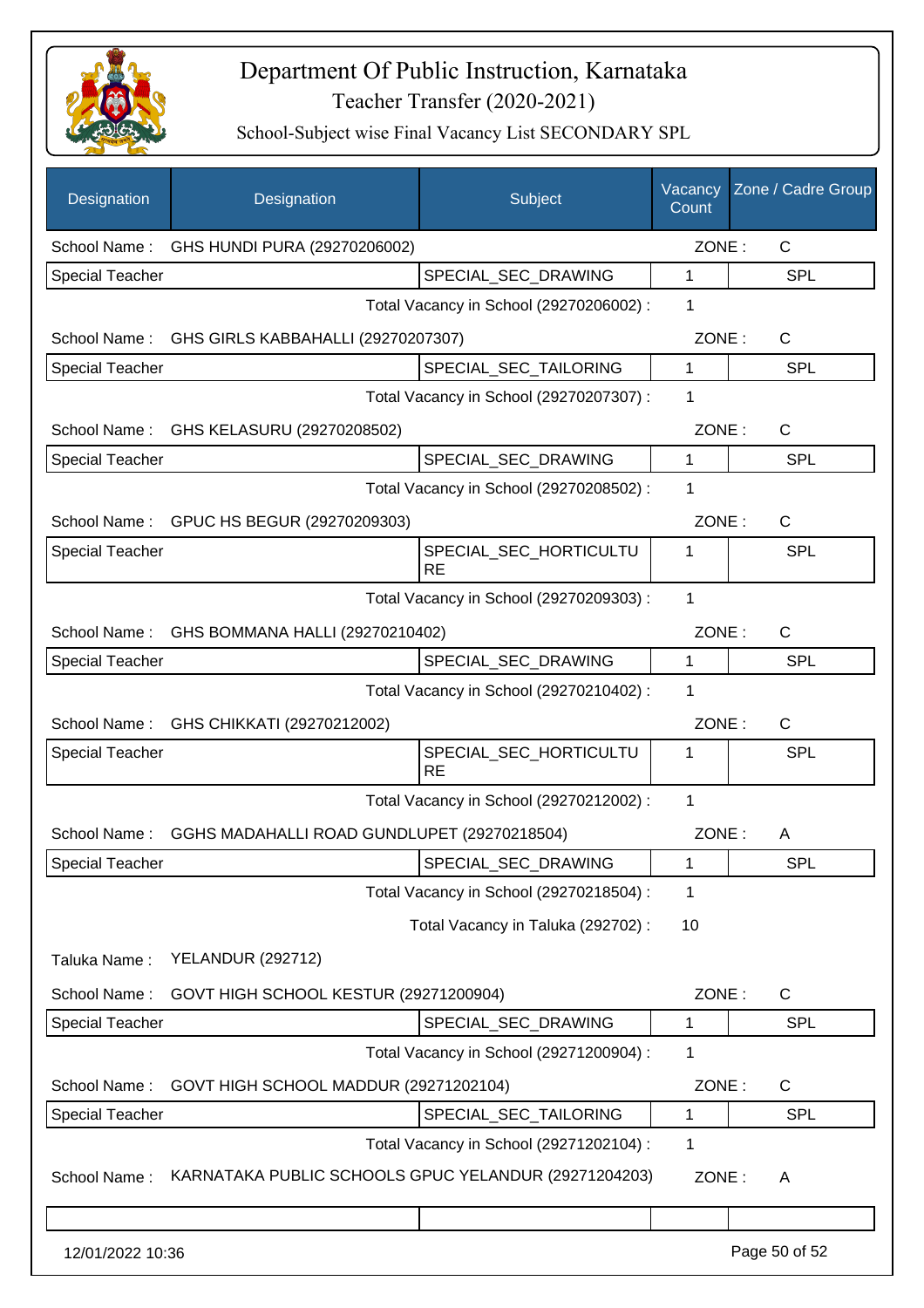

| Designation            | Designation                            | Subject                                  | Vacancy<br>Count | Zone / Cadre Group |
|------------------------|----------------------------------------|------------------------------------------|------------------|--------------------|
| <b>Special Teacher</b> |                                        | SPECIAL_SEC_HORTICULTU<br><b>RE</b>      | 1                | <b>SPL</b>         |
|                        |                                        | Total Vacancy in School (29271204203) :  | $\mathbf{1}$     |                    |
| School Name:           | GOVT GIRLS HS YELANDUR (29271204407)   |                                          | ZONE:            | A                  |
| <b>Special Teacher</b> |                                        | SPECIAL SEC MUSIC GRAD<br>E <sub>1</sub> | 1                | SPL                |
|                        |                                        | Total Vacancy in School (29271204407) :  | 1                |                    |
|                        |                                        | Total Vacancy in Taluka (292712) :       | 4                |                    |
| Taluka Name:           | HANUR (292713)                         |                                          |                  |                    |
| School Name:           | GHS CHANNALINGANAHALLI (29271301302)   |                                          | ZONE:            | $\mathsf{C}$       |
| <b>Special Teacher</b> |                                        | SPECIAL SEC HORTICULTU<br><b>RE</b>      | 1                | <b>SPL</b>         |
|                        |                                        | Total Vacancy in School (29271301302) :  | 1                |                    |
| School Name:           | GHS COWDALLI (29271301606)             |                                          | ZONE:            | $\mathsf{C}$       |
| <b>Special Teacher</b> |                                        | SPECIAL_SEC_DRAWING                      | 1                | SPL                |
|                        |                                        | Total Vacancy in School (29271301606) :  | 1                |                    |
|                        | School Name: HS ELLEMALA (29271302105) |                                          | ZONE:            | $\mathsf{C}$       |
| <b>Special Teacher</b> |                                        | SPECIAL_SEC_HORTICULTU<br><b>RE</b>      | 1                | <b>SPL</b>         |
|                        |                                        | Total Vacancy in School (29271302105) :  | 1                |                    |
| School Name:           | GHS (GVG) HANUR (29271302408)          |                                          | ZONE:            | A                  |
| <b>Special Teacher</b> |                                        | SPECIAL_SEC_HORTICULTU<br><b>RE</b>      | 1                | <b>SPL</b>         |
|                        |                                        | Total Vacancy in School (29271302408) :  | 1                |                    |
| School Name:           | GHS MANGALA (29271303303)              |                                          | ZONE:            | C                  |
| <b>Special Teacher</b> |                                        | SPECIAL_SEC_HORTICULTU<br><b>RE</b>      | 1                | <b>SPL</b>         |
|                        |                                        | Total Vacancy in School (29271303303) :  | 1                |                    |
| School Name:           | GHS MINYAM (29271303503)               |                                          | ZONE:            | C                  |
| <b>Special Teacher</b> |                                        | SPECIAL_SEC_DRAWING                      | $\mathbf{1}$     | <b>SPL</b>         |
|                        |                                        | Total Vacancy in School (29271303503) :  | 1                |                    |
| School Name:           | GHS RAMAPURA (29271303804)             |                                          | ZONE:            | C                  |
| <b>Special Teacher</b> |                                        | SPECIAL_SEC_HORTICULTU<br><b>RE</b>      | 1                | <b>SPL</b>         |
|                        |                                        | Total Vacancy in School (29271303804) :  | 1                |                    |
| 12/01/2022 10:36       |                                        |                                          |                  | Page 51 of 52      |